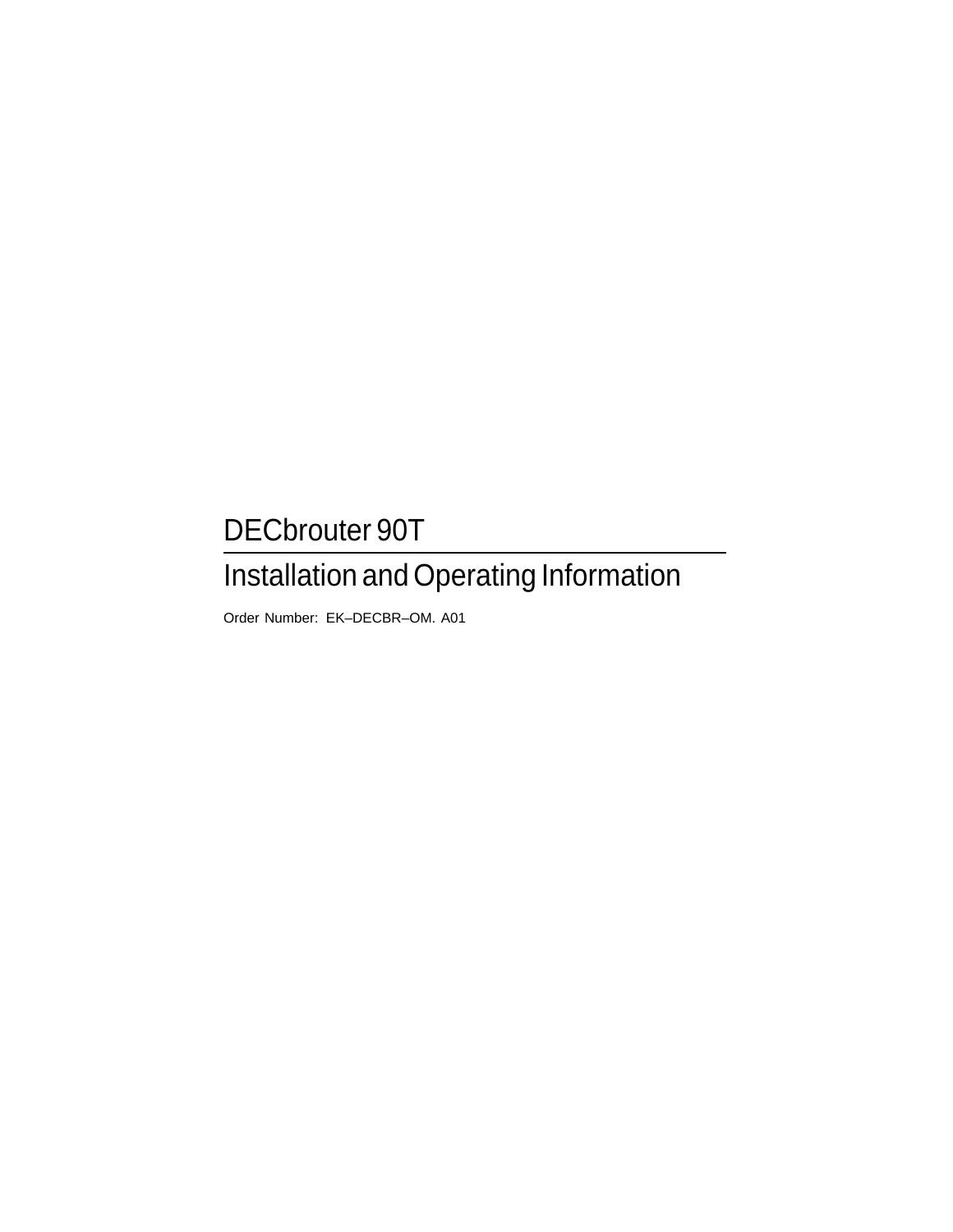#### **First Edition, April 1993**

The information in this document is subject to change without notice and should not be construed as a commitment by Digital Equipment Corporation. Digital Equipment Corporation assumes no responsibility for any errors that may appear in this document.

The software described in this document is furnished under a license and may be used or copied only in accordance with the terms of such license.

No responsibility is assumed for the use or reliability of software on equipment that is not supplied by Digital Equipment Corporation or its affiliated companies.

Restricted Rights: Use, duplication, or disclosure by the U.S. Government is subject to restrictions as set forth in subparagraph (c) (1) (ii) of the Rights in Technical Data and Computer Software clause at DFARS 252.227-7013.

**FCC NOTICE:** The equipment described in this manual generates, uses, and may emit radio frequency energy. The equipment has been type tested and found to comply with the limits for a Class A computing device pursuant to Subpart J of Part 15 of FCC Rules, which are designed to provide reasonable protection against such radio frequency interference when operated in a commercial environment. Operation of this equipment in a residential area may cause interference, in which case the user at his own expense may be required to take measures to correct the interference.

© Digital Equipment Corporation 1993.

All Rights Reserved.

The following are trademarks of Digital Equipment Corporation: DEC, DECbridge, DECbrouter, DECconnect, DECrouter, DECstation, DEC EtherWORKS, HUBwatch, ThinWire, and the Digital logo.

All other trademarks and registered trademarks are the property of their respective holders.

This document was prepared using VAX DOCUMENT, Version 2.1.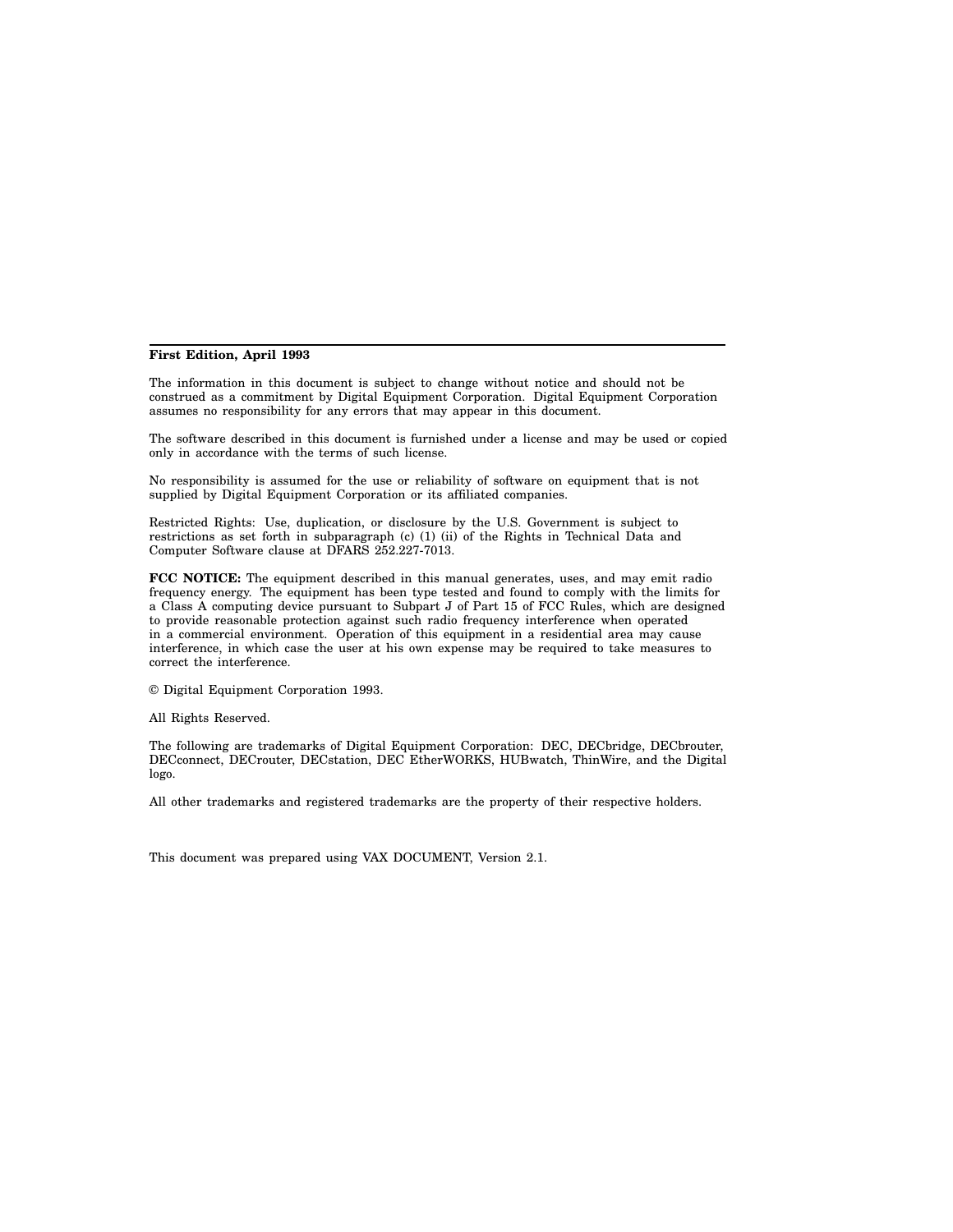# **Contents**

|              |                                   | vii      |
|--------------|-----------------------------------|----------|
| 1            | <b>Overview</b>                   |          |
|              |                                   | $1 - 1$  |
|              |                                   | $1 - 2$  |
|              |                                   | $1 - 2$  |
|              |                                   | $1 - 3$  |
|              |                                   | $1 - 5$  |
|              |                                   | $1 - 8$  |
|              |                                   | $1 - 9$  |
| $\mathbf{2}$ | <b>Installation</b>               |          |
|              |                                   | $2 - 1$  |
|              |                                   | $2 - 1$  |
|              |                                   | $2 - 1$  |
|              | Mount the DECbrouter 90 on a wall | $2 - 2$  |
|              | Mount the DECbrouter 90 on a wall | $2 - 2$  |
|              |                                   | $2 - 4$  |
|              |                                   | $2 - 9$  |
|              |                                   | $2 - 10$ |
|              |                                   | $2 - 10$ |
|              |                                   | $2 - 10$ |
|              |                                   | $2 - 12$ |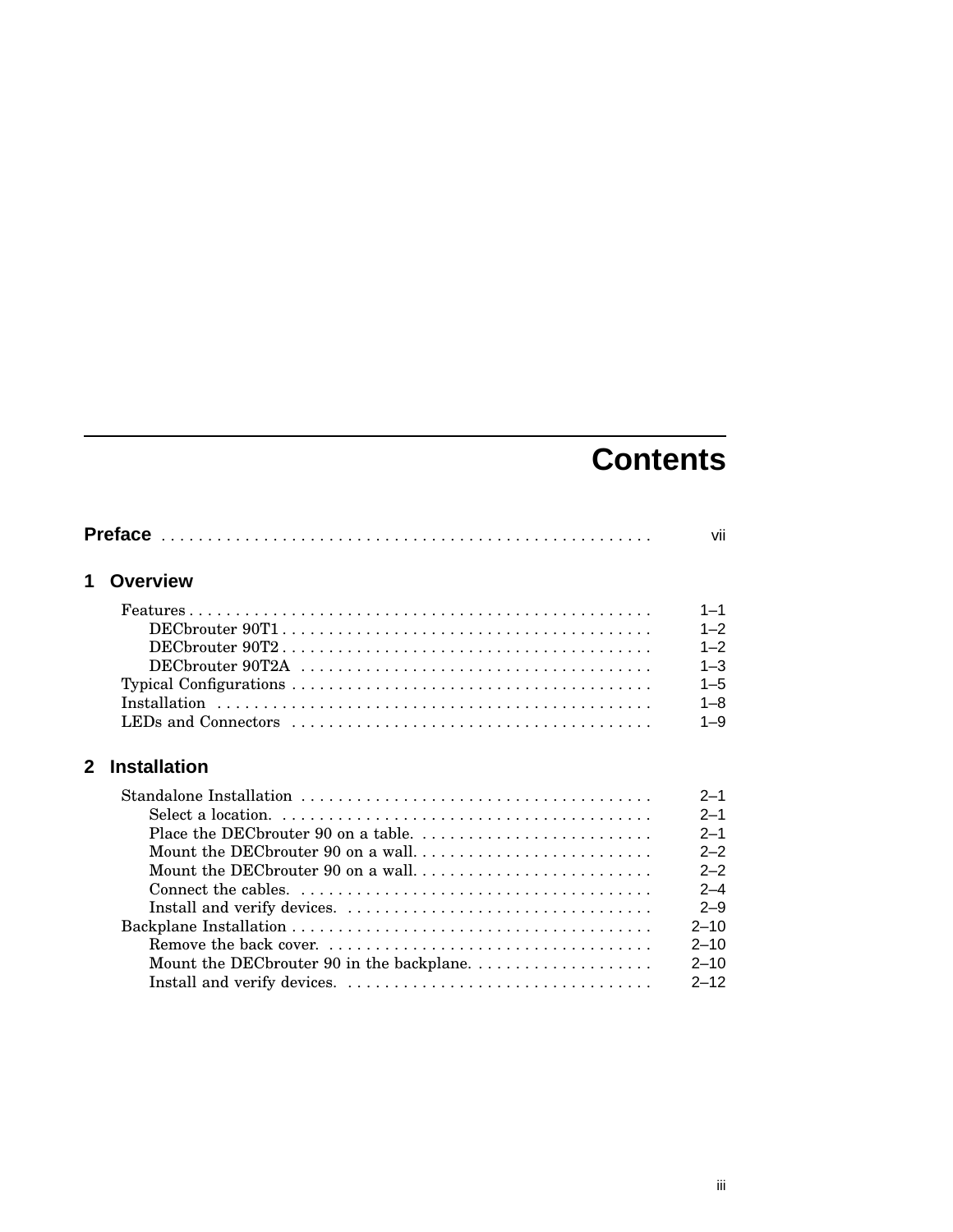# **3 Troubleshooting**

|                                                       | $3 - 1$ |
|-------------------------------------------------------|---------|
|                                                       | $3 - 1$ |
| DECbrouter 90 Backplane Configuration Troubleshooting | $3 - 3$ |

# **A Specifications and Parts List**

| $A-1$   |
|---------|
| $A-1$   |
| $A-2$   |
| $A-2$   |
| $A-2$   |
| $A-3$   |
| $A-3$   |
| $A - 4$ |

# **B Related Documentation**

#### **C DECbrouter 90 Installation Information for the United Kingdom**

|                                                             | $C-1$   |
|-------------------------------------------------------------|---------|
|                                                             | $C - 2$ |
|                                                             | $C-3$   |
|                                                             | $C-3$   |
|                                                             | $C-3$   |
|                                                             | $C-3$   |
| Equipment Between the Approved Module and a Digital Circuit |         |
|                                                             |         |

# **Index**

# **Figures**

| $1 - 1$ | Typical DECbrouter 90T1 Connection          | $1 - 6$ |
|---------|---------------------------------------------|---------|
| $1 - 2$ | Typical DECbrouter 90T2 or DECbrouter 90T2A |         |
|         |                                             | $1 - 7$ |
| $1 - 3$ |                                             | $1 - 9$ |
| $2 - 1$ |                                             | $2 - 2$ |
| $2 - 2$ |                                             | $2 - 3$ |
|         |                                             |         |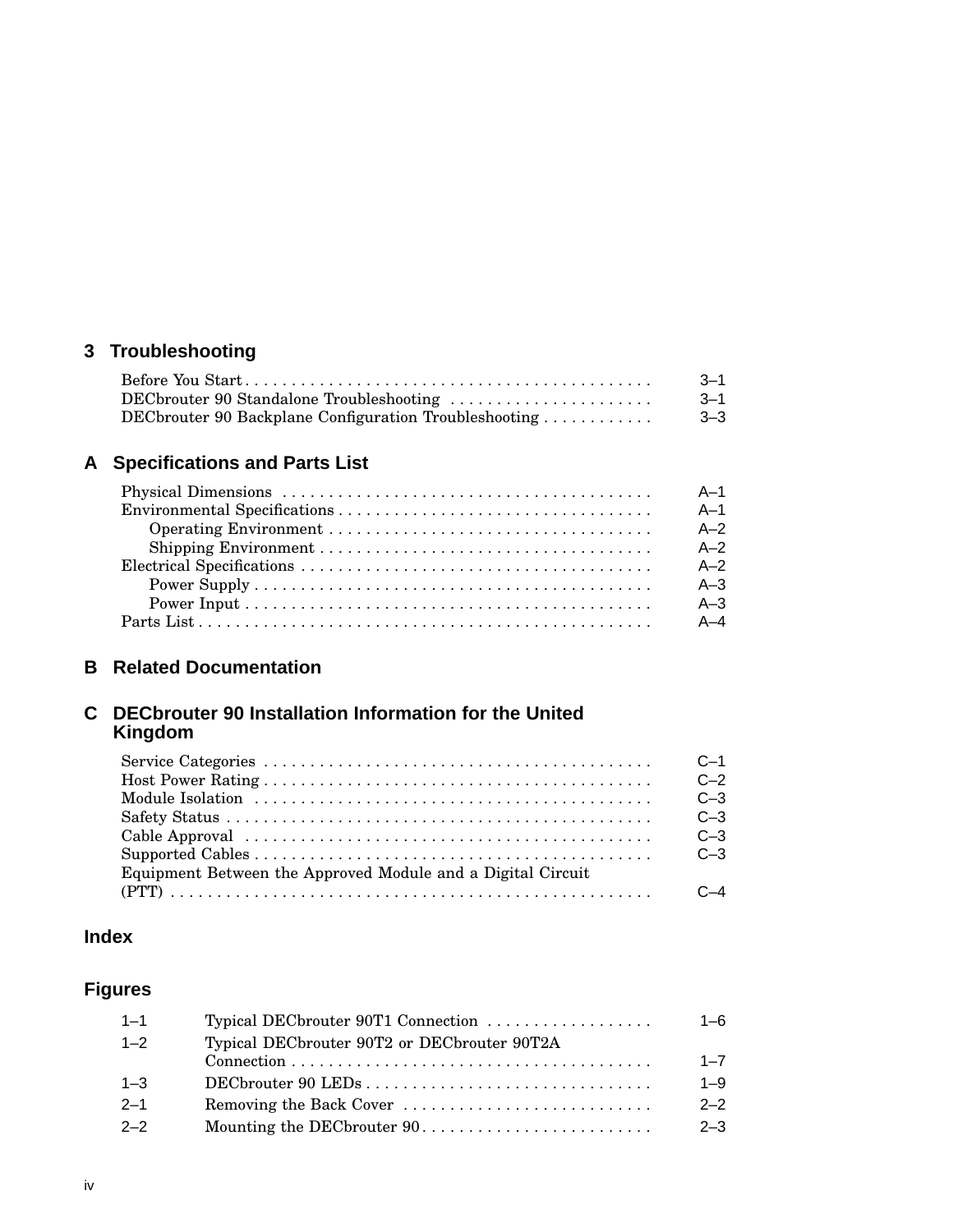| $2 - 3$ | DECbrouter 90T1 with a Twisted Pair (10BASET)           |          |
|---------|---------------------------------------------------------|----------|
|         |                                                         | $2 - 5$  |
| $2 - 4$ | DECbrouter 90T1 with a ThinWire (10Base2) Connection    | $2 - 6$  |
| $2 - 5$ | DECbrouter 90T2 or DECbrouter 90T2A with a Twisted Pair |          |
|         | (10BASET) Connection                                    | $2 - 7$  |
| $2 - 6$ | DEC brouter 90T2 or DEC brouter 90T2A with a Thin Wire  |          |
|         |                                                         | $2 - 8$  |
| $2 - 7$ | Removing the Back Cover                                 | $2 - 10$ |
| $2 - 8$ | Mounting the DECbrouter 90                              | $2 - 11$ |
|         |                                                         |          |

# **Tables**

| $1 - 1$ | DECbrouter 90 Features                                         | $1 - 4$  |
|---------|----------------------------------------------------------------|----------|
| $1 - 2$ |                                                                | $1 - 10$ |
| $3 - 1$ | Troubleshooting a DECbrouter 90 Standalone Unit                | $3 - 1$  |
| $3 - 2$ | Troubleshooting a DEC brouter 90 in a DEC hub 90               |          |
|         |                                                                | $3 - 3$  |
| $A-1$   | X.21 Cable Connections (BC12F-06, 17-03580-01) $\ldots \ldots$ | $A-5$    |
| $A-2$   | RS422 Cable Connections (BC12H-06, 17-03767-01)                | $A-6$    |
| $A-3$   | V.35 Connection BC12G-06, 17-03766-01                          | $A - 8$  |
| $A - 4$ | RS530A Cable Connections BC12J-06, 17-03760-01                 | $A-9$    |
| $A-5$   | RS423 Cable Connections BC12K-06, 17-03761-01                  | $A-11$   |
| $A - 6$ | V.28/RS232 Cable Connections BC12L-06, 17-03762-01             | $A-13$   |
| $A - 7$ | Cable Connections for Console Converter                        | $A-15$   |
| $C-1$   | BABT-Approved Service Specifications                           | $C-2$    |
| $C-2$   |                                                                | $C-2$    |
| $C-3$   | Cables Supported by the Approved Module                        | $C-3$    |
|         |                                                                |          |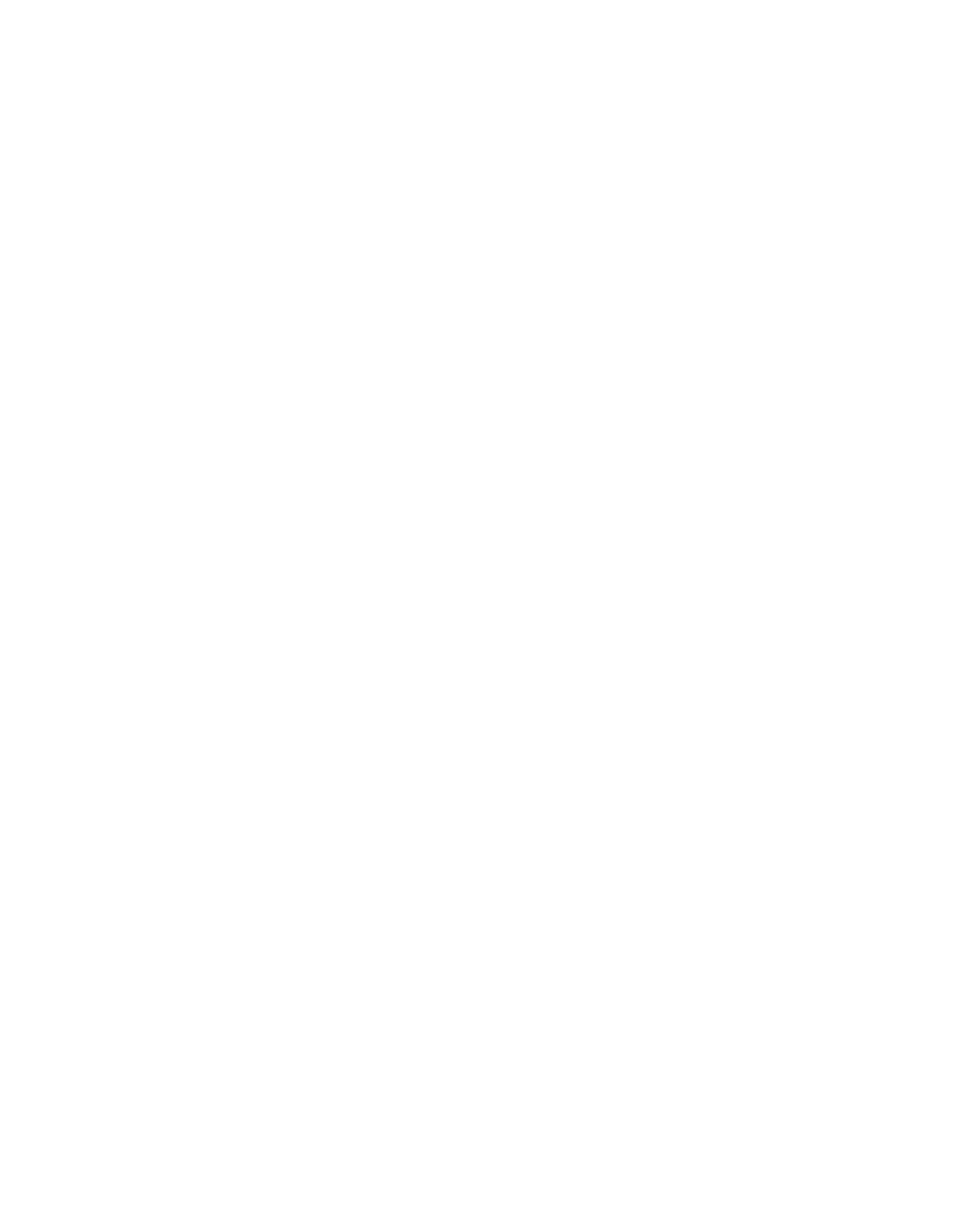# **Preface**

This manual describes how to install and maintain the Digital Wide Area Router/Bridge—the DECbrouter 90. This manual contains information on the following three models:

- DECbrouter 90T1—single port
- DECbrouter 90T2—dual port
- DECbrouter 90T2A—dual port

The DECbrouter 90 is designed to work either as a standalone unit or in the DEChub 90 backplane.

# **Organization**

This manual contains three chapters and three appendices.

- Chapter 1 provides an overview of the DECbrouter 90 and describes the features of the DECbrouter 90.
- Chapter 2 provides instructions for installing the Digital Wide Area Router/Bridge.
- Chapter 3 provides basic troubleshooting information.
- Appendix A provides product specifications and a parts list.
- Appendix B lists related documents that can help you become more familiar with your new system.
- Appendix C contains installation information, which is required for the United Kingdom only.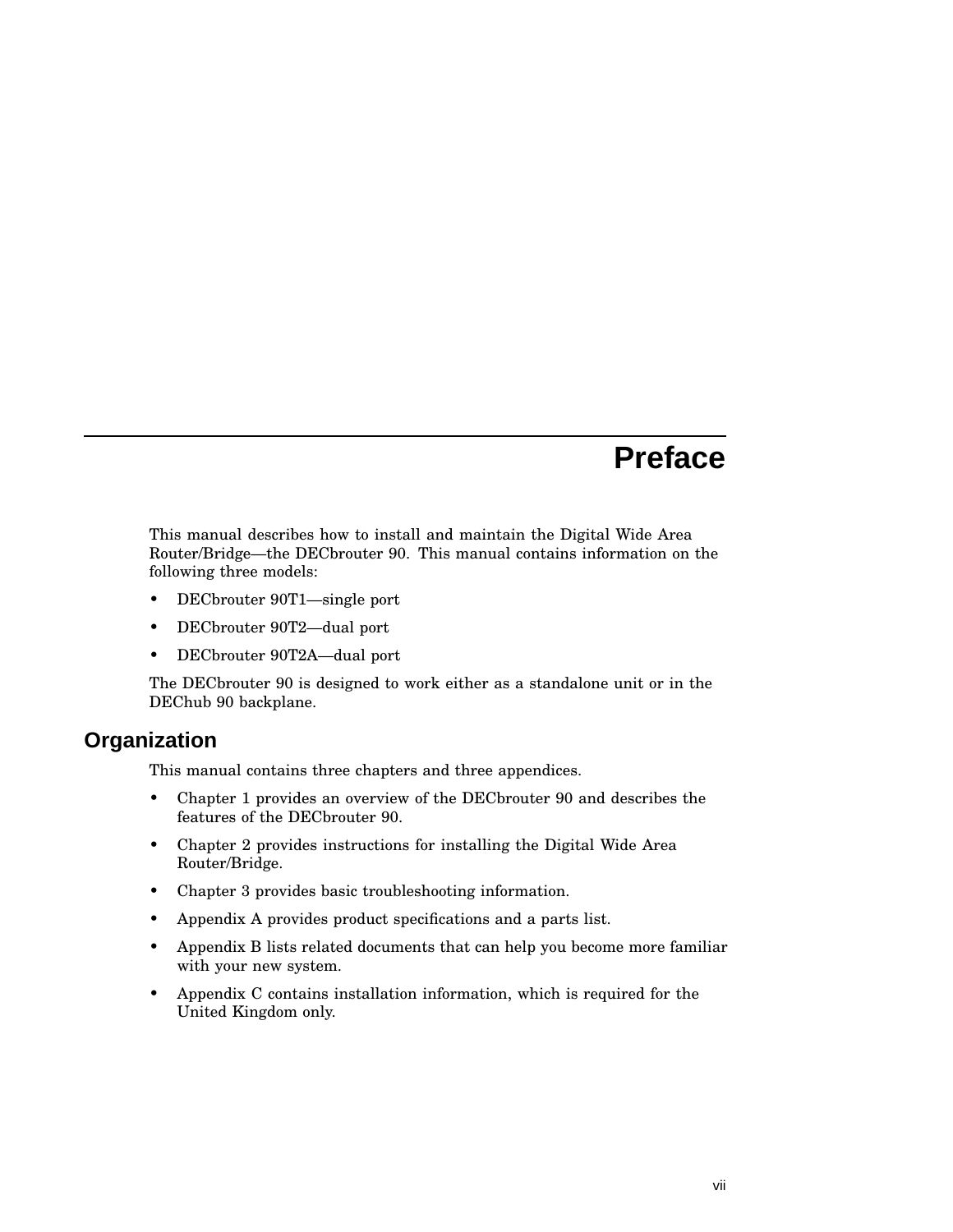# **Conventions**

This manual uses the following conventions:

| <b>Convention</b> | Meaning                                                                                                   |
|-------------------|-----------------------------------------------------------------------------------------------------------|
| <b>Note</b>       | Provides general information about the current topic.                                                     |
| O                 | A number in a black circle in text refers to the corresponding<br>number in an accompanying illustration. |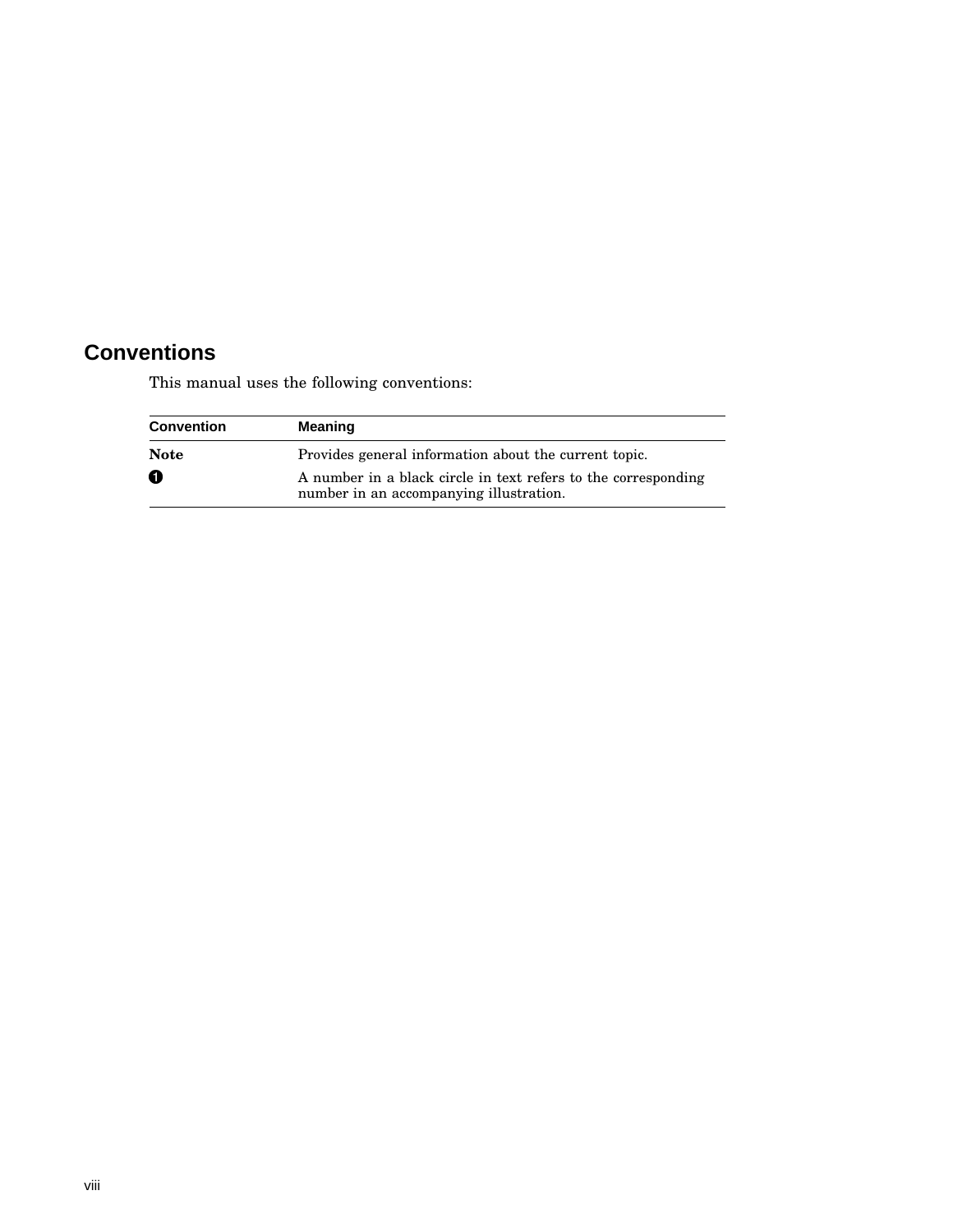# **1 Overview**

This chapter describes the features of the DECbrouter 90, shows several typical configurations, summarizes the installation procedures for the DECbrouter 90, and describes the DECbrouter 90 LEDs and connectors.

The DECbrouter 90 family consists of three models:

- DECbrouter 90T1
- DECbrouter 90T2
- DECbrouter 90T2A

#### **Features**

The DECbrouter 90 provides the following features:

- Choice of Ethernet in either ThinWire (10Base2) or twisted pair (10BASET)
- Choice of serial port configurations: $<sup>1</sup>$ </sup>

```
EIA530A<sup>2</sup>RS232/V.28
\mathrm{RS}449\!/\mathrm{RS}422\!/\mathrm{V}.11^2RS449/RS423/V.102
V.35<sup>3</sup>V.36<sup>2</sup>X.21 Leased Lines (LL)
```
- Console port
- Installable on a DEChub 90 backplane

<sup>&</sup>lt;sup>1</sup> One serial port for DECbrouter 90T1 and two for either DECbrouter 90T2 or DECbrouter 90T2A models.

<sup>&</sup>lt;sup>2</sup> Not available for DECbrouter 90T2.<br><sup>3</sup> Net available for DECbrouter 90T34

<sup>3</sup> Not available for DECbrouter 90T2A.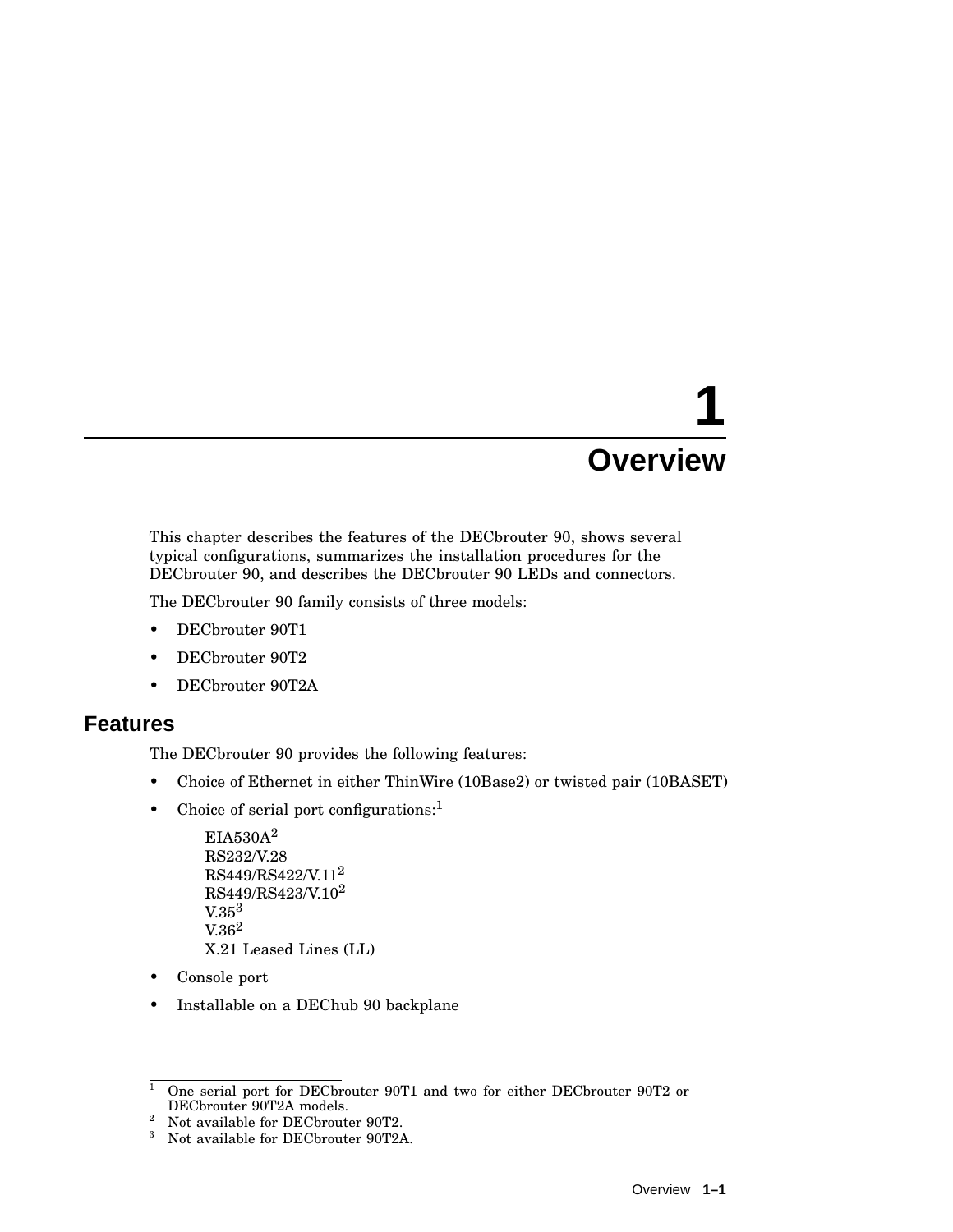#### **Overview Features**

• Simple Network Management Protocol (SNMP) through HUBwatch or other network management system

Table 1–1 summarizes the features for each model of the DECbrouter 90.

#### **DECbrouter 90T1**

The DECbrouter 90T1 is a Digital Wide Area Router/Bridge consisting of two interfaces and one console port. The interfaces consist of one Ethernet interface and one synchronous serial port. The Ethernet interface is either a ThinWire port (10Base2) or a twisted pair port (10BASET) exclusively. The synchronous serial port supports one of the following seven standards as determined by the cable attached to the serial port:

- EIA530A
- RS232/V.28
- RS449/RS422/V.11
- RS449/RS423/V.10
- V.35
- V.36
- X.21 Leased Lines

The console port consists of an asynchronous RS232 serial port.

#### **DECbrouter 90T2**

The DECbrouter 90T2 is a Digital Wide Area Router/Bridge consisting of three interfaces and one console port. The interfaces consist of one Ethernet interface and two synchronous serial ports. The Ethernet interface is either a ThinWire (10Base2) port or a twisted pair (10BASET) port exclusively. The synchronous serial ports support any two of the following three standards, in any combination, as determined by the cable attached to the synchronous serial port:

- RS232/V.28
- V.35
- X.21 Leased Lines

The console port consists of an asynchronous RS232 serial port.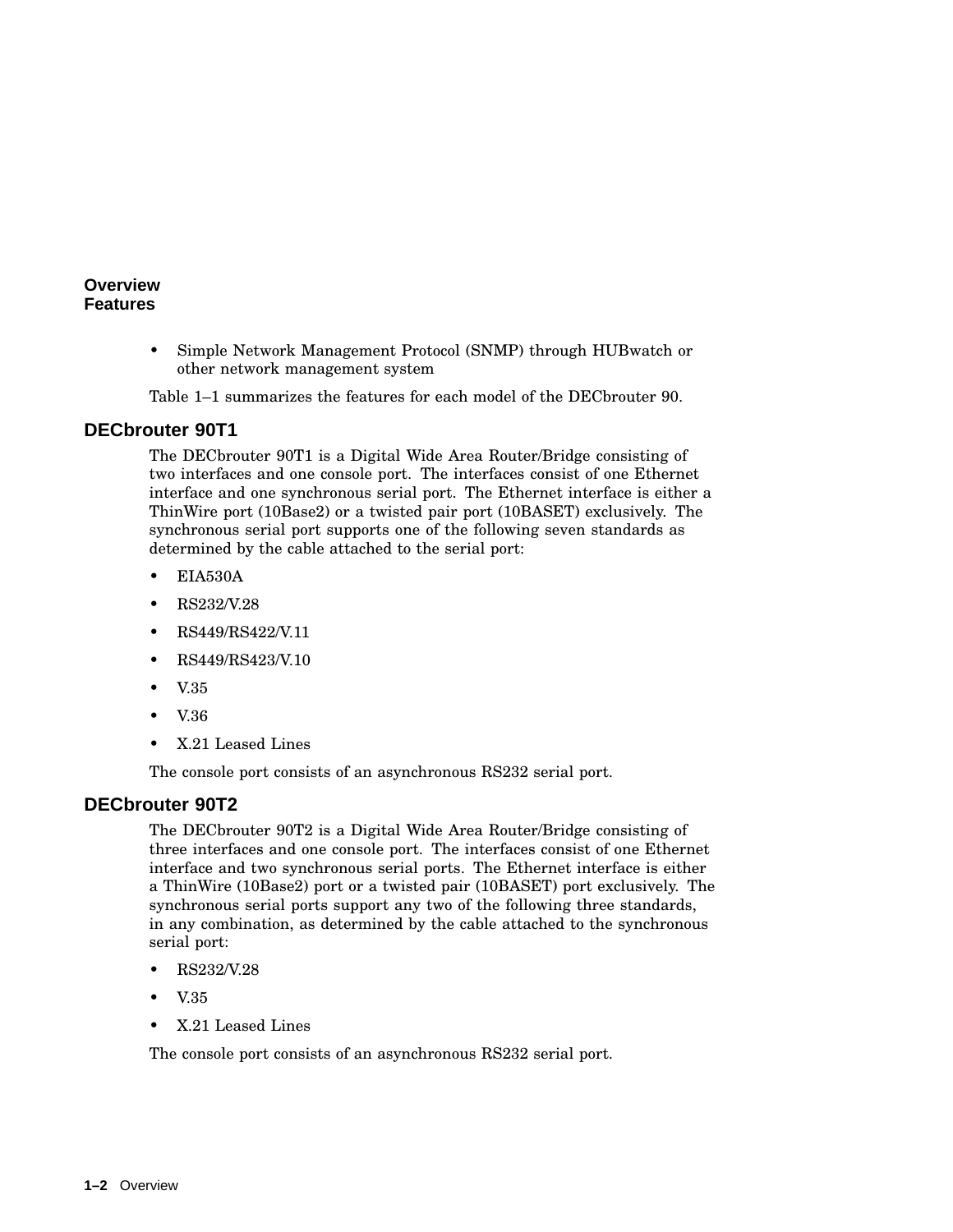**Overview Features**

#### **DECbrouter 90T2A**

The DECbrouter 90T2A is a Digital Wide Area Router/Bridge consisting of three interfaces and one console port. The interfaces consist of one Ethernet interface and two synchronous serial ports. The Ethernet interface is either a ThinWire (10Base2) port or a twisted pair (10BASET) port exclusively. The synchronous serial port supports any two of the following six standards, in any combination, as determined by the cable attached to the synchronous serial port:

- EIA530A
- RS232/V.28
- RS449/RS422/V.11
- RS449/RS423/V.10
- V.36
- X.21

The console port consists of an asynchronous RS232 serial port.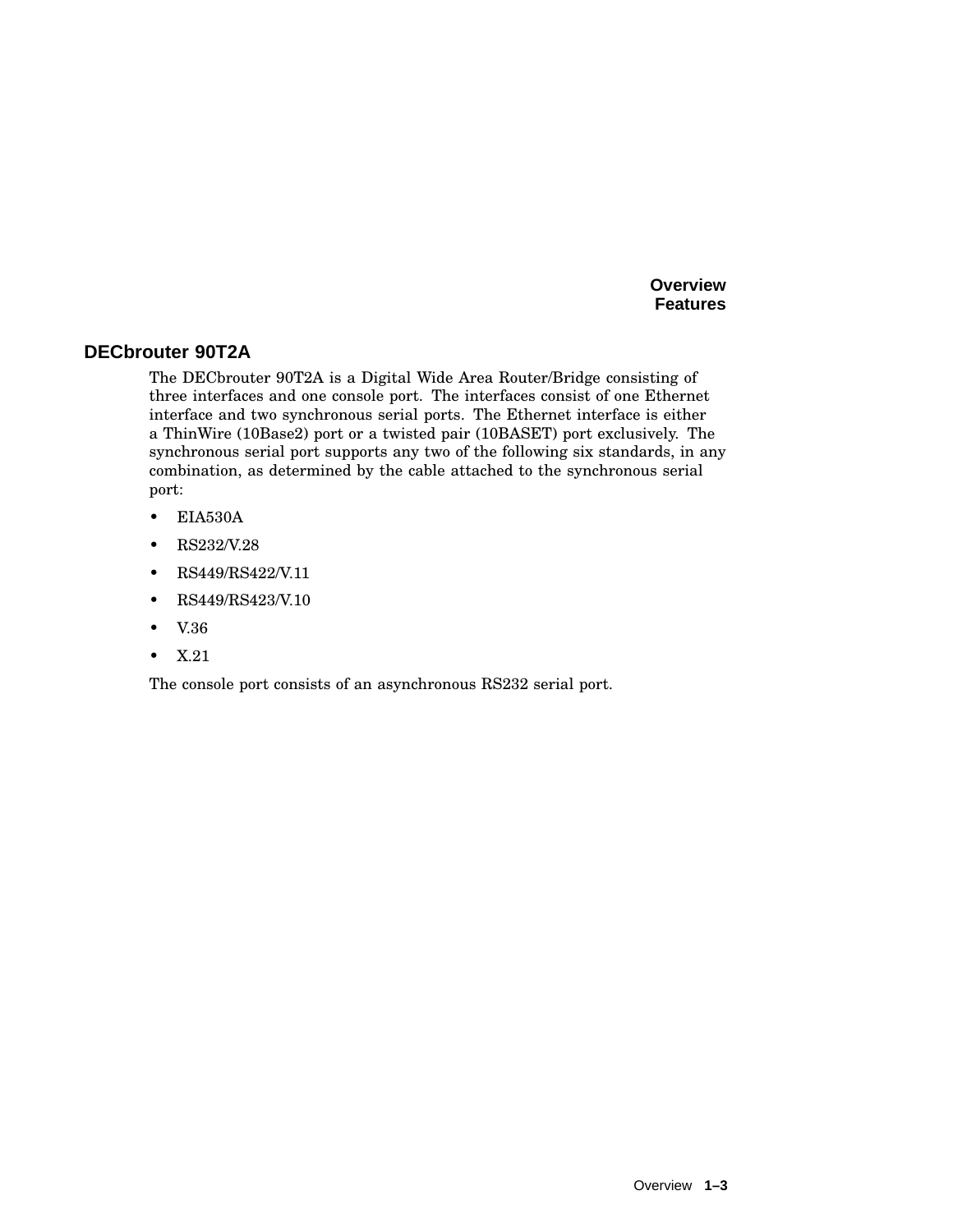#### **Overview Features**

Table 1–1 summarizes the features of the DECbrouter 90 models.

|                                       |                                 |                | <b>Features by Model Number</b> |                |
|---------------------------------------|---------------------------------|----------------|---------------------------------|----------------|
| Interface/Console<br><b>Supported</b> |                                 | 90T1           | 90T <sub>2</sub>                | 90T2A          |
| Interfaces                            |                                 | $\overline{2}$ | 3                               | 3              |
|                                       | Ethernet <sup>1</sup>           | $\mathbf{1}$   | $\mathbf{1}$                    | $\mathbf{1}$   |
|                                       | Synchronous Serial <sup>2</sup> | $\mathbf{1}$   | $\overline{2}$                  | $\overline{2}$ |
|                                       | EIA530A                         | X              |                                 | $\mathbf X$    |
|                                       | RS232/V.28                      | X              | X                               | X              |
|                                       | RS449/RS422/V.11                | X              |                                 | X              |
|                                       | RS449/RS423<br>N.10             | X              |                                 | $\mathbf{x}$   |
|                                       | V.35                            | X              | X                               |                |
|                                       | V.36                            | X              |                                 | X              |
|                                       | X.21 Leased Lines               | X              | X                               | X              |
| Console                               |                                 | $\mathbf{1}$   | $\mathbf{1}$                    | $\mathbf{1}$   |

#### **Table 1–1 DECbrouter 90 Features**

<sup>1</sup>Choice of either Twisted Pair (10BASET) or ThinWire (10Base2).

<sup>2</sup>Each serial port can use one of the signal configurations indicated by an "X".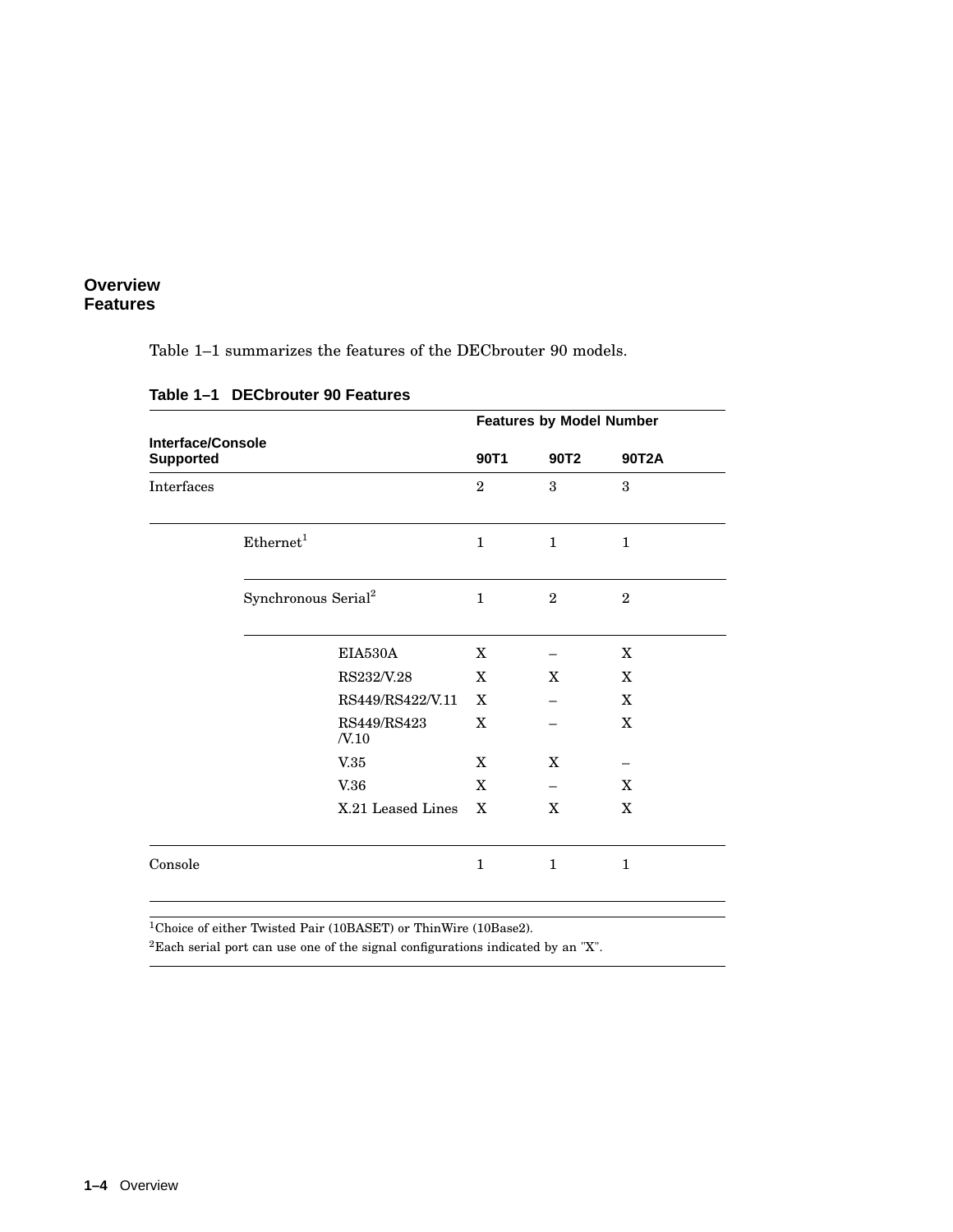#### **Overview Typical Configurations**

# **Typical Configurations**

The DECbrouter 90 can operate in either a standalone configuration or installed in Digital's DEChub 90 Ethernet backplane. Figure 1–1 shows a typical configuration of the DECbrouter 90T1 in an Ethernet local area network (LAN).

If you use the DECbrouter 90 as a standalone unit, then it operates without using the DEChub 90 and uses a separate power supply. The modular power supply connects to a 7-pin connector on the DECbrouter 90 and includes an auto-ranging power supply and appropriate power cord for use with either 120 Volt or 240 Volt power outlets.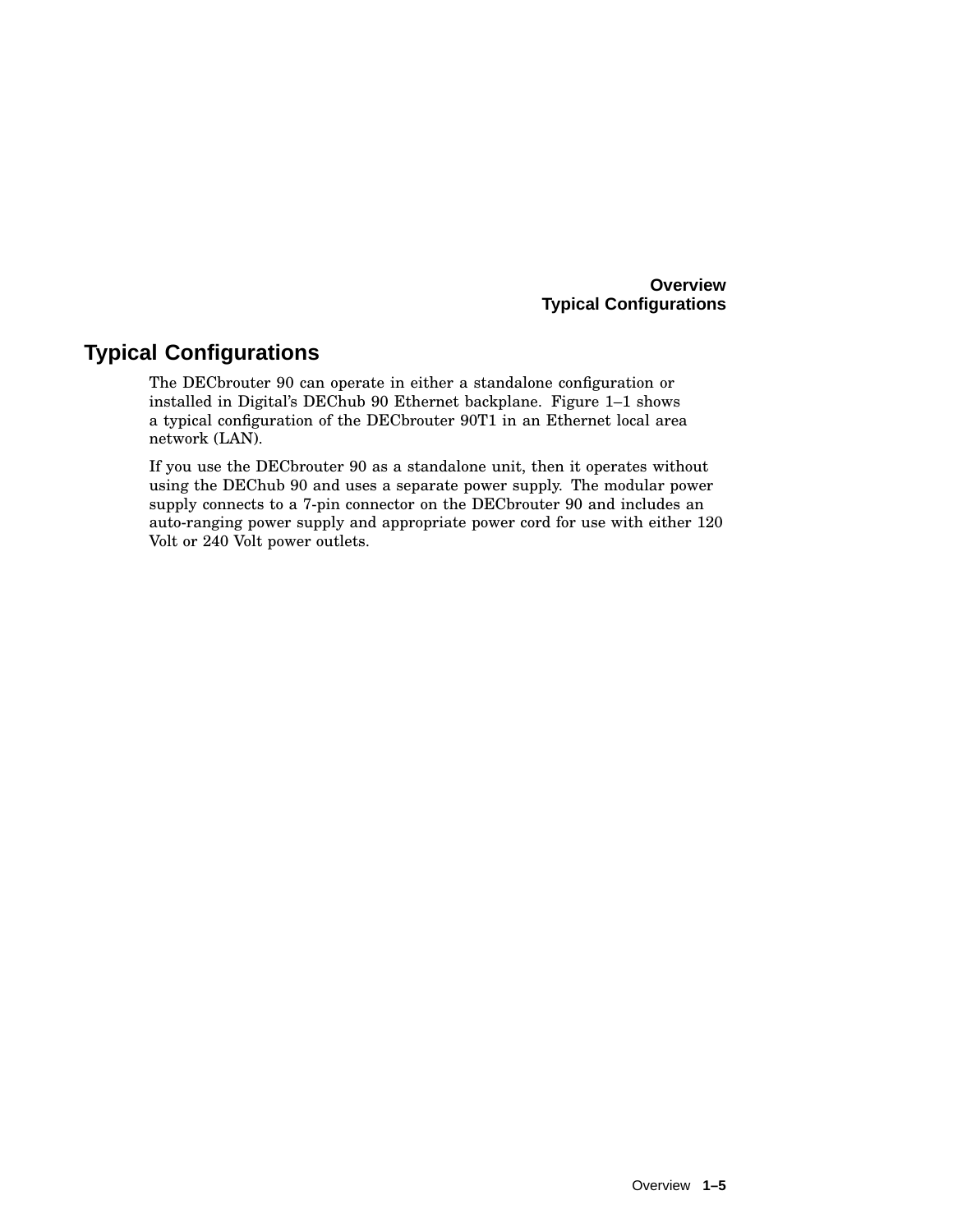

#### **Figure 1–1 Typical DECbrouter 90T1 Connection**

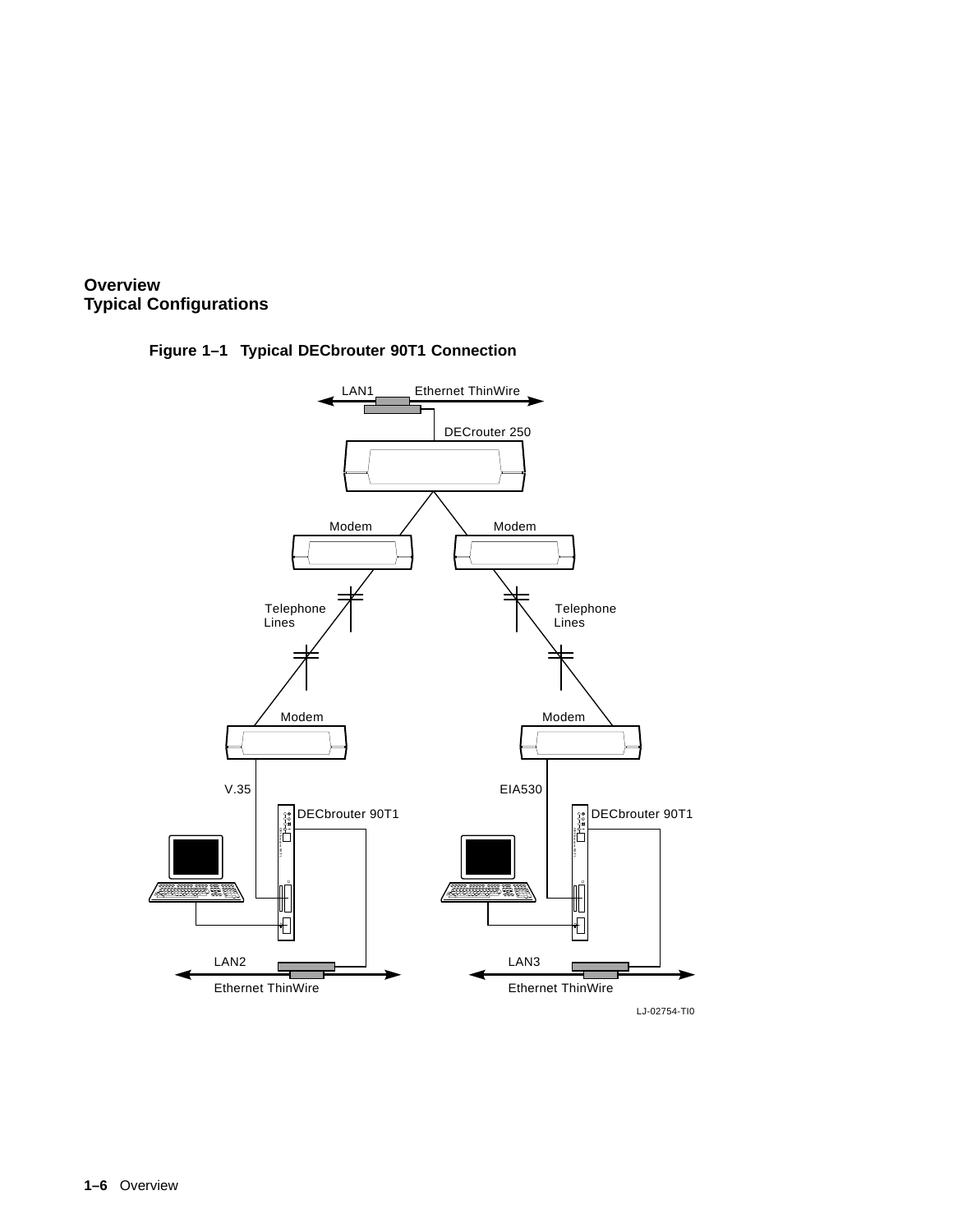#### **Overview Typical Configurations**

Figure 1–2 shows a typical configuration of either the DECbrouter 90T2 or DECbrouter 90T2A in an Ethernet LAN.



**Figure 1–2 Typical DECbrouter 90T2 or DECbrouter 90T2A Connection**

LJ-02755-TI0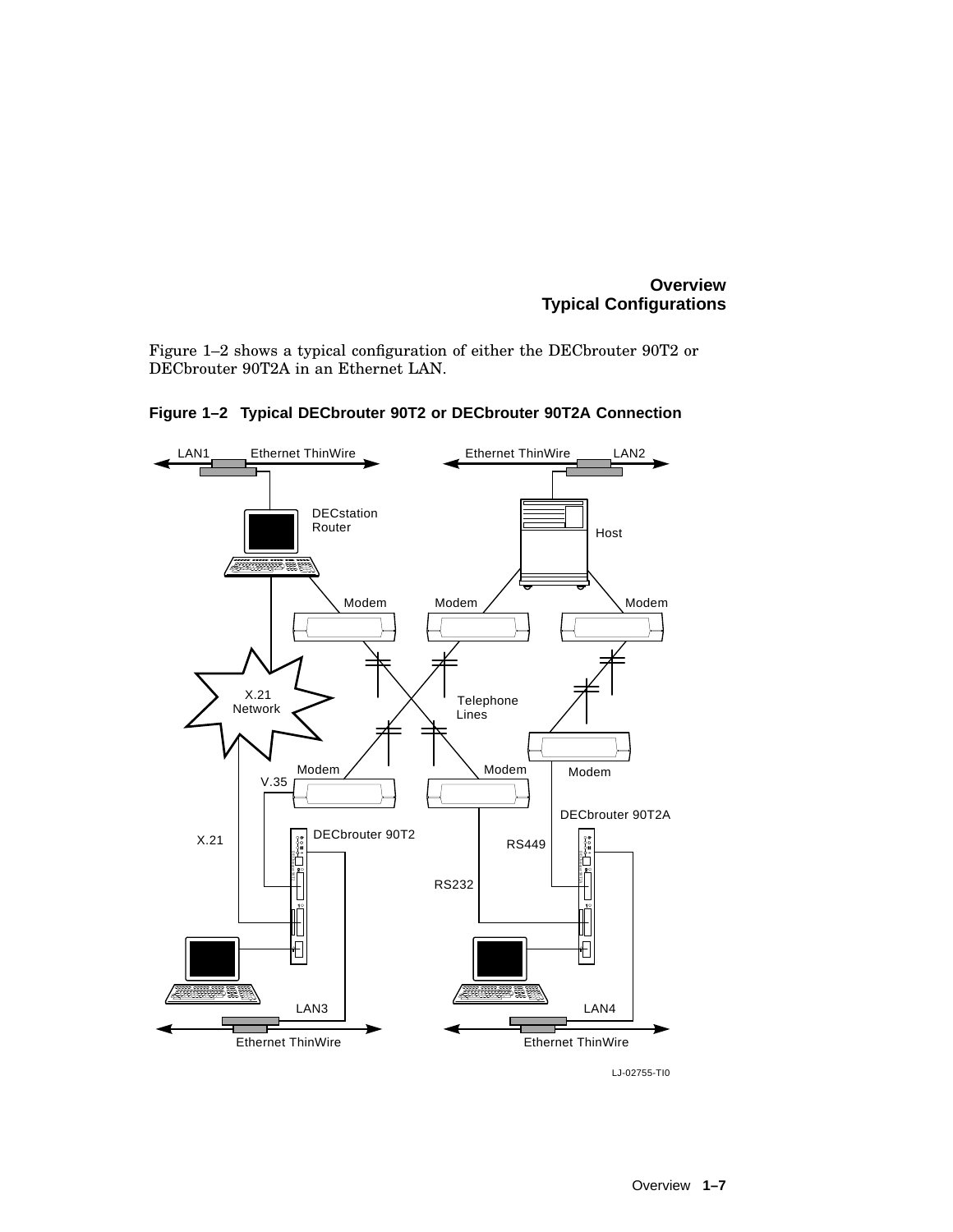#### **Overview Installation**

# **Installation**

The DECbrouter 90 is easy to install and use. After unpacking the DECbrouter 90:

- 1. Plug the connector from the power supply into your DECbrouter 90. Connect one end of the power cord into the power supply and the other end into a working ac power outlet.
- 2. Connect the DECbrouter 90 to either a properly terminated ThinWire (10Base2) or to a twisted pair (10BASET) Ethernet device, but do not connect to both.
- 3. Connect the synchronous serial ports using the cables for the various types of connections. Refer to Appendix A, Tables A–1 through A–6, for a listing of the different types of cables and the various connections.
- 4. Connect a console device to the console port.

The port status LEDs for unconnected ports should turn off when network traffic is established.

For more detailed information on configuring the DECbrouter 90, see the *DECbrouter 90 Products Configuration and Reference - Volume 1*, *DECbrouter 90 Products Configuration and Reference - Volume 2*, and *DECbrouter 90 Products Configuration and Reference - Volume 3* manuals. For more detailed information on installing and using the DECbrouter 90, see Chapter 2.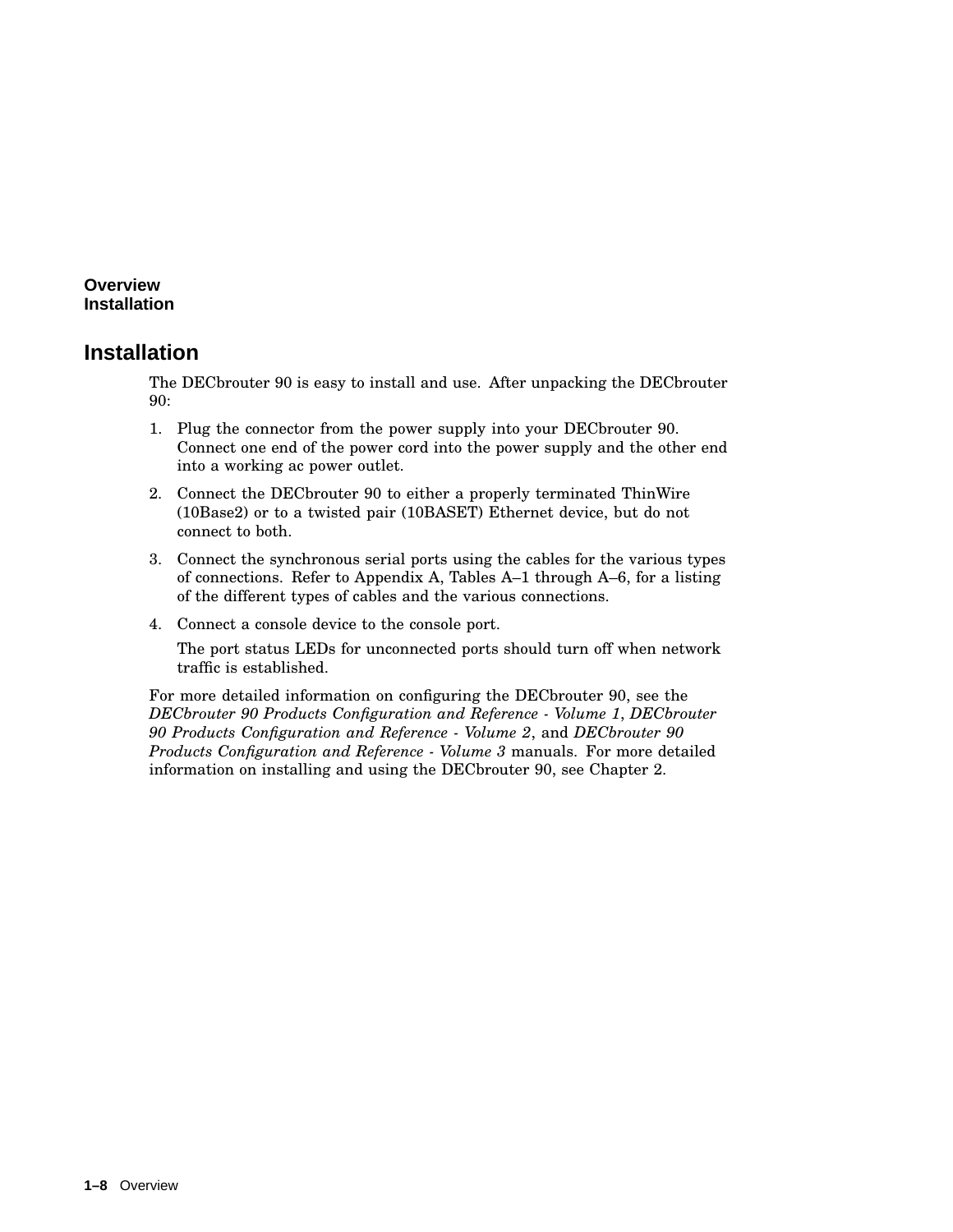# **LEDs and Connectors**

Figure 1–3 shows the DECbrouter 90 LEDS and Table 1–2 describes the LEDs and connectors.



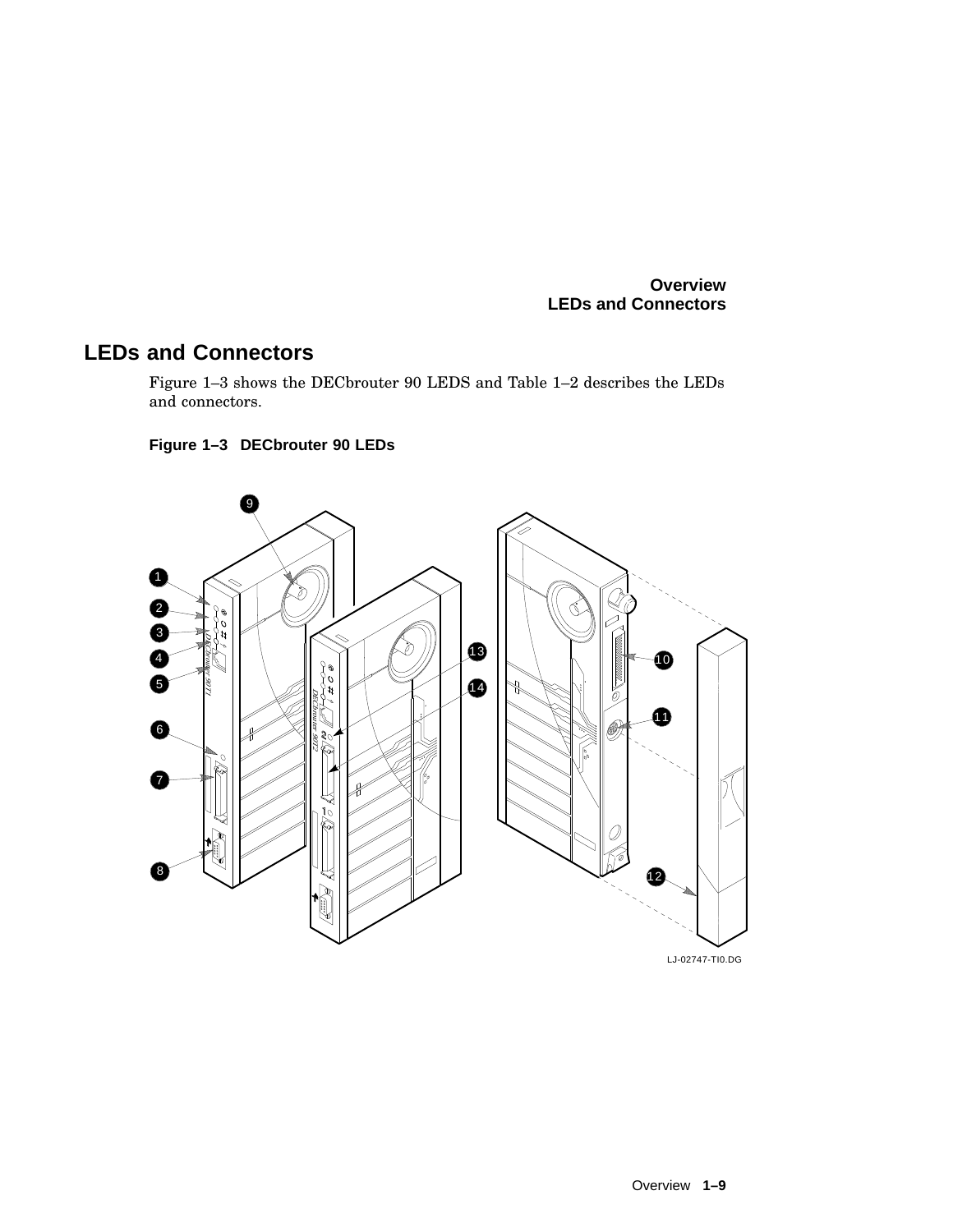**Table 1–2 DECbrouter 90 LEDs**

| 0 | <b>Power indicator—Monitors the status of the <math>+5.0</math> Vdc</b><br>voltage. On: The $+5.0$ Vdc voltage is normal.<br><b>Off:</b> The voltage is abnormal (as in a power failure).                                                   |
|---|---------------------------------------------------------------------------------------------------------------------------------------------------------------------------------------------------------------------------------------------|
| ❷ | <b>Network activity indicator—Monitors the network</b><br>activity.<br><b>On:</b> There is network activity.<br><b>Off:</b> There is no network activity.                                                                                   |
| ❸ | <b>Port 0 status indicator—Monitors the status of either</b><br>the ThinWire (10Base2) or the twisted pair (10BASET)<br>input to the DEC brouter 90.<br><b>On:</b> Port 0 is functional.<br>Off: Port 0 has failed or has been partitioned. |
| ❹ | <b>Port 0 activity status indicator–Monitors the</b><br>activity of the Ethernet port.<br><b>On:</b> The port is transmitting or receiving data.<br><b>Off:</b> The port is not transmitting or receiving data.                             |
| Θ | Twisted Pair (10BASET) connector–Connects the<br>DEC brouter 90 to a 10BASET twisted pair. Not used<br>when the DEC brouter 90 is installed in the DEC hub 90<br>backplane.                                                                 |
| ❻ | <b>Port 1 serial line status indicators–Monitors the</b><br>activity of port one.<br><b>On:</b> Port 1 is transmitting or receiving data.<br><b>Off:</b> Port 1 is not currently transmitting or receiving<br>data.                         |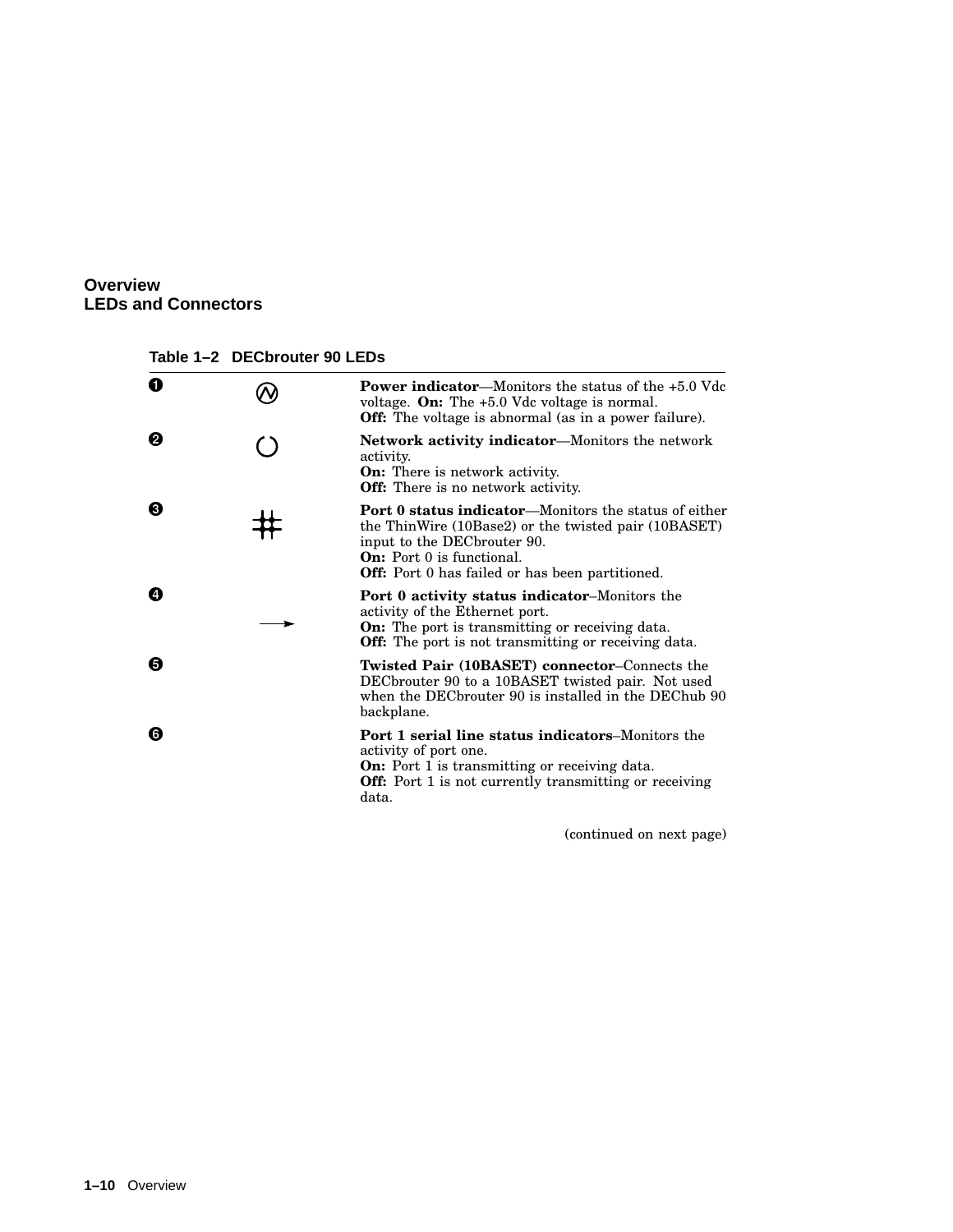**Table 1–2 (Cont.) DECbrouter 90 LEDs**

| ❼ | Synchronous serial port 1 connection-This port<br>supports the following standards:                                                                                                                                                                  |
|---|------------------------------------------------------------------------------------------------------------------------------------------------------------------------------------------------------------------------------------------------------|
|   | EIA530A <sup>1</sup>                                                                                                                                                                                                                                 |
|   | RS232/V.28<br>٠                                                                                                                                                                                                                                      |
|   | RS449/RS422/V.11 <sup>1</sup>                                                                                                                                                                                                                        |
|   | RS449/RS423/V.10 <sup>1</sup><br>$\bullet$                                                                                                                                                                                                           |
|   | V.35 <sup>2</sup><br>$\bullet$                                                                                                                                                                                                                       |
|   | V.36 <sup>1</sup>                                                                                                                                                                                                                                    |
|   | X.21 leased lines                                                                                                                                                                                                                                    |
| ❸ | <b>Console port connection–This port connects a</b><br>console terminal, used for managing the DECbrouter<br>90. The console port is an RS232, which uses a DB9<br>connector.                                                                        |
| Θ | Port 0 network connector (BNC)-Connects the<br>DECbrouter 90 to the work group ThinWire segment.<br>Not used when the DEC brouter 90 is either installed<br>in the DEChub 90 backplane or connected through the<br>twisted pair (10BASET) connector. |
| ⊕ | <b>Backplane connector-Provides Port 0 network</b><br>and power connections to the DEC brouter 90 when<br>the DEC brouter 90 is installed in the DEC hub 90<br>backplane.                                                                            |
| ➊ | <b>Power connector–Provides <math>+5.0</math> volts from the</b><br>DECbrouter 90 power supply. Not used when the<br>DECbrouter 90 is installed in the DEChub 90<br>backplane.                                                                       |
| ® | <b>Back cover–Comes with standalone units only. Covers</b><br>the backplane connector and contains a wall-mounting<br>assembly.                                                                                                                      |
| ® | <b>Port 2 serial line status indicators–Monitors the</b><br>activity of port two.<br><b>On:</b> Port 2 is transmitting or receiving data.<br><b>Off:</b> Port 2 is not transmitting or receiving data.                                               |

<sup>1</sup>Not available on DECbrouter 90T2.

 $^2\rm Not$  available on DEC<br>brouter 90T2A.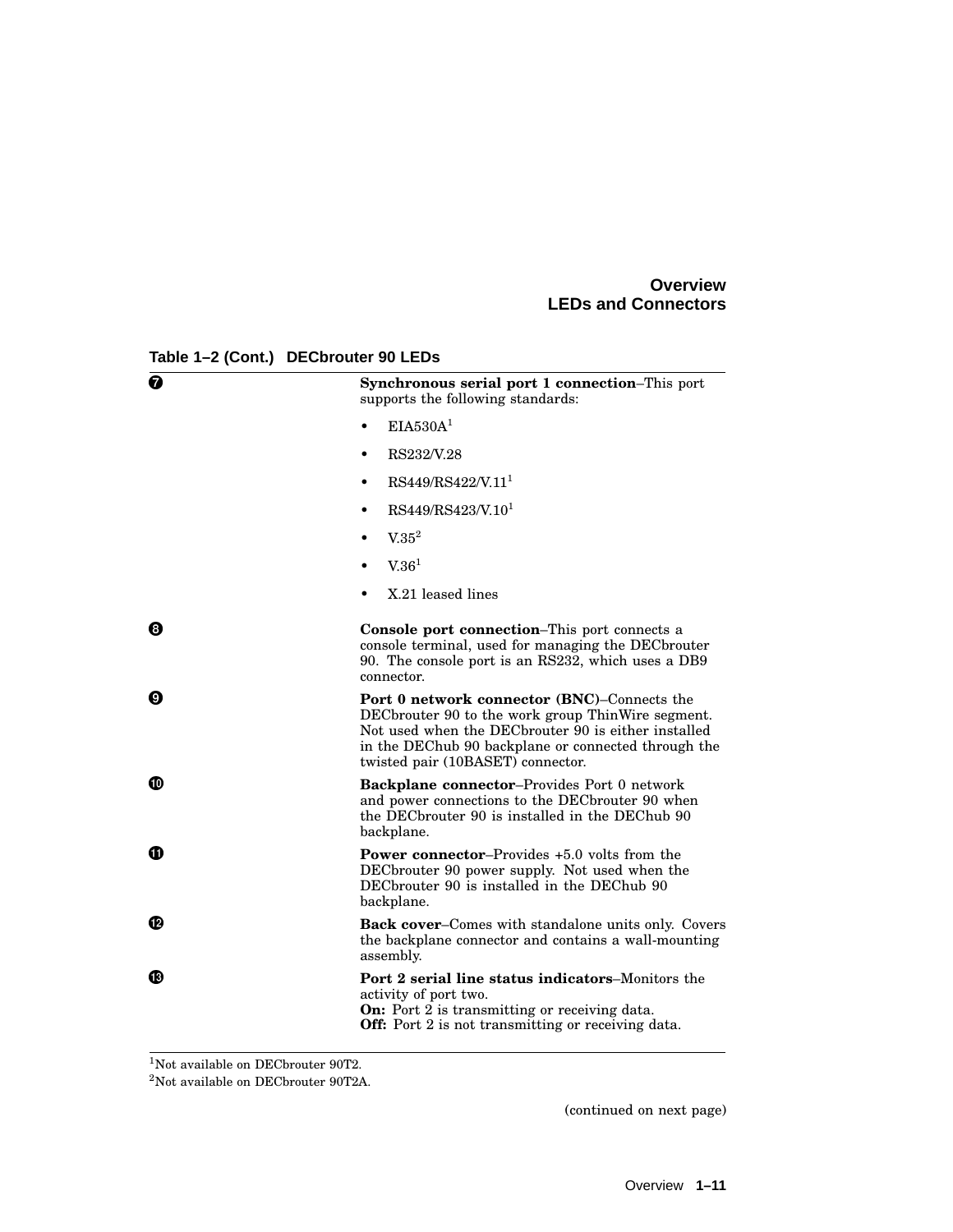**Table 1–2 (Cont.) DECbrouter 90 LEDs**

| <b>Synchronous serial port 2 connection–This</b><br>connection supports one of the following standards: |
|---------------------------------------------------------------------------------------------------------|
| EIA530A <sup>1</sup>                                                                                    |
| RS232/V.28/V.24                                                                                         |
| RS449/RS422/V.11 <sup>1</sup>                                                                           |
| RS449/RS423/V.10 <sup>1</sup>                                                                           |
| V.35 <sup>2</sup>                                                                                       |
| V.36 <sup>1</sup>                                                                                       |
| X.21 leased lines                                                                                       |
|                                                                                                         |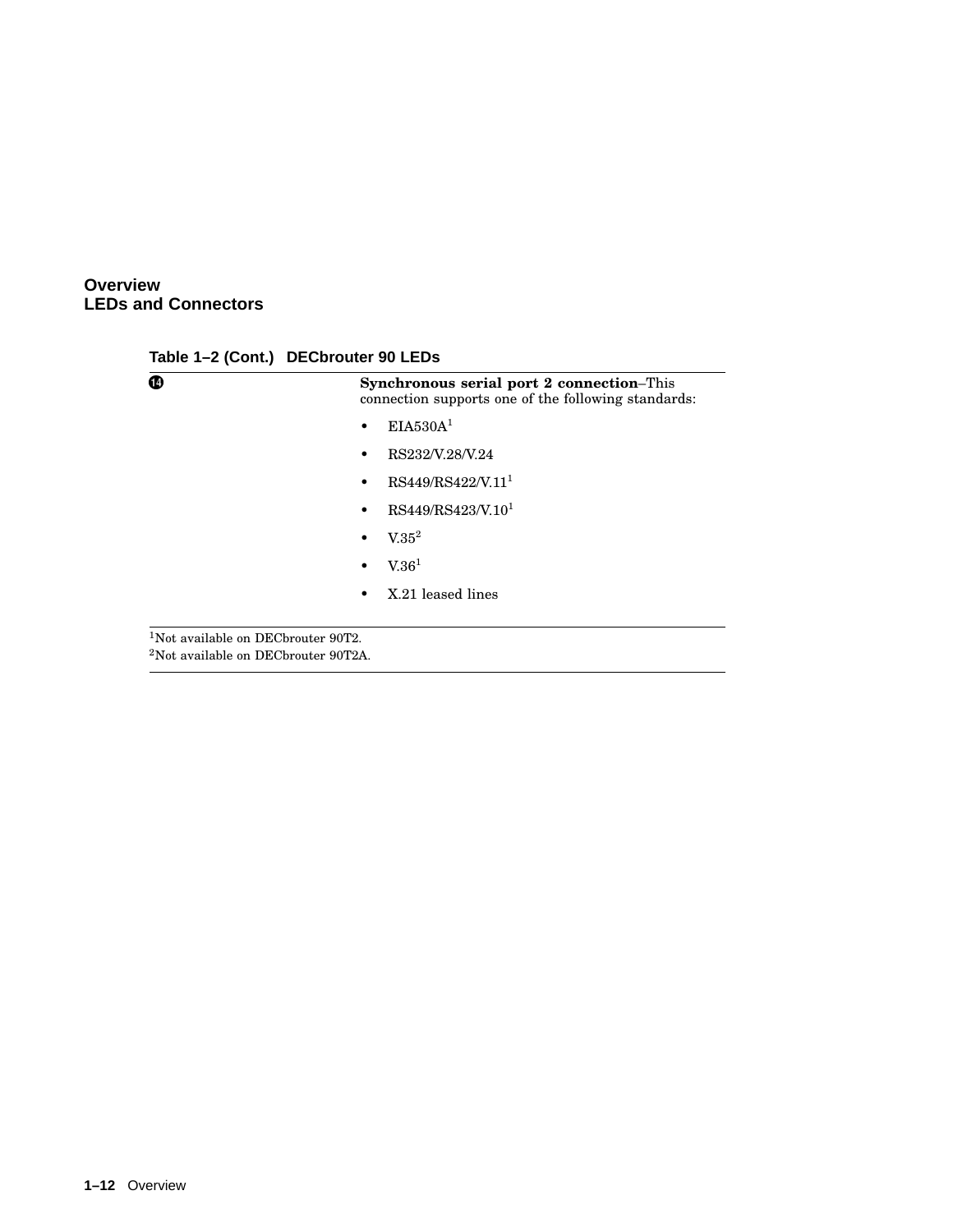# **2 Installation**

This chapter describes how to install the DECbrouter 90 either as a standalone unit or in a DEChub 90 Ethernet backplane. You can install a standalone unit either on a table or wall.

To install the DECbrouter 90 on a table or wall, see the ''Standalone Installation'' section.

To install the DECbrouter 90 in a DEChub 90 Ethernet backplane, see the ''Backplane Installation'' section.

# **Standalone Installation**

To install the DECbrouter 90 as a standalone unit either on a table or wall, perform the following procedures:

#### **Select a location.**

The location should be accessible to a power outlet that supplies the correct voltage.

#### **Place the DECbrouter 90 on a table.**

When you place the DECbrouter 90 on a table top, follow the environmental specifications in Appendix A.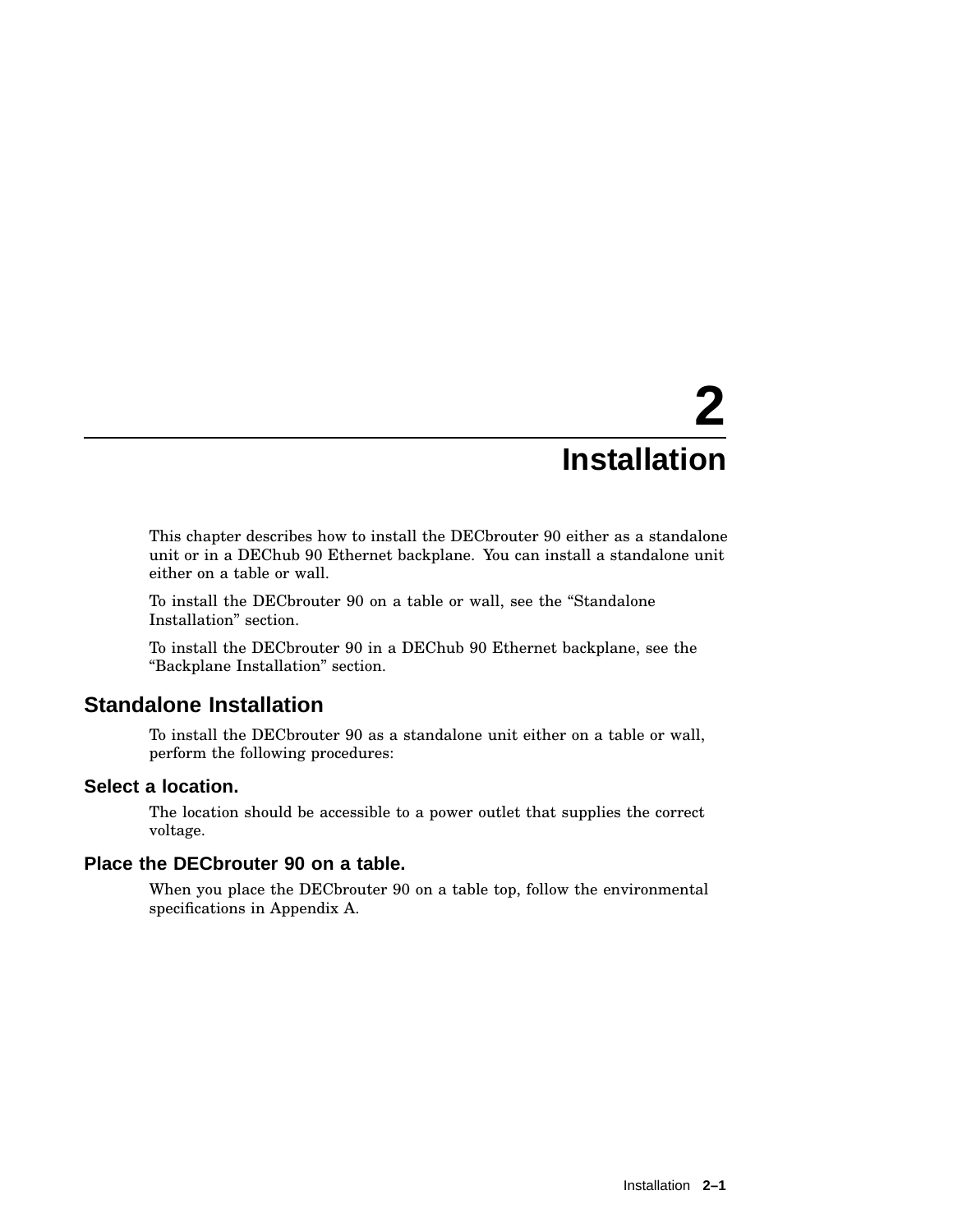#### **Mount the DECbrouter 90 on a wall.**

Remove the back cover of the DECbrouter 90 (if necessary).

- 1. Insert a small screwdriver into the top mounting hole on the cover.
- 2. Lift the internal latch with the screwdriver, then pull the cover away and down from the top of the DECbrouter 90 as shown in Figure 2–1.

**Figure 2–1 Removing the Back Cover**



#### **Mount the DECbrouter 90 on a wall.**

- 1. Use the mounting holes on the cover to determine the position of the mounting screws on the wall as shown in Figure 2–2.
- 2. Secure the back cover to the wall using the mounting screws.

The screws should be tight enough to provide some resistance if you try to remove the back cover from the wall. Do not tighten the screws so much that the cover is distorted or cannot be removed from the wall.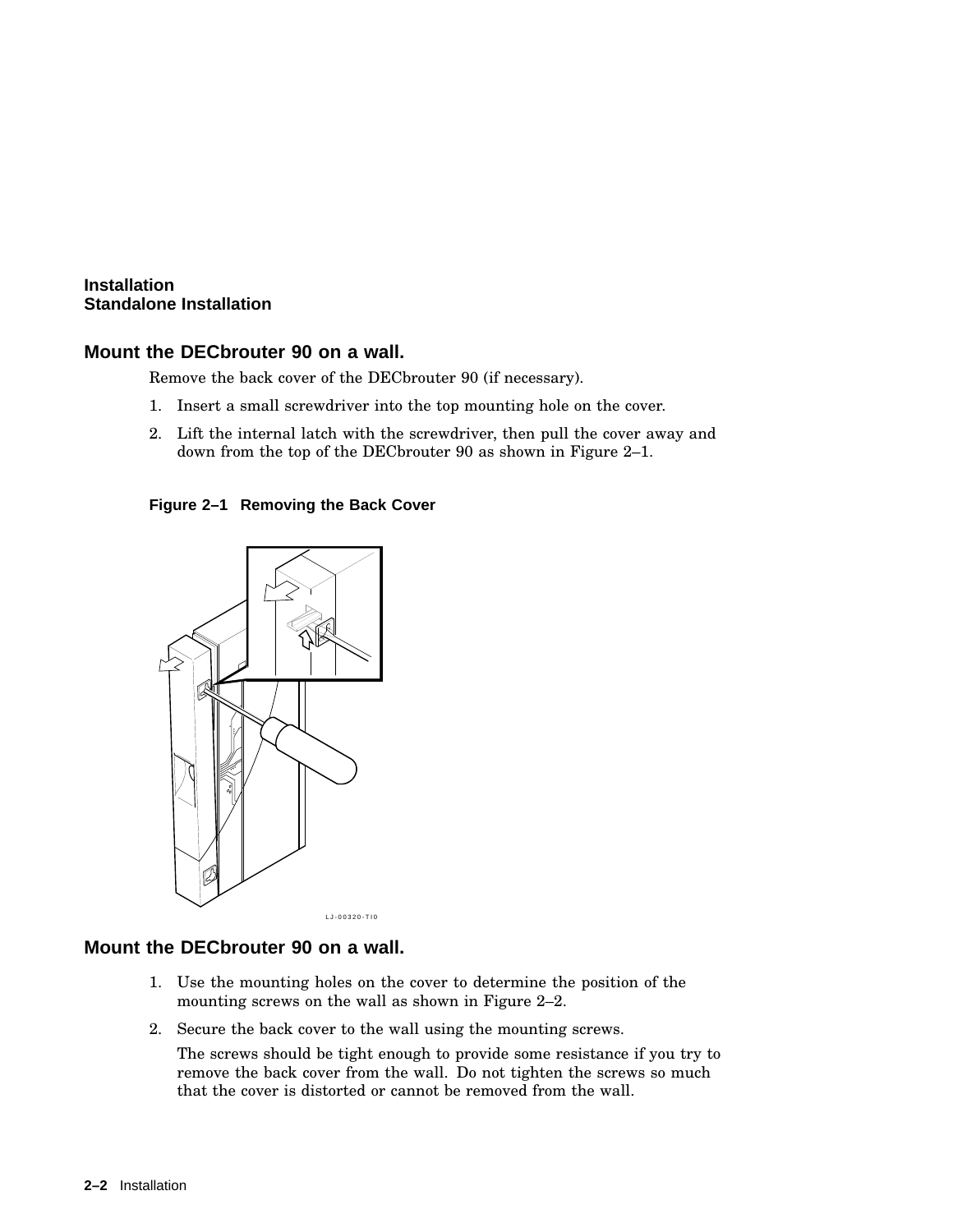3. Remove the back cover from the wall.



**Figure 2–2 Mounting the DECbrouter 90**

LJ-00701-TI0

- 4. Attach the back cover to the DECbrouter 90.
- 5. Mount the DECbrouter 90 onto the mounting screws.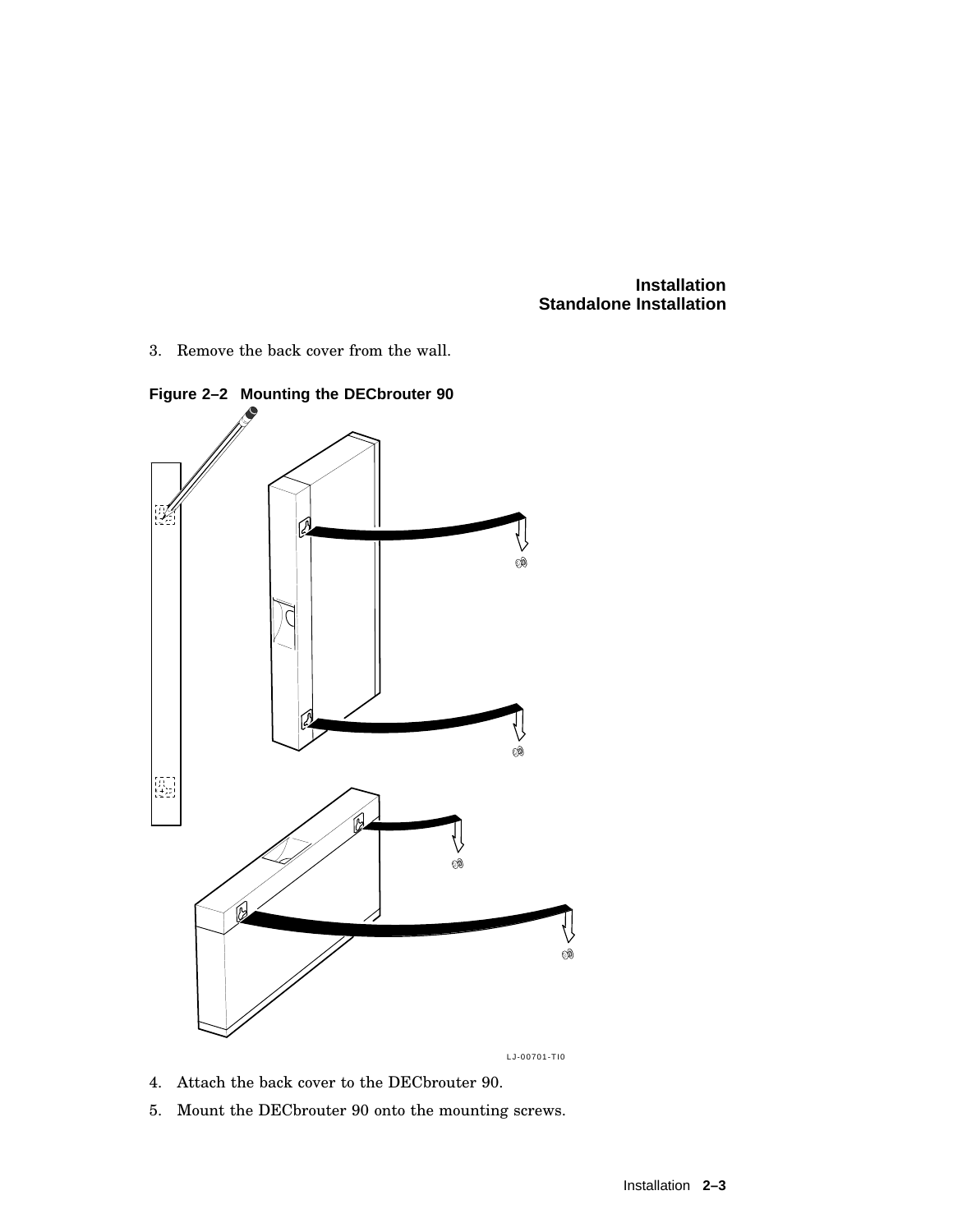#### **Connect the cables.**

Refer to the appropriate figure listed in the following table based on the type of connection you need for your DECbrouter 90:

| <b>Type Connection</b>                                                          | <b>Figure</b> |
|---------------------------------------------------------------------------------|---------------|
| DEC brouter 90T1 with a Twisted Pair (10BASET) Connection                       | $2 - 3$       |
| DEC brouter 90T1 with a Thin Wire (10Base2) Connection                          | $2 - 4$       |
| DECbrouter 90T2 or DECbrouter 90T2A with a Twisted Pair<br>(10BASET) Connection | $2 - 5$       |
| DECbrouter 90T2 or DECbrouter 90T2A with a ThinWire<br>(10Base2) Connection     | $2 - 6$       |

To connect the cables, refer to the appropriate figure as listed above and perform the following:

- 1. Connect the cable from the power supply to the 7-pin power connector on the DECbrouter 90. Align the power symbol on the dc power connector with the power symbol on the DECbrouter 90 and push the connector straight in.
- 2. Connect the DECbrouter 90 power supply to the power source.
	- a. Place one end of the power cord into the connector located on the power supply.
	- b. Plug the other end of the power supply cord into the wall outlet.
- 3. Connect either the Ethernet ThinWire T-connector to the port 0 BNC network connector or the 10BASET connector to the twisted pair connector. If you are connecting to a ThinWire, then terminate the connection with a 50-ohm terminator or extend the Ethernet segment to the next device.

#### **Note**

Connection should never be made to both the ThinWire (10Base2) and twisted pair (10BASET) connectors simultaneously.

- 4. The port 0 status activity LED should be on or flashing to indicate the amount of network traffic. The LED intensity varies.
- 5. Connect the serial cables to port 1 for DECbrouter 90T1 and to ports 1 and 2 for DECbrouter 90T2 and DECbrouter 90T2A.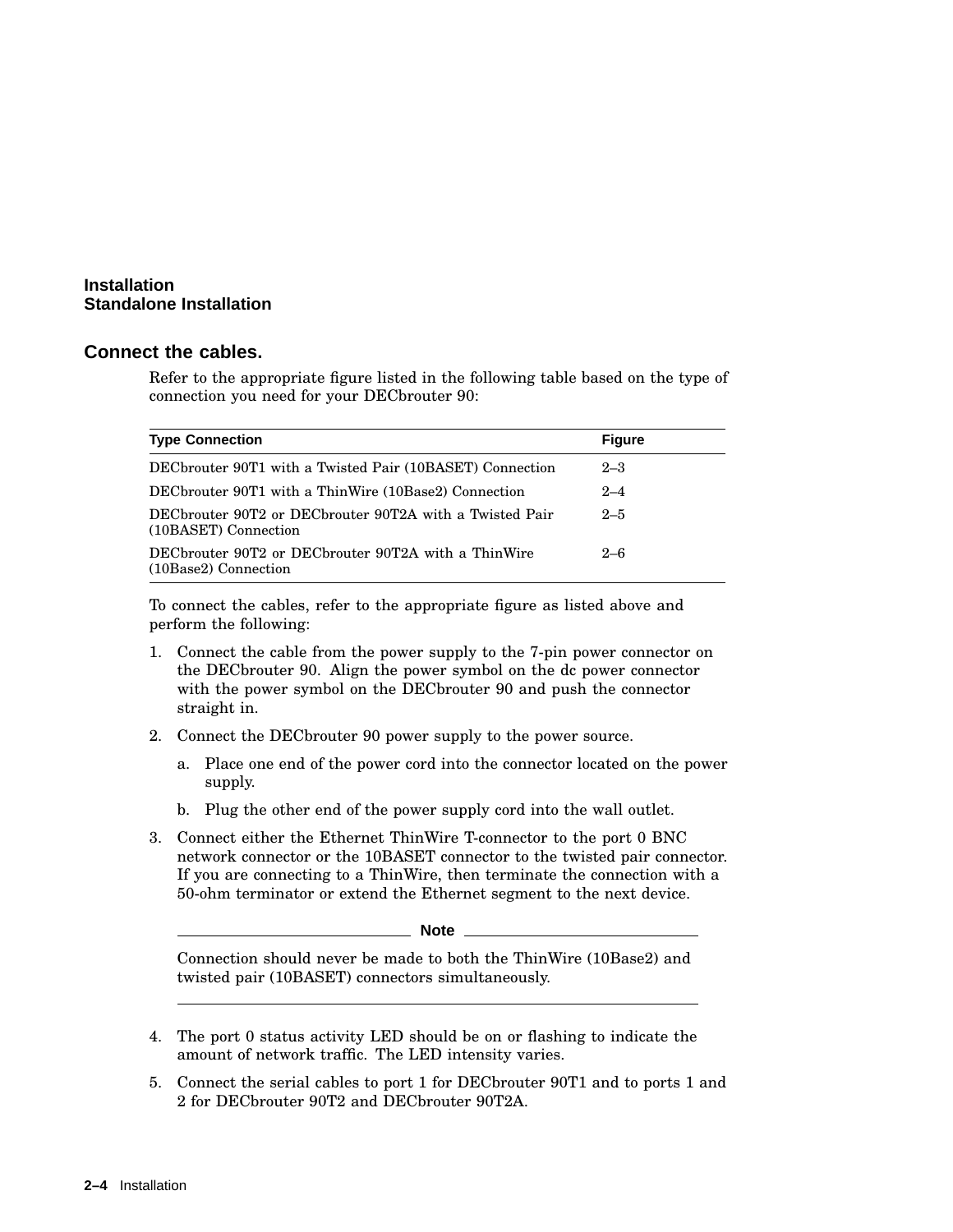6. Connect the console using an RS232 DB9 connector.

Figure 2–3 shows the DECbrouter 90T1 with a twisted pair connection.

**Figure 2–3 DECbrouter 90T1 with a Twisted Pair (10BASET) Connection**



LJ-02750-TI0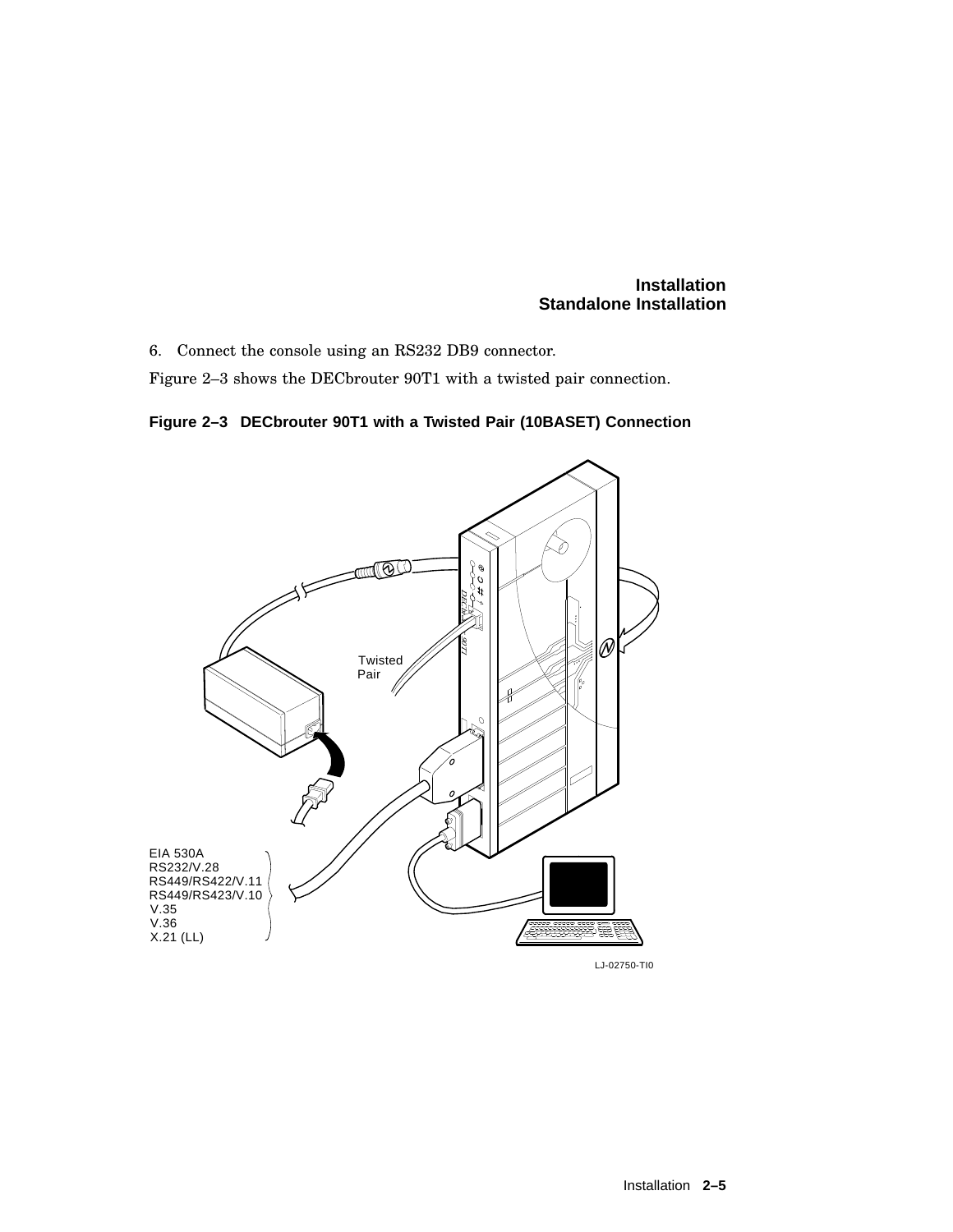

Figure 2–4 shows the DECbrouter 90T1 with a ThinWire connection.





LJ-02751-TI0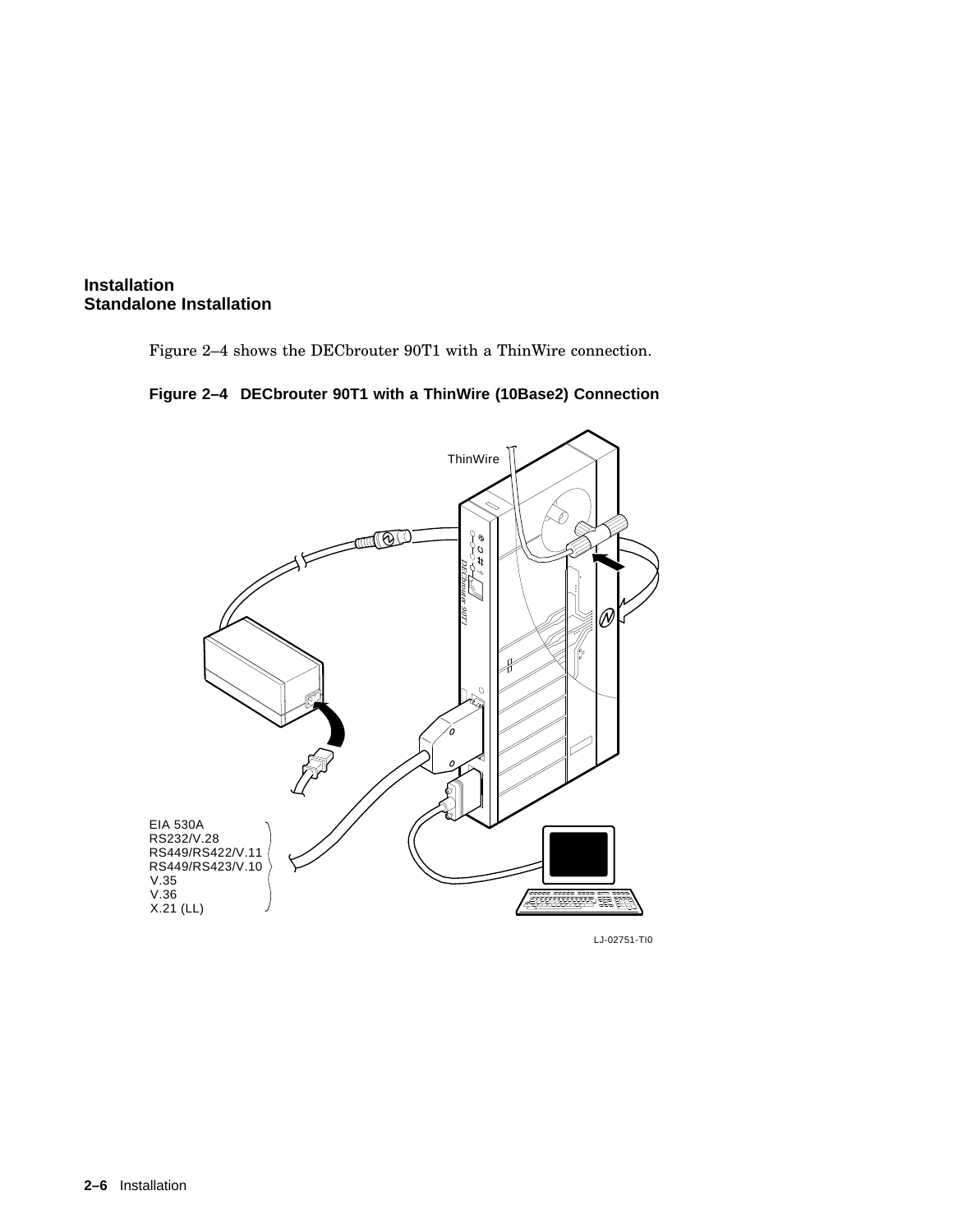Figure 2–5 shows the DECbrouter 90T2 or DECbrouter 90T2A with a twisted pair connection.

#### **Figure 2–5 DECbrouter 90T2 or DECbrouter 90T2A with a Twisted Pair (10BASET) Connection**



<sup>&</sup>lt;sup>1</sup> Not available on the DEC<br>brouter 90T2.<br><sup>2</sup> Not available on the DEC<br>brouter 90T2A

<sup>2</sup> Not available on the DECbrouter 90T2A.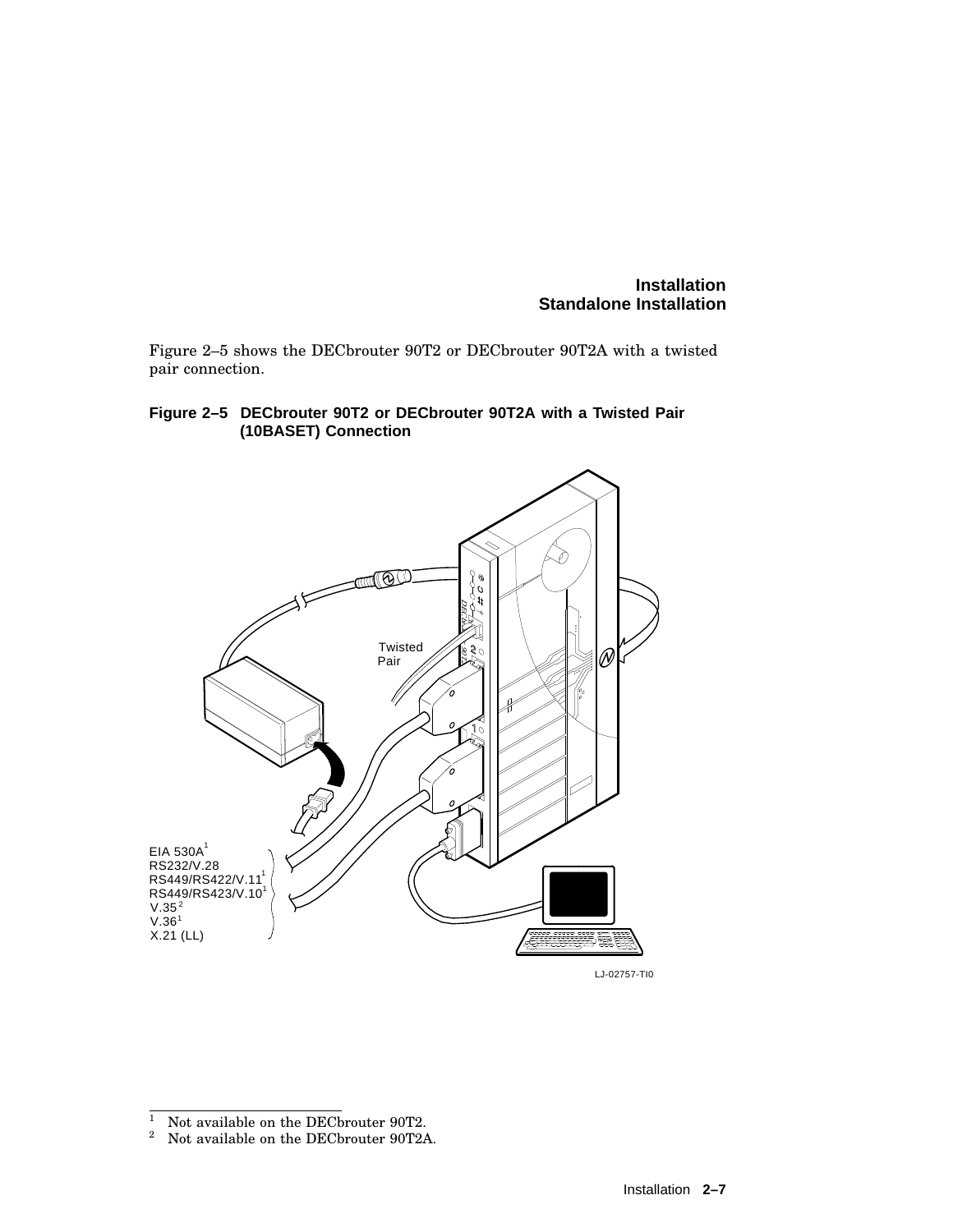

Figure 2–6 shows the DECbrouter 90T2 or DECbrouter 90T2A with a ThinWire connection.

#### **Figure 2–6 DECbrouter 90T2 or DECbrouter 90T2A with a ThinWire (10Base2) Connection**



LJ-02756-TI0

 $\frac{1}{2}$  Not available on the DEC<br>brouter 90T2.

<sup>2</sup> Not available on the DECbrouter 90T2A.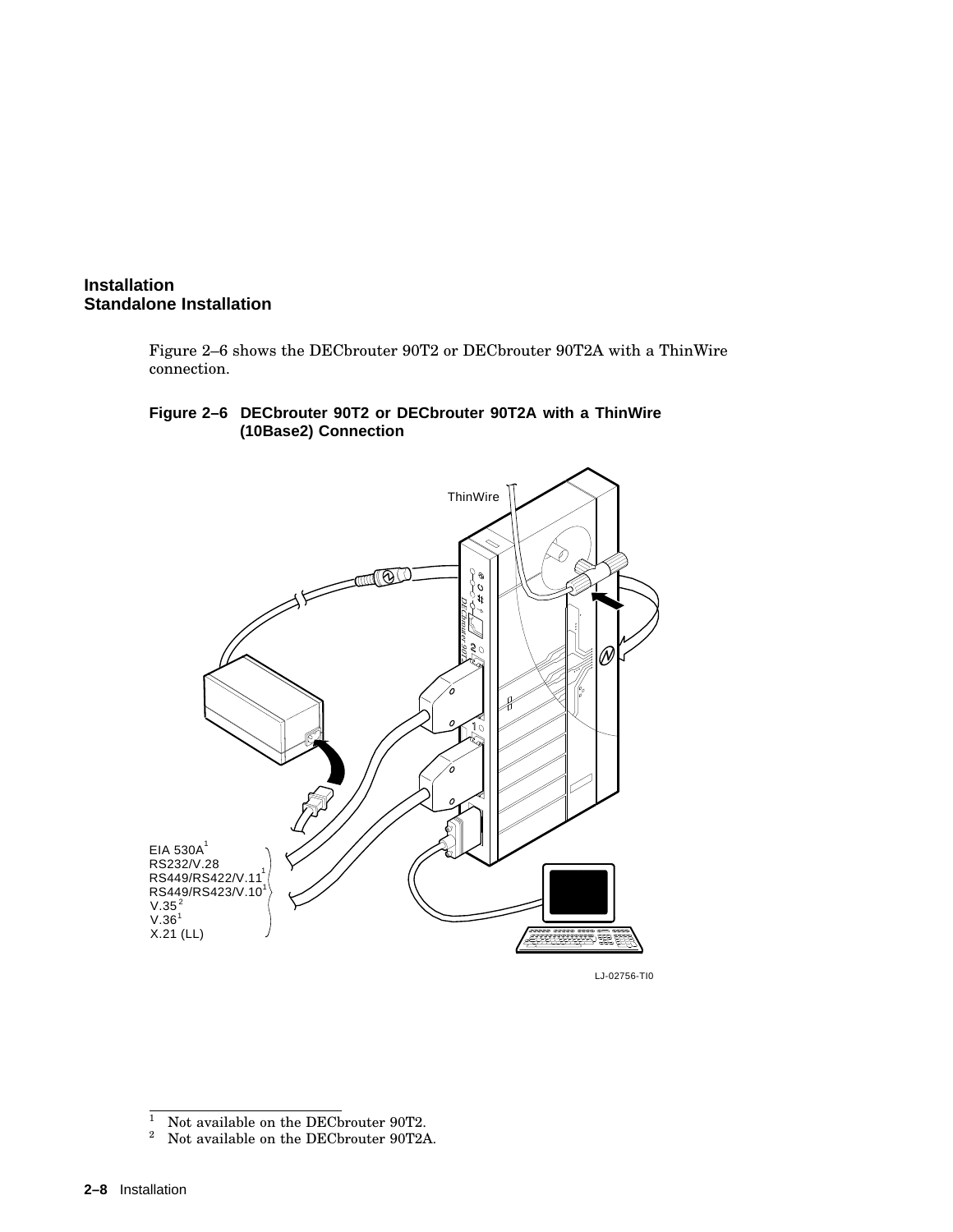#### **Install and verify devices.**

- 1. Connect the devices to ports 1 and 2. A port LED should turn on if the port is correctly connected and when the device receives its first network activity.
- 2. Verify the operation of each device by sending information to the port being tested.

You have now installed the DECbrouter 90.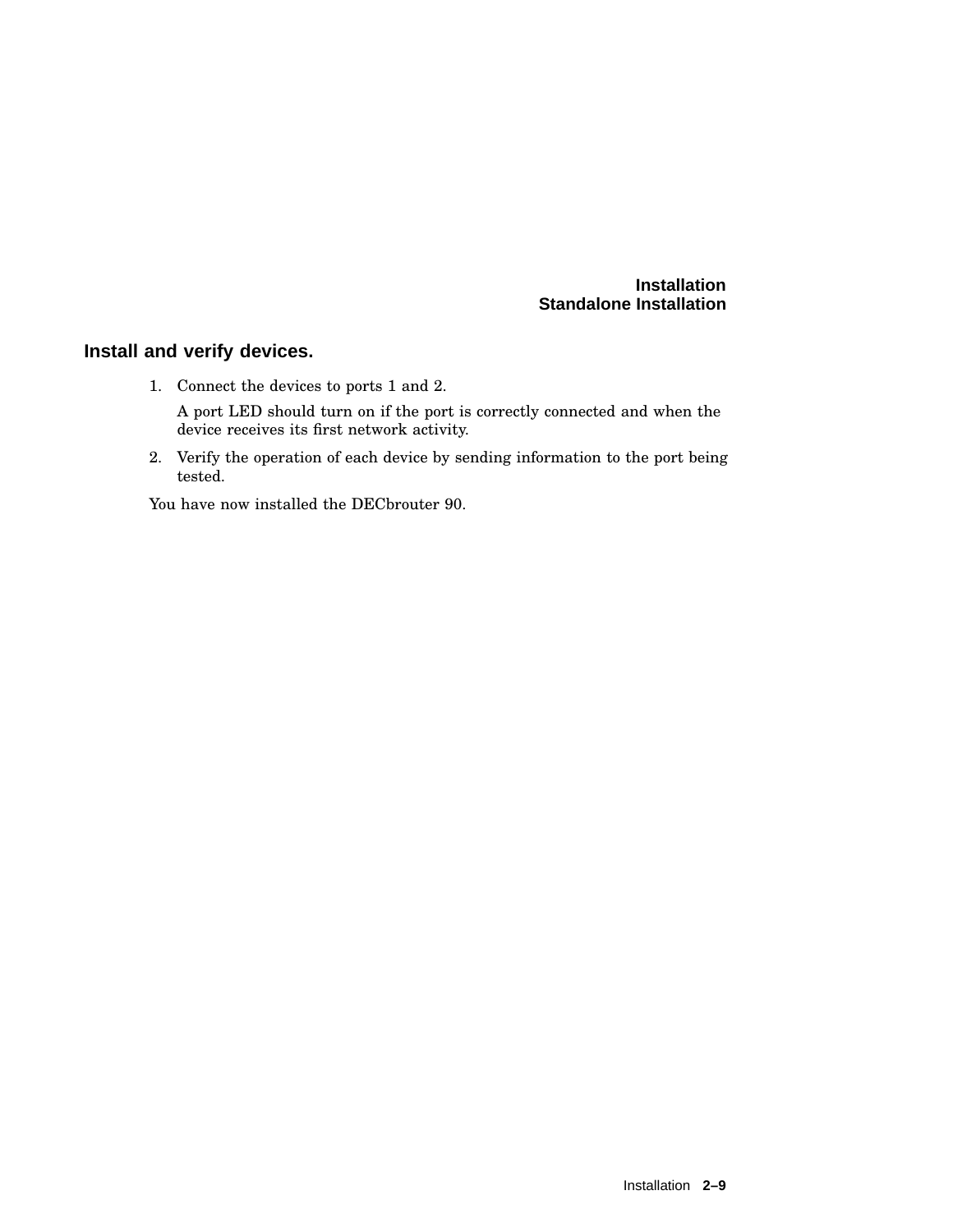**Installation Backplane Installation**

# **Backplane Installation**

To install the DECbrouter 90 in the DEChub 90 Ethernet backplane, perform the following procedures:

#### **Remove the back cover.**

Remove the back cover, if one is present.

- 1. Insert a small screwdriver into the top mounting hole on the cover.
- 2. Lift the internal latch with the screwdriver, then pull the cover away and down from the top of the DECbrouter 90 as shown in Figure 2–7.

**Figure 2–7 Removing the Back Cover**



#### **Mount the DECbrouter 90 in the backplane.**

1. Install the DECbrouter 90 in the backplane as shown in Figure 2–8. Place the lower mounting tab on the back of the DECbrouter 90, in the correct mounting slot on the backplane.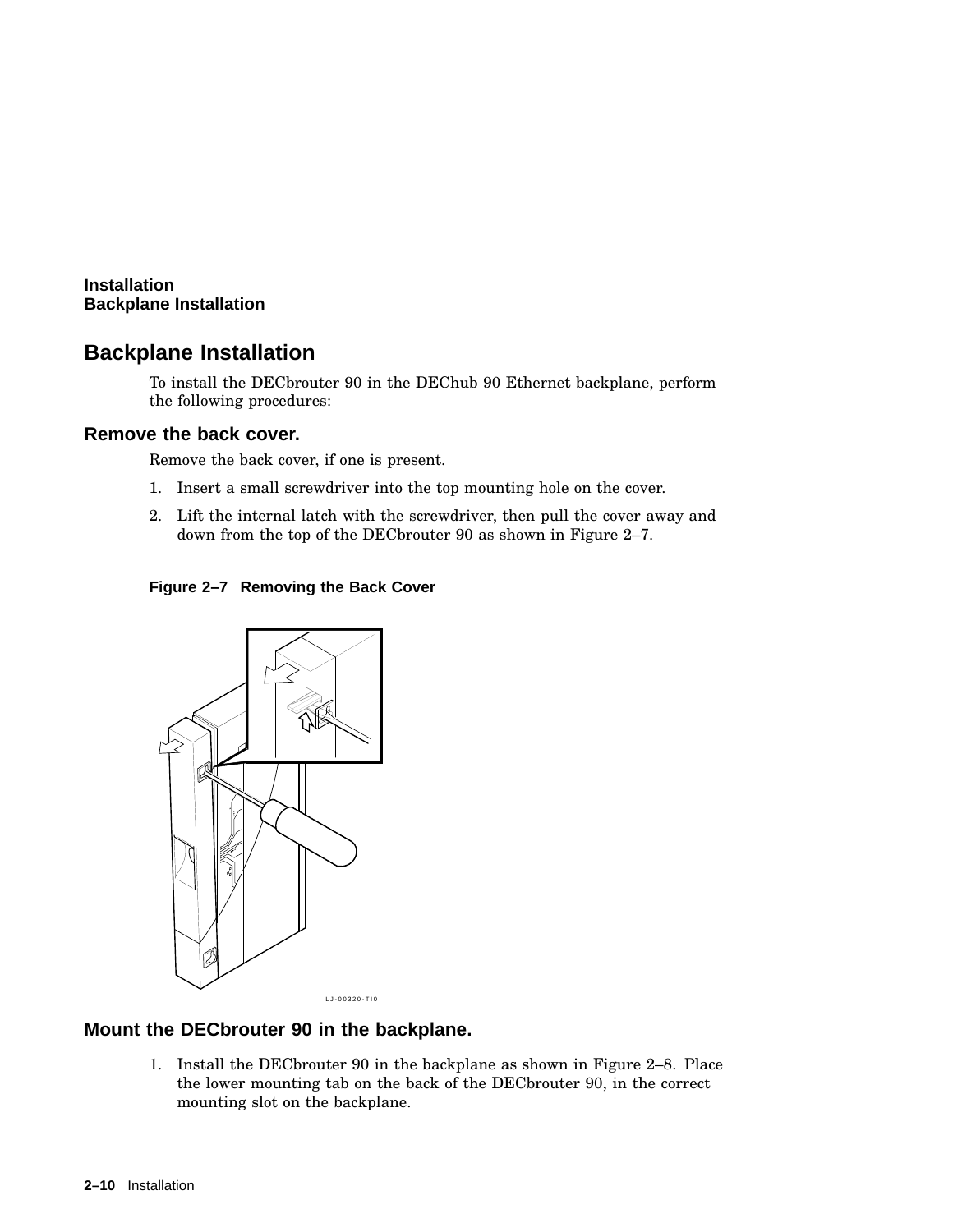#### **Installation Backplane Installation**

2. Rock the DECbrouter 90 into place. You will hear an audible click when the DECbrouter 90 is securely latched in place.





You can install or remove the DECbrouter 90 from the DEChub 90 Ethernet backplane while the backplane power is still on (hot swap).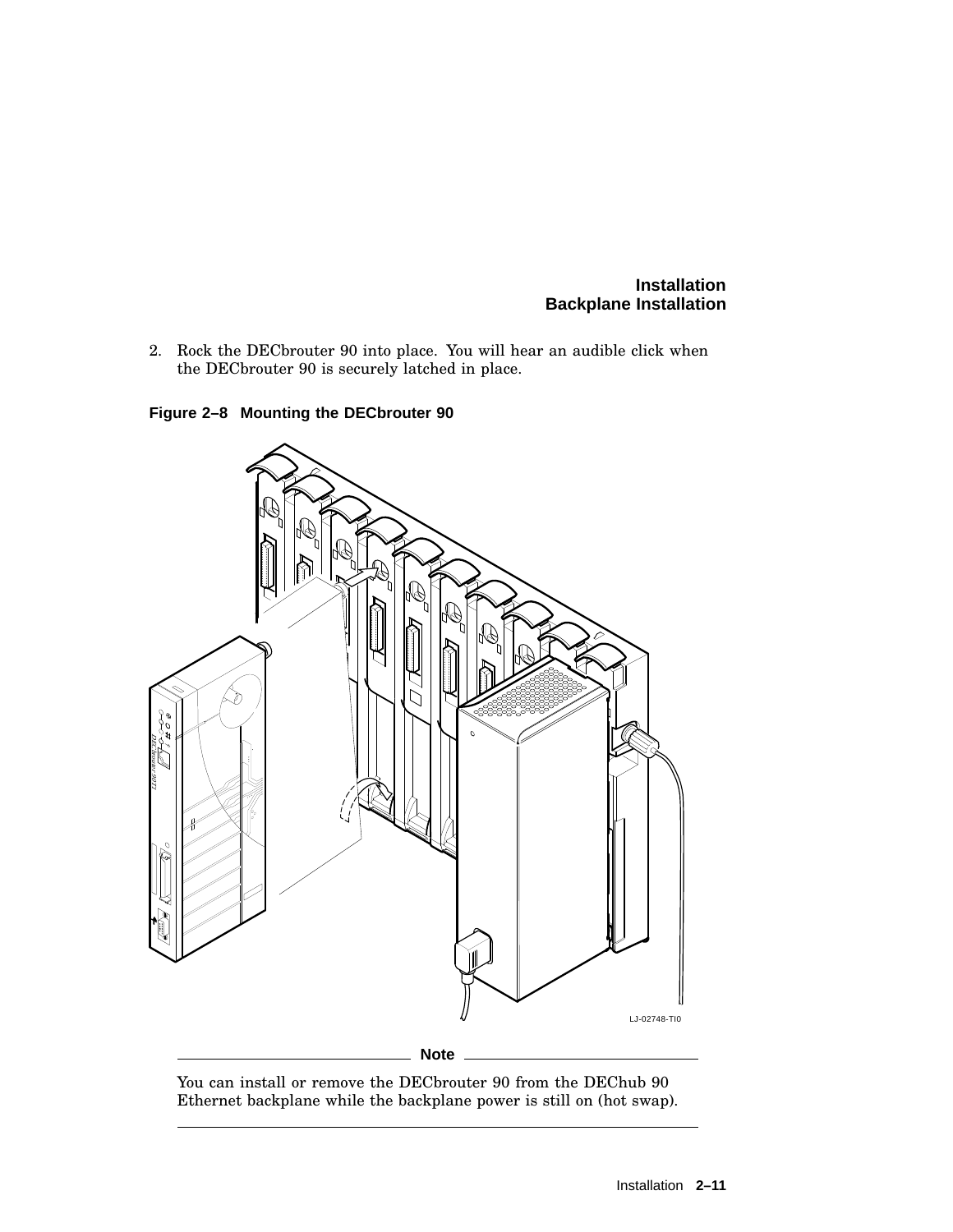#### **Installation Backplane Installation**

- 3. If this is a new installation, then turn on power to the backplane.
- 4. The port 0 status LED and the synchronous serial port on the DECbrouter 90 light up with intensity proportional to the amount of activity on the indicated port.
- 5. Connect the console using an RS232 DB9 connector.

#### **Install and verify devices.**

- 1. Connect serial ports 1 and 2 using the proper cables for the signals desired. The corresponding port LEDs should turn on when activity occurs.
- 2. Verify the operation of each device you plan to use by connecting and sending information to each connected port.

You have now installed the DECbrouter 90.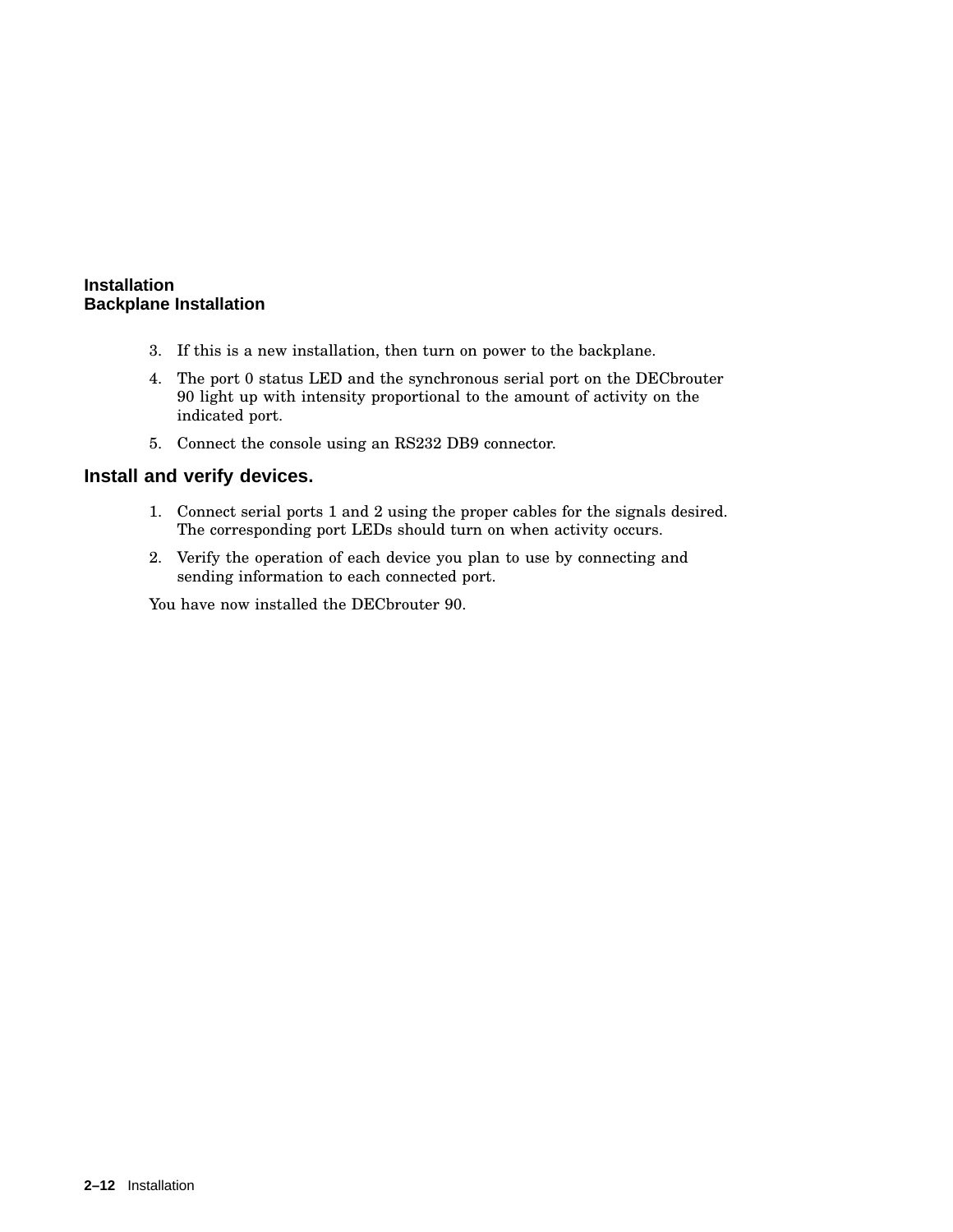# **3 Troubleshooting**

This chapter provides troubleshooting information for the DECbrouter 90 when used as a standalone unit or when installed in the DEChub 90 backplane.

# **Before You Start**

- 1. Verify the installation of the repeater.
- 2. Note the fault condition.
- 3. Isolate the problem.

Use Table 3–1 to troubleshoot a standalone DECbrouter 90. Use Table 3–2 to troubleshoot a DECbrouter 90 installed in a DEChub 90 configuration.

# **DECbrouter 90 Standalone Troubleshooting**

Use Table 3–1 to troubleshoot a standalone DECbrouter 90.

| lf                                                                      | Then                                                                                                                    | Do this                                                                                                                                           |
|-------------------------------------------------------------------------|-------------------------------------------------------------------------------------------------------------------------|---------------------------------------------------------------------------------------------------------------------------------------------------|
| All LEDs are off<br>There is a problem with<br>the ac power connection. | Check that the ac power supply<br>is properly plugged into the<br>power outlet. Check the power<br>to the power outlet. |                                                                                                                                                   |
|                                                                         |                                                                                                                         | Check the 7-pin connector to the<br>power supply. If the connections<br>are fine, then replace both the<br>power supply cord and power<br>supply. |
|                                                                         |                                                                                                                         | (continued on next page)                                                                                                                          |

**Table 3–1 Troubleshooting a DECbrouter 90 Standalone Unit**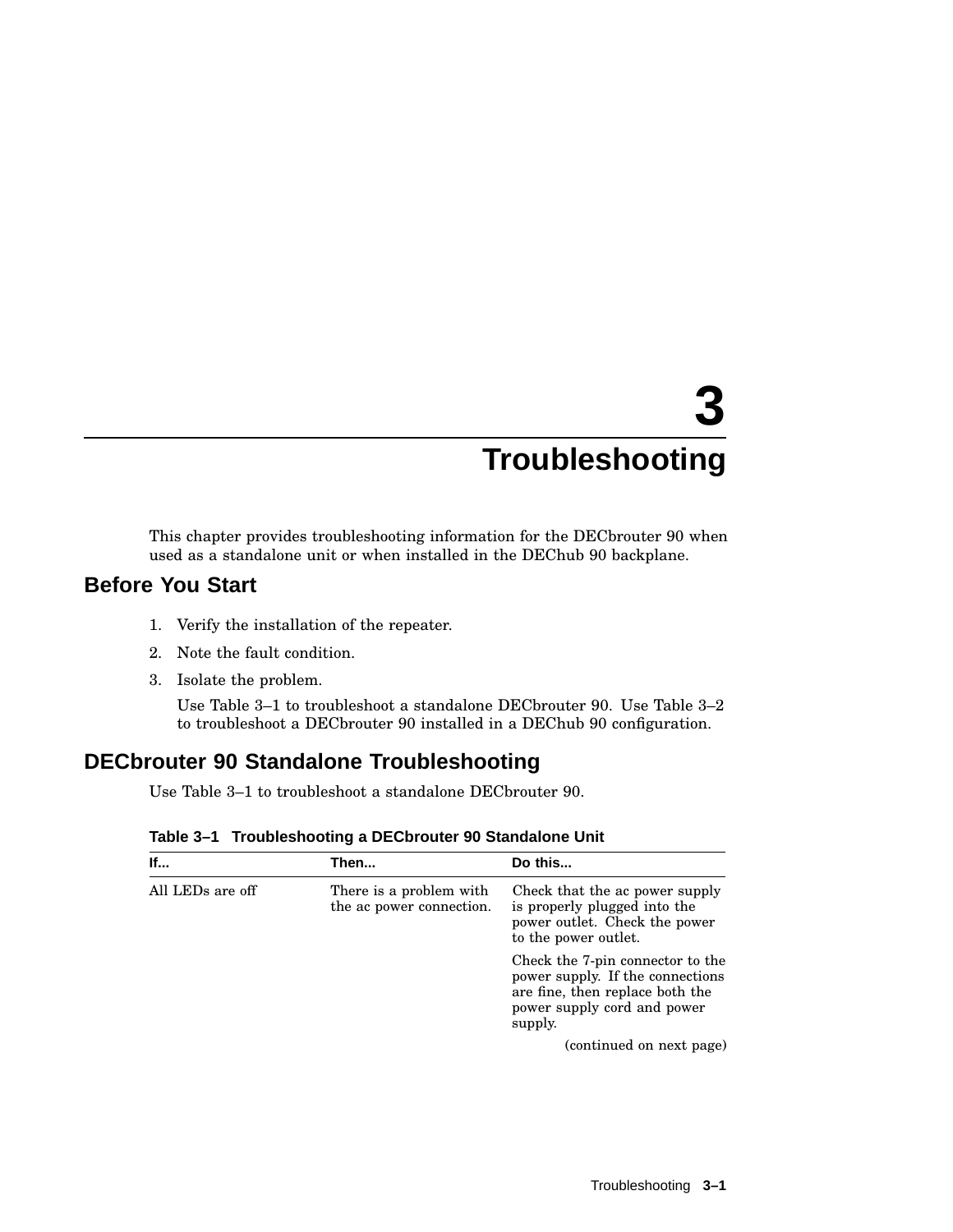#### **Troubleshooting DECbrouter 90 Standalone Troubleshooting**

| lf                                     | Then                                                                                                                                                                                                                   | Do this                                                                                                                                                                                  |
|----------------------------------------|------------------------------------------------------------------------------------------------------------------------------------------------------------------------------------------------------------------------|------------------------------------------------------------------------------------------------------------------------------------------------------------------------------------------|
| The network activity<br>LED is off     | There is low network<br>activity or no network<br>activity.                                                                                                                                                            | Ensure that network activity is<br>present. If the network activity<br>LED still fails to turn on, then<br>turn the unit off and on by<br>unplugging and replugging the<br>power supply. |
|                                        |                                                                                                                                                                                                                        | Check that the network activity<br>LED turns on momentarily.                                                                                                                             |
|                                        | If the network<br>activity LED turns on<br>momentarily, then the<br>network activity LED<br>portion of testing has<br>passed. If the network<br>LED still fails to turn<br>on, then the DECbrouter<br>90 is defective. | Replace the DEC brouter 90.                                                                                                                                                              |
| The serial port status<br>$LED$ is off | Ensure that the cable<br>has activity on it. If<br>the LED still fails to<br>turn on, then the port is<br>defective.                                                                                                   | Switch ports on either<br>a DECbrouter 90T2 or<br>DECbrouter 90T2A and replace<br>the defective DECbrouter 90T1<br>with a working DECbrouter<br>90T <sub>1</sub>                         |

**Table 3–1 (Cont.) Troubleshooting a DECbrouter 90 Standalone Unit**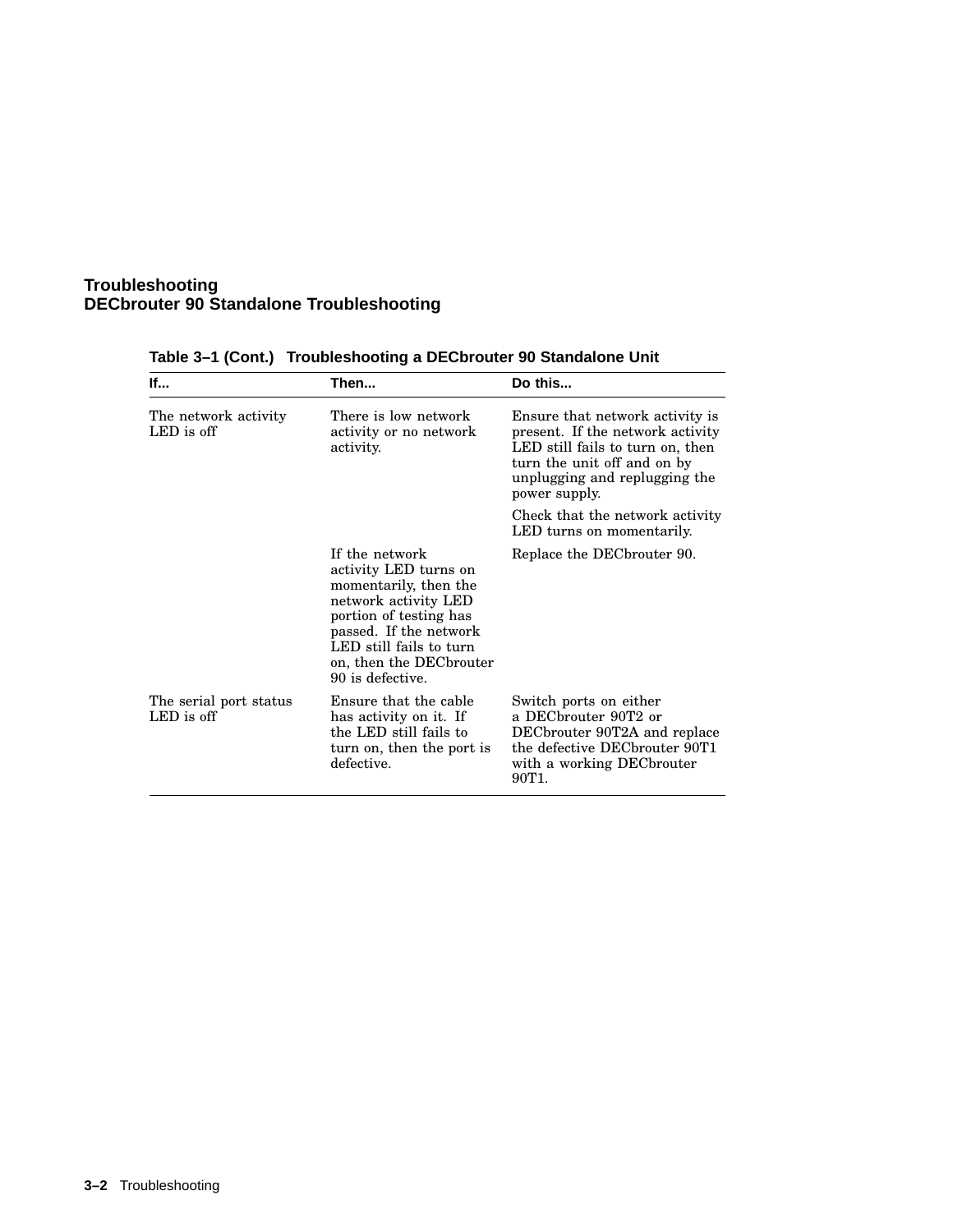#### **Troubleshooting DECbrouter 90 Backplane Configuration Troubleshooting**

# **DECbrouter 90 Backplane Configuration Troubleshooting**

Use Table 3–2 to troubleshoot a DECbrouter 90 installed in a DEChub 90 configuration.

| lf                   | Then                                                                                                                                                       | Do this                                                                                         |
|----------------------|------------------------------------------------------------------------------------------------------------------------------------------------------------|-------------------------------------------------------------------------------------------------|
| The power LED is off | The DECbrouter 90 is<br>not receiving +5.0 V.                                                                                                              | Check the power LED on the<br>DEChub 90 power supply.                                           |
|                      | If the power LED on the<br>DEChub 90 is off, then<br>there is a problem with<br>the DEChub 90 power<br>supply.                                             | See the troubleshooting<br>procedures in the DEChub<br>90 Ethernet Backplane Owner's<br>Manual. |
|                      | If the DEChub 90<br>power LED is on and<br>the other power LED<br>components are on, then<br>the DECbrouter 90 has<br>a power problem.                     | Reseat the DEC brouter 90 in<br>either the same slot or another<br>slot.                        |
|                      | If the power LED on<br>the DEChub 90 power<br>supply is on and the<br>other power LED<br>components are off,<br>then the DEChub 90 has<br>a power problem. | See the troubleshooting<br>procedures in the DEChub<br>90 Ethernet Backplane Owner's<br>Manual. |
|                      | If the power LED turns<br>on when reseated in<br>the same slot, then the<br>DECbrouter 90 was not<br>properly seated.                                      | Make sure the DEC brouter 90 is<br>properly seated in the slot.                                 |
|                      | If the power LED turns<br>on when reseated in<br>another slot, then the<br>problem is with the<br>DEChub 90.                                               | See the troubleshooting<br>procedures in the DEChub<br>90 Ethernet Backplane Owner's<br>Manual. |
|                      |                                                                                                                                                            | (continued on next page)                                                                        |

**Table 3–2 Troubleshooting a DECbrouter 90 in a DEChub 90 Backplane**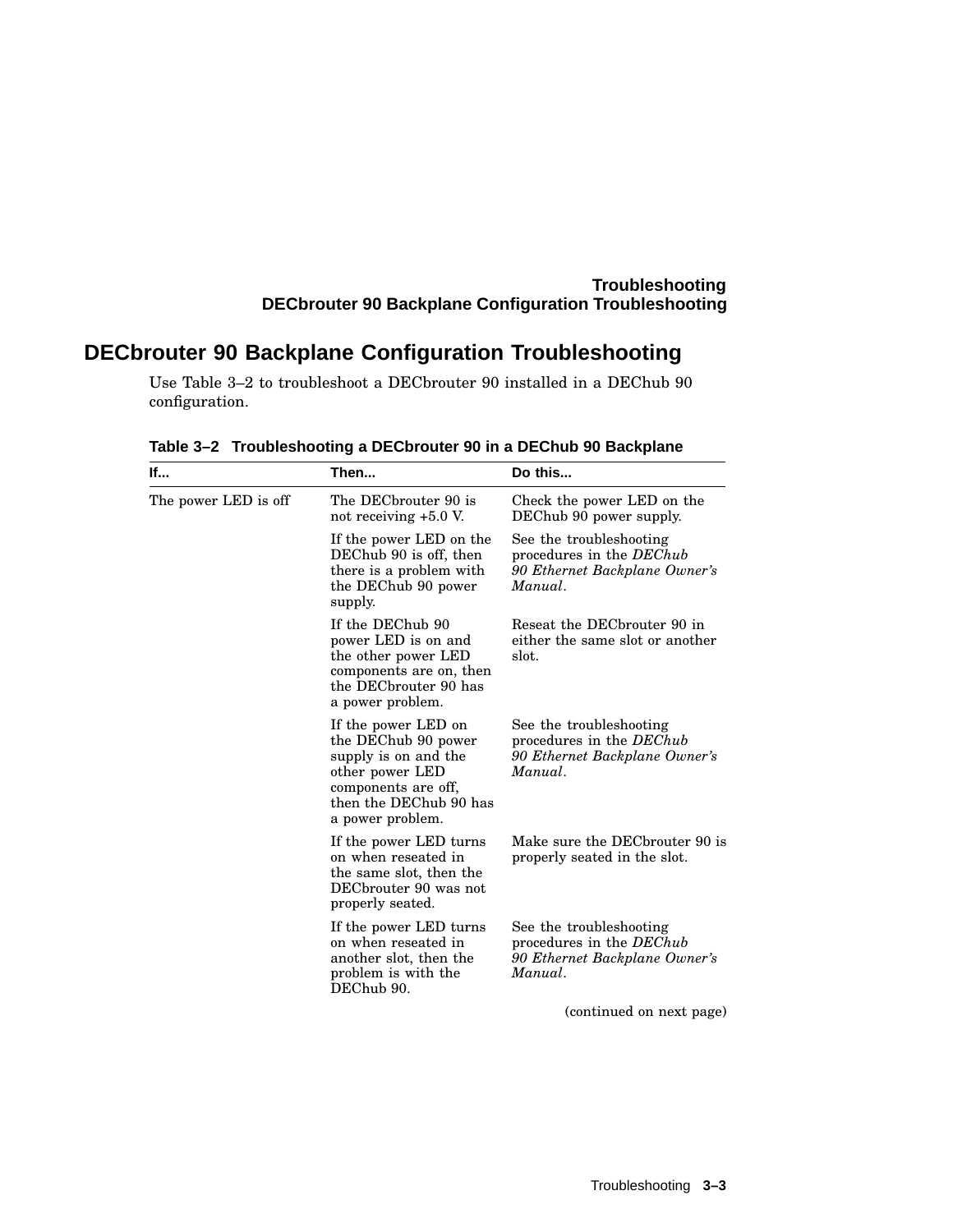#### **Troubleshooting DECbrouter 90 Backplane Configuration Troubleshooting**

| <b>If</b>                                 | Then                                                                                                                                       | Do this                                                         |
|-------------------------------------------|--------------------------------------------------------------------------------------------------------------------------------------------|-----------------------------------------------------------------|
|                                           | If the DECbrouter 90<br>does not turn on in a<br>known good slot, then<br>the DECbrouter 90 is<br>defective.                               | Replace the DEC brouter 90.                                     |
| The port 0 network<br>activity LED is off | The DECbrouter 90 or<br>any other unit in the<br>DEChub 90 may not be<br>connected to an active<br>segment.                                | Connect a known active segment<br>to any unit in the DEChub 90. |
|                                           | If the DECbrouter 90 is<br>connected to a known<br>active segment and the<br>port 0 LED is off, then<br>the DECbrouter 90 is<br>defective. | Replace the DEC brouter 90.                                     |

#### **Table 3–2 (Cont.) Troubleshooting a DECbrouter 90 in a DEChub 90 Backplane**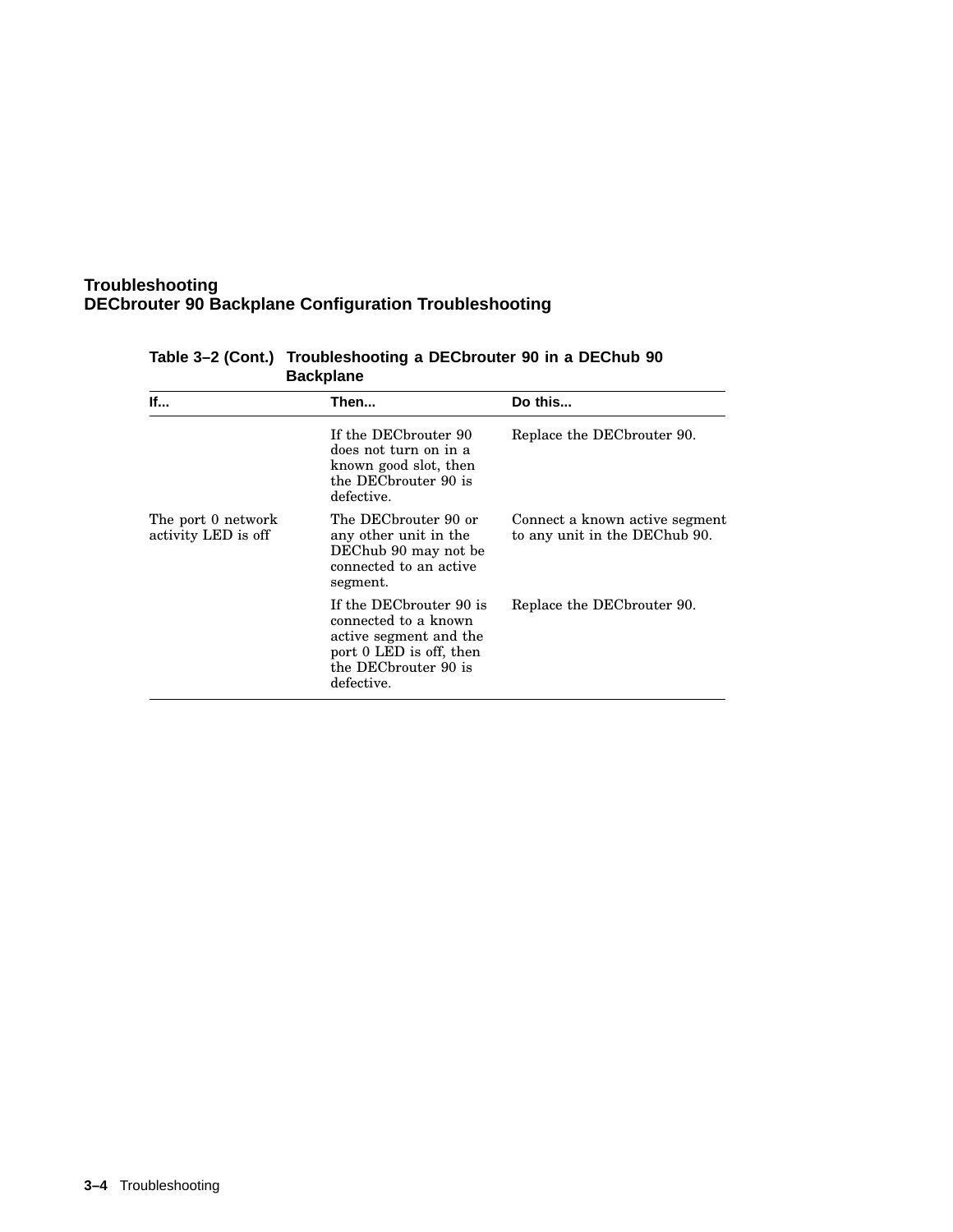# **A Specifications and Parts List**

This appendix provides the following specifications for the DECbrouter 90:

- Physical dimensions
- Environmental specifications
- Electrical specifications

This appendix also contains a parts list and the proper cable connections for the X.21, RS422, V.35, RS530A, RS423, and V.24/RS232 standards.

# **Physical Dimensions**

The following table describes the physical dimensions of the DECbrouter 90.

| <b>Dimension</b> | <b>Measurement</b>                 |
|------------------|------------------------------------|
| Height           | $3.5 \text{ cm} (1.4 \text{ in})$  |
| Width            | $28.0 \text{ cm}$ (11.0 in)        |
| Depth            | 14.0 cm $(5.5 \text{ in})$         |
| Weight           | $0.77 \text{ kg} (1.7 \text{ lb})$ |

# **Environmental Specifications**

The DECbrouter 90 is designed to operate in an office environment or equipment room environment such as telephone closets or satellite equipment rooms. It is not intended to operate in an air plenum.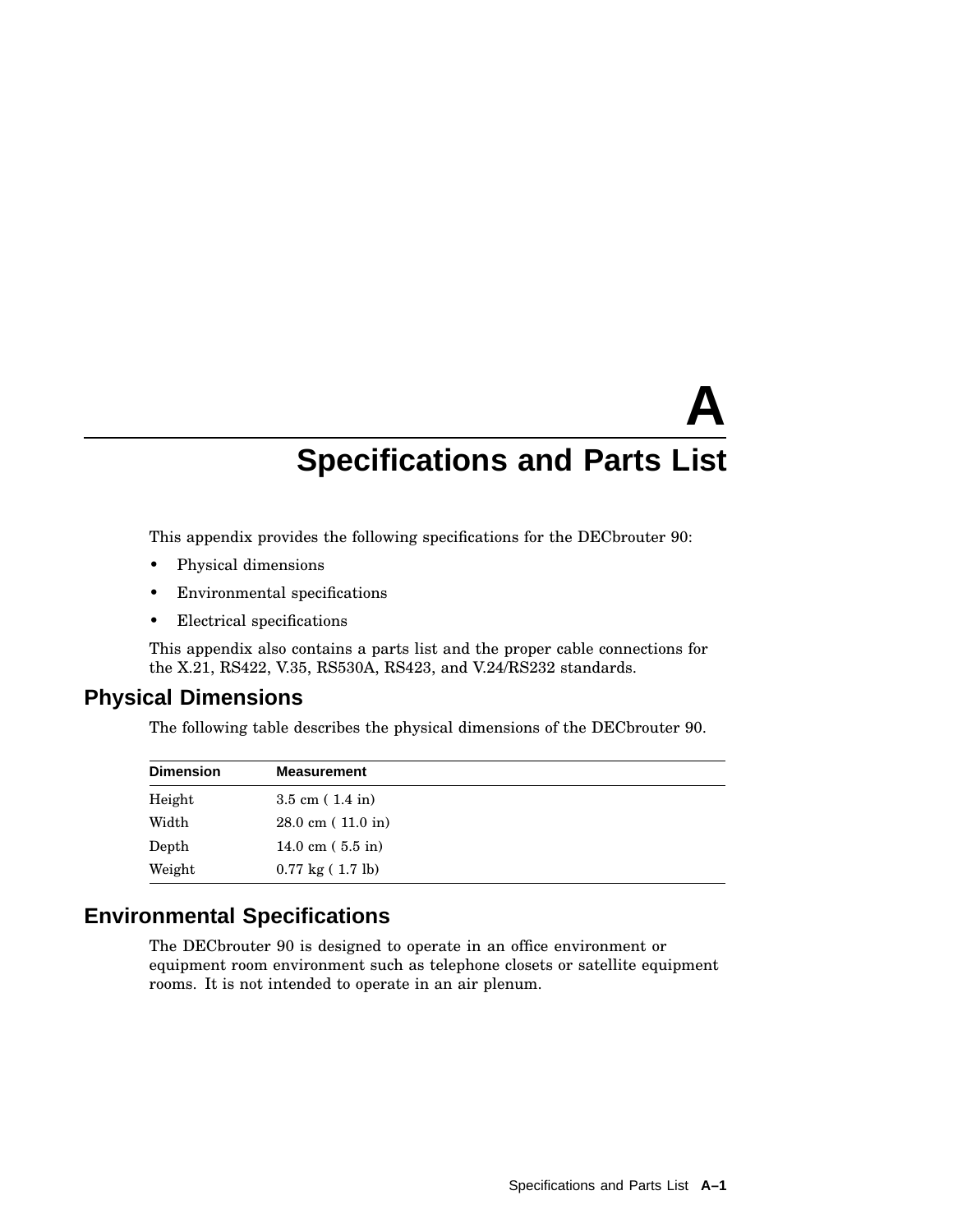#### **Specifications and Parts List Environmental Specifications**

#### **Operating Environment**

The following table describes the operating environment specifications for the DECbrouter 90.

| <b>Condition</b>       | Value                                                                                                                                 |
|------------------------|---------------------------------------------------------------------------------------------------------------------------------------|
| Temperature            | $5^{\circ}$ C to $50^{\circ}$ C (41°F to 122°F)                                                                                       |
| Maximum rate of change | $20^{\circ}$ C/hr (36 $^{\circ}$ F/hr)                                                                                                |
| Relative humidity      | $10\%$ to $95\%$ (non-condensing)                                                                                                     |
| Wet-bulb temperature   | $32^{\circ}$ C (90 $^{\circ}$ F) maximum                                                                                              |
| Dew point              | $2^{\circ}$ C (36 $^{\circ}$ F) minimum                                                                                               |
| Altitude               | Sea level to $2.4 \text{ km}$ (8000 ft)                                                                                               |
| Air flow               | Convectively cooled. A minimum of 10 cm (4 in) of space<br>must be provided on both ends of the DEC brouter for<br>adequate air flow. |

# **Shipping Environment**

The following table describes the shipping environment specifications for the DECbrouter 90.

| <b>Condition</b>  | Value                                               |  |
|-------------------|-----------------------------------------------------|--|
| Temperature       | -40 °C to 66 °C (-40 °F to 151 °F)                  |  |
| Relative humidity | $10\%$ to $95\%$ (non-condensing)                   |  |
| Altitude          | Sea level to $4.9 \text{ km}$ $(16,000 \text{ ft})$ |  |

# **Electrical Specifications**

The DECbrouter 90 features a self-contained power supply and power cord option.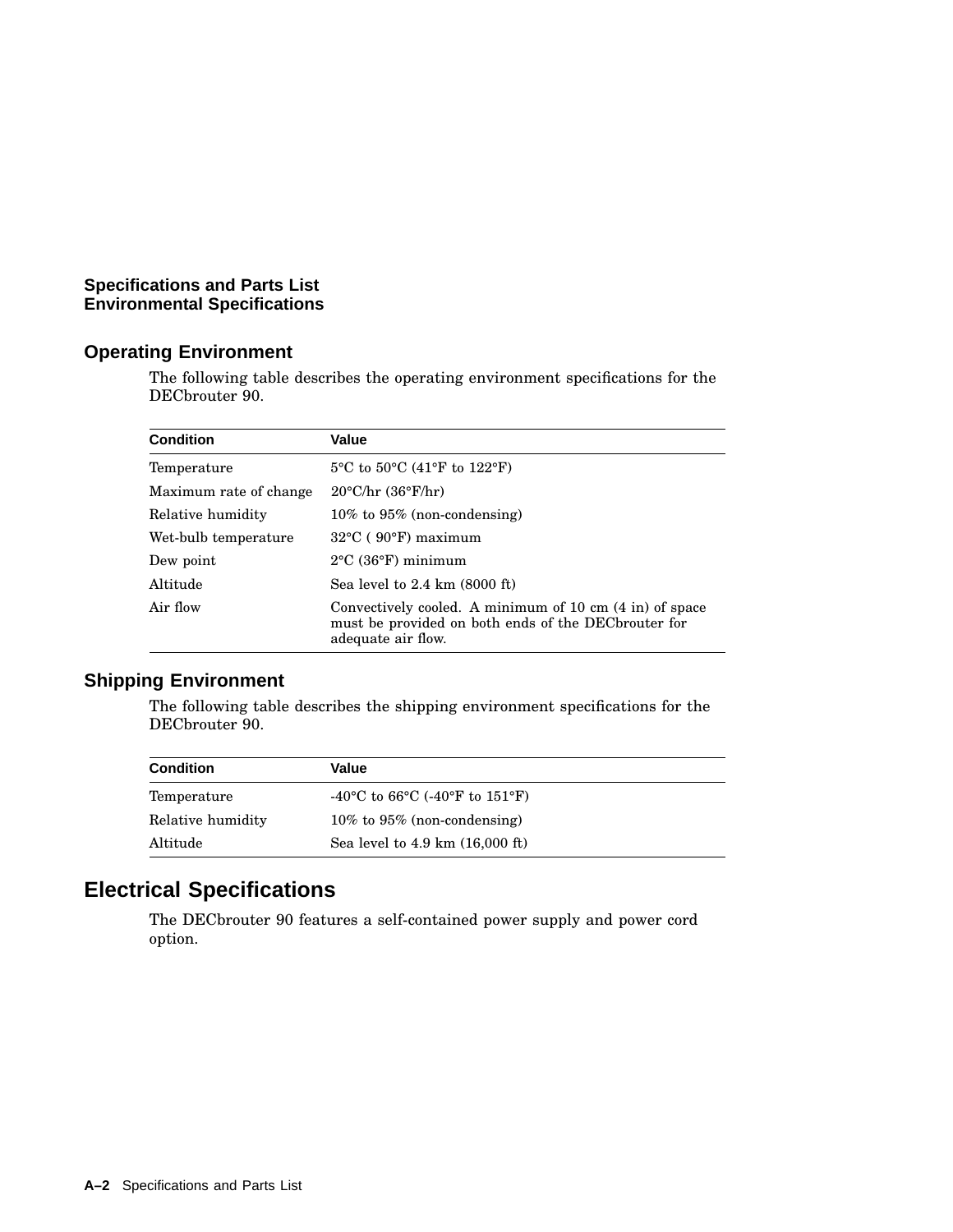#### **Specifications and Parts List Electrical Specifications**

# **Power Supply**

The following table describes the power supply specifications for the DECbrouter 90.

| <b>Specification</b>    | Value                                |
|-------------------------|--------------------------------------|
| Voltage (domestic)      | 104 Vac to 128 Vac (nominal 120 Vac) |
| Voltage (international) | 208 Vac to 256 Vac (nominal 240 Vac) |
| AC cord length          | 6 feet                               |
| Current at 120 volts    | $.25 \text{ amps}$                   |
| Current at 240 volts    | $.125 \text{ amps}$                  |
| Frequency               | $50$ Hz to 60 Hz                     |
| Power consumption       | 9 watts                              |
| Output voltage          | 5.1 Vdc                              |
| DC cord length          | 8 feet                               |
| Output current          | 1.8A                                 |

#### **Power Input**

The following table describes the power input specifications for the DECbrouter 90.

| <b>Specification</b> | Value                |
|----------------------|----------------------|
| Input voltage        | 4.75 Vdc to 5.25 Vdc |
| Input current        | $1.8 \text{ amp}$    |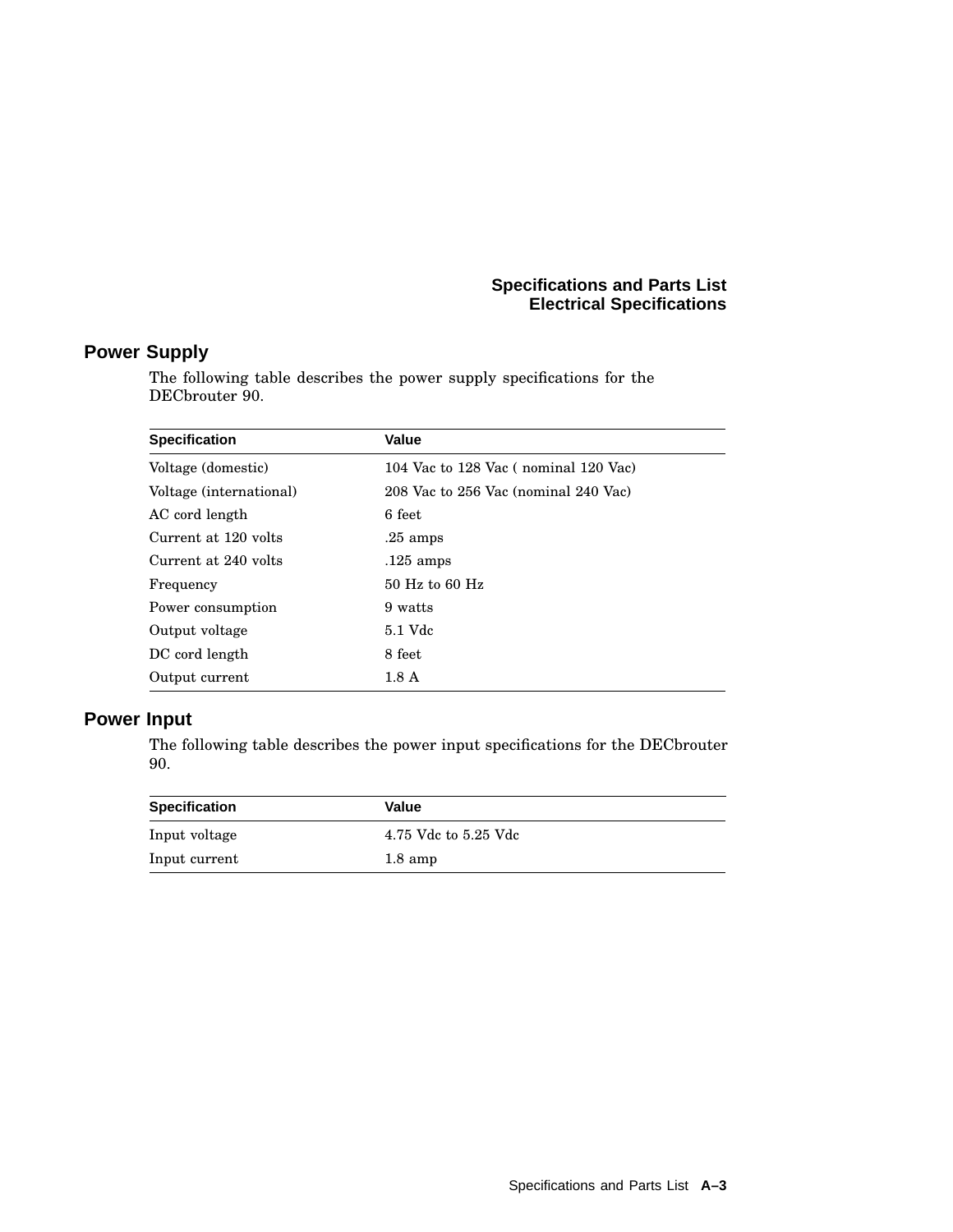# **Parts List**

The following table provides a parts list for the DECbrouter 90.

| <b>Replacement Part</b>                                                                                                                                                    | <b>Part Number</b>                                                                     |
|----------------------------------------------------------------------------------------------------------------------------------------------------------------------------|----------------------------------------------------------------------------------------|
| DECbrouter 90T1                                                                                                                                                            | DEWB1                                                                                  |
| DECbrouter 90T2                                                                                                                                                            | <b>DEWBR</b>                                                                           |
| DECbrouter 90T2A                                                                                                                                                           | DEWB <sub>2</sub>                                                                      |
| Power supply, Universal                                                                                                                                                    | H7827-BA                                                                               |
| Power cord, term, 110 Vac                                                                                                                                                  | 17-00083-39                                                                            |
| Power cord, 220 Vac                                                                                                                                                        |                                                                                        |
| Pwr cord, term 3.100MM 250V 2.5M<br>Pwr cord, term 3-1.0 MM<br>Pwr cord, term 3-1.0 MM<br>Pwr cord, term 3-1.0 MM 10A<br>Pwr cord, term STR<br>Pwr cord, term 3-1.0 MM 10A | 17-00199-21<br>17-00364-18<br>17-00210-13<br>17-00457-16<br>17-00198-14<br>17-00456-14 |
| Cable, EIA530A                                                                                                                                                             | BC12J-06, 17-03760-01                                                                  |
| Cable, RS232/V.28                                                                                                                                                          | BC12L-06, 17-03762-01                                                                  |
| Cable, RS449/RS422/V.11                                                                                                                                                    | BC12H-06, 17-03767-01                                                                  |
| Cable, RS449/RS423/V.10                                                                                                                                                    | BC12K-06, 17-03761-01                                                                  |
| Cable, V.35                                                                                                                                                                | BC12G-06, 17-03766-01                                                                  |
| Cable, $X.21$ (LL)                                                                                                                                                         | BC12F-06, 17-03580-01                                                                  |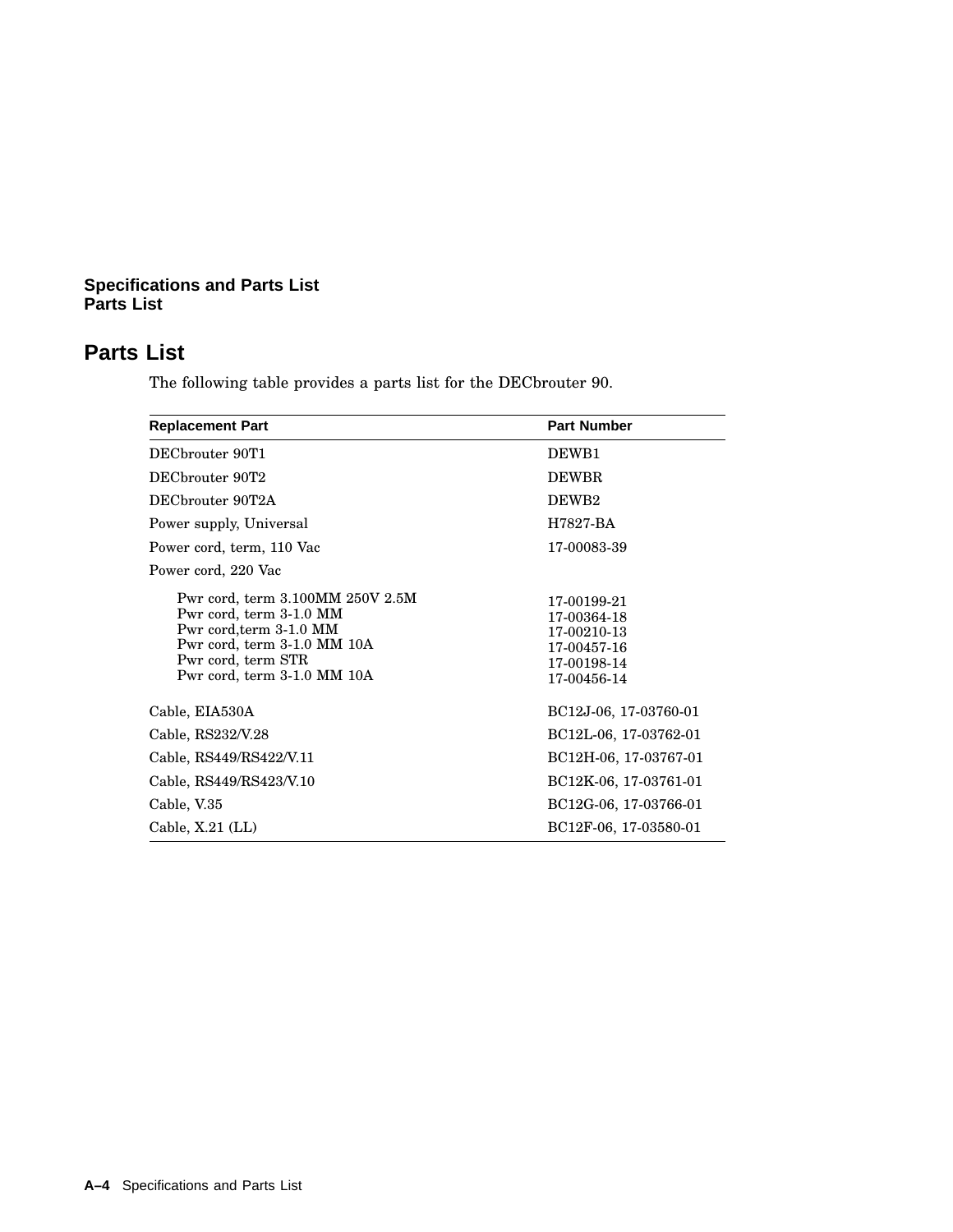Table A–1 describes the cable connections for the X.21 standard.

| From<br>Pin<br>Connector (P1) | To X.21<br>Pin<br>Connector (P2) | <b>Signal Name</b>                       |
|-------------------------------|----------------------------------|------------------------------------------|
| 1, 2, 26                      |                                  | Code Ground                              |
| $\overline{5}$<br>30          | $\overline{2}$<br>9              | T(A) TX Data A<br>$T(B)TX$ Data $B1$     |
| 6<br>31                       | $\bf 5$<br>12                    | I(A) DCD A<br>$I(B)$ DCD $B^2$           |
| $\,8\,$<br>33                 | 3<br>10                          | $C(A)$ RTS $A$<br>$C(B)$ RTS B           |
| 10<br>35                      | $\overline{4}$<br>11             | R(A) RX Data A<br>$R(B)$ RX Data $B^2$   |
| 17<br>42                      | 6<br>13                          | S(A) TX Clock A<br>$S(B)$ TX Clock $B^2$ |
| 13, 15                        |                                  | RX Clock A<br>DTE Clock $A1$             |
| 38, 40                        |                                  | RX Clock B<br>DTE Clock B $1$            |
| 37                            | 8                                | G DTE Ground                             |
| $1 \sim$                      |                                  |                                          |

#### **Table A–1 X.21 Cable Connections (BC12F-06, 17-03580-01)**

<sup>1</sup>Contacts tied together.

<sup>2</sup>120 OHM resistor, 1/2W between pins 6 and 31, 10 and 35, 17 and 42. The resistors are located at P1 end of cable.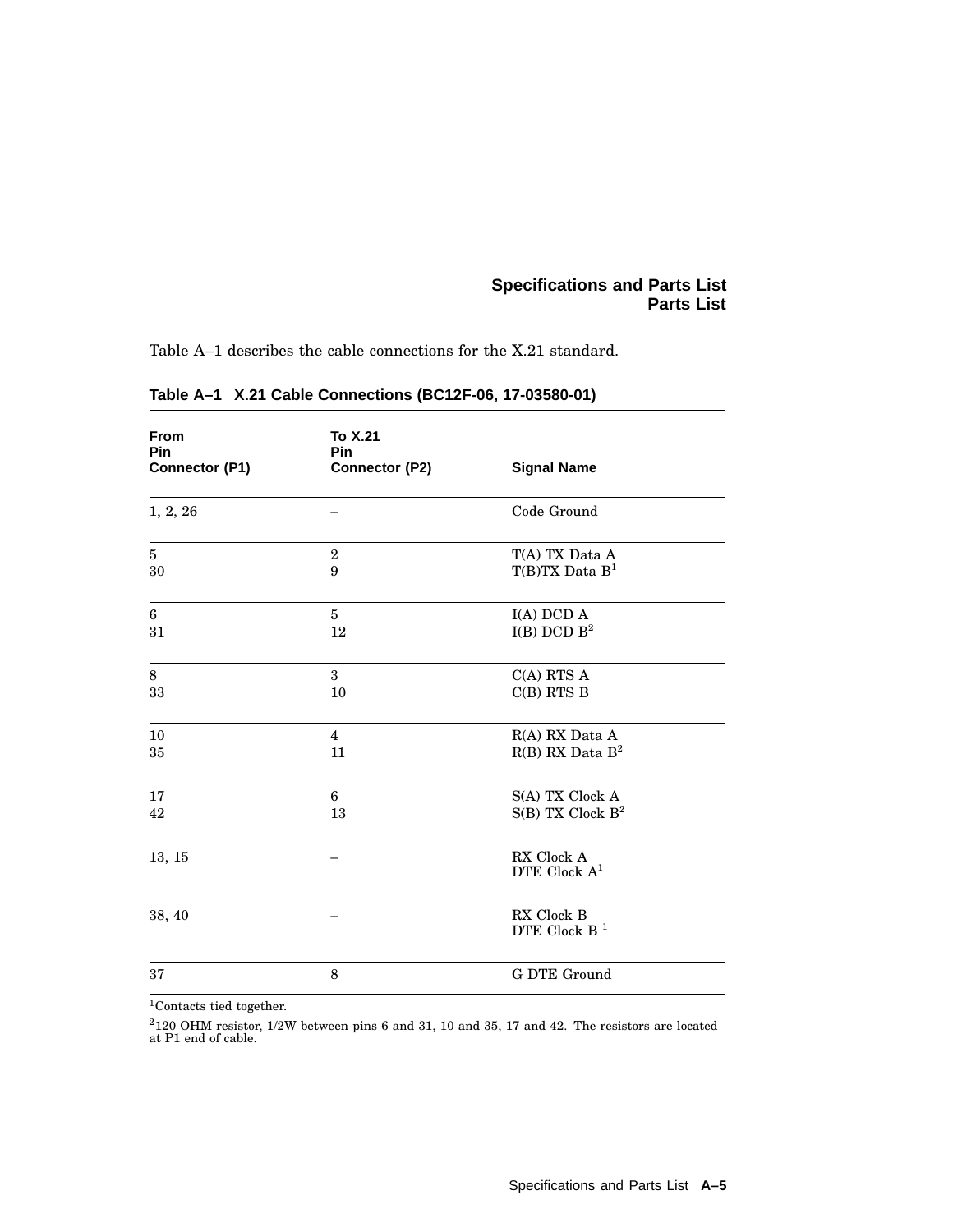Table A–2 describes the cable connections for the RS422 standard.

| From<br>Pin<br>Connector (P1) | <b>To RS422</b><br><b>Pin</b><br>Connector (P2) |                                                  |  |
|-------------------------------|-------------------------------------------------|--------------------------------------------------|--|
|                               |                                                 | <b>Signal Name</b>                               |  |
| 1, 27                         |                                                 | Code $Ground1$                                   |  |
| $\overline{4}$                | 11                                              | DSR A                                            |  |
| 29                            | 29                                              | DSR B                                            |  |
| $\bf 5$                       | $\overline{4}$                                  | TX Data A                                        |  |
| 30                            | 22                                              | TX Data B                                        |  |
| $\bf 6$                       | 13                                              | $\operatorname{DCD/I}$ A                         |  |
| 31                            | 31                                              | DCD/IB                                           |  |
| $\,8\,$                       | $\overline{7}$                                  | $\rm{RTS/C}$ A                                   |  |
| 33                            | 25                                              | $\rm{RTS/C}$ B                                   |  |
| 9                             | 9                                               | CTS A                                            |  |
| 34                            | 27                                              | $\rm CTS$ B                                      |  |
| $10\,$                        | $\,6\,$                                         | $\mathop{\rm RX}$ Data $\mathop{\rm A}\nolimits$ |  |
| 35                            | 24                                              | RX Data $\mathbf{B}^2$                           |  |
| 11                            | 15                                              | Ring Indicate                                    |  |
| 12                            | 20                                              | DCE Ground                                       |  |
| $\mathbf{1}$                  | 8                                               | RX Clock A                                       |  |
| 38                            | 26                                              | RX Clock $B^2$                                   |  |

**Table A–2 RS422 Cable Connections (BC12H-06, 17-03767-01)**

<sup>1</sup>Contacts tied together.

 $2120$  OHM resistor,  $1/2w$  between pins 10 and 35, 13 and 38, 17 and 42. The resistors are located at P1 end of cable.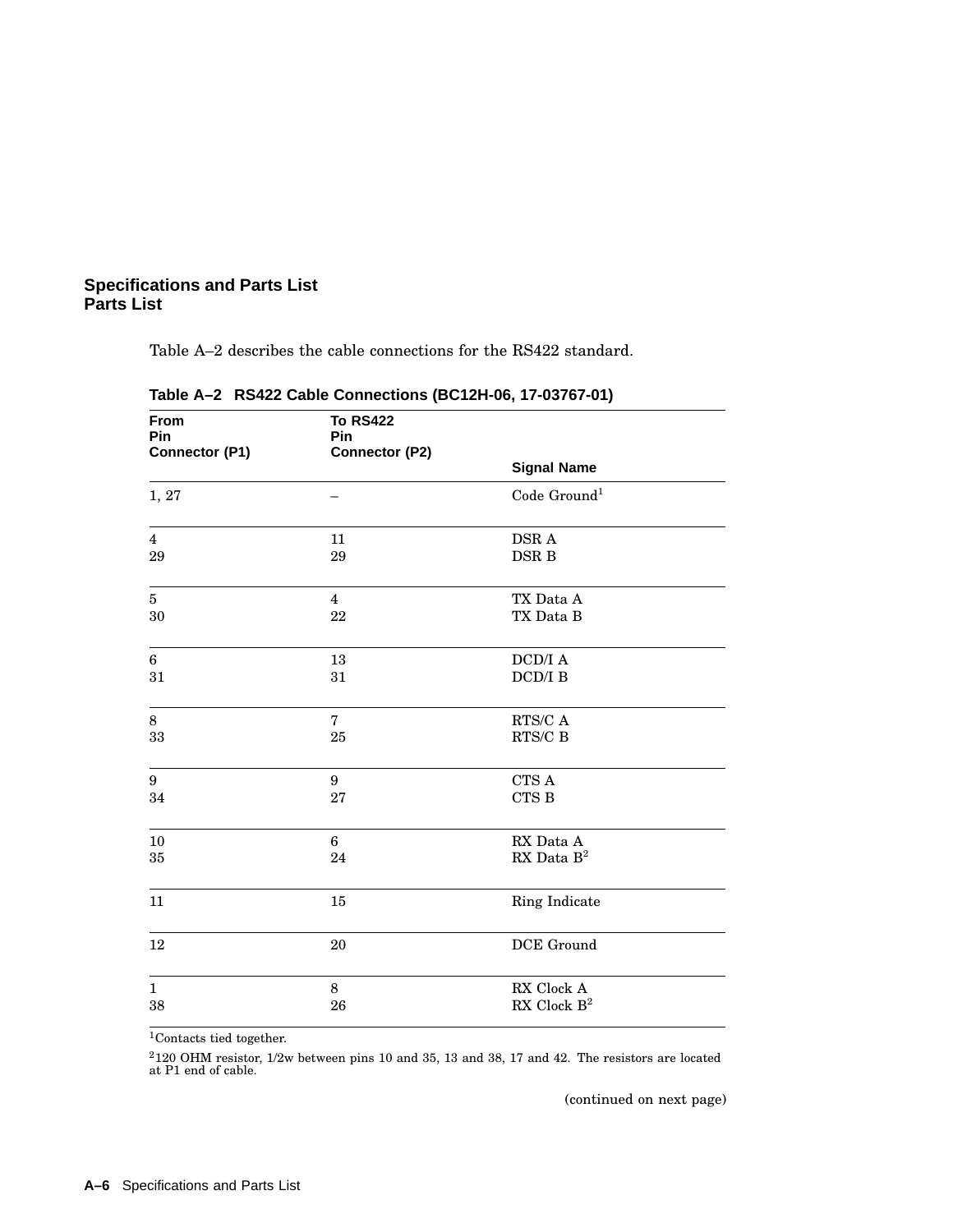| From<br>Pin<br>Connector (P1) | <b>To RS422</b><br>Pin<br>Connector (P2) |                                       |  |
|-------------------------------|------------------------------------------|---------------------------------------|--|
|                               |                                          | <b>Signal Name</b>                    |  |
|                               |                                          |                                       |  |
| 14<br>39                      | 12<br>30                                 | DTR A<br>DTR B                        |  |
| 15<br>40                      | 17<br>35                                 | Clock A<br>Clock B                    |  |
| $\mathbf{1}$<br>42            | $\overline{5}$<br>23                     | TX Clock A<br>TX Clock $\mathbf{B}^2$ |  |
| 18                            | 18                                       | <b>Test Indicate</b>                  |  |
| 37                            | 19, 37                                   | DTE Ground <sup>1</sup>               |  |
| 20                            | 10                                       | Local Loop                            |  |
| 41                            | 16                                       | Speed Select                          |  |
| 45                            | 14                                       | Remote Loop                           |  |
| Shell                         | Shell                                    | Shield braid                          |  |

### **Table A–2 (Cont.) RS422 Cable Connections (BC12H-06, 17-03767-01)**

 $1$ Contacts tied together.

 $^{2}$ 120 OHM resistor, 1/2w between pins 10 and 35, 13 and 38, 17 and 42. The resistors are located at P1 end of cable.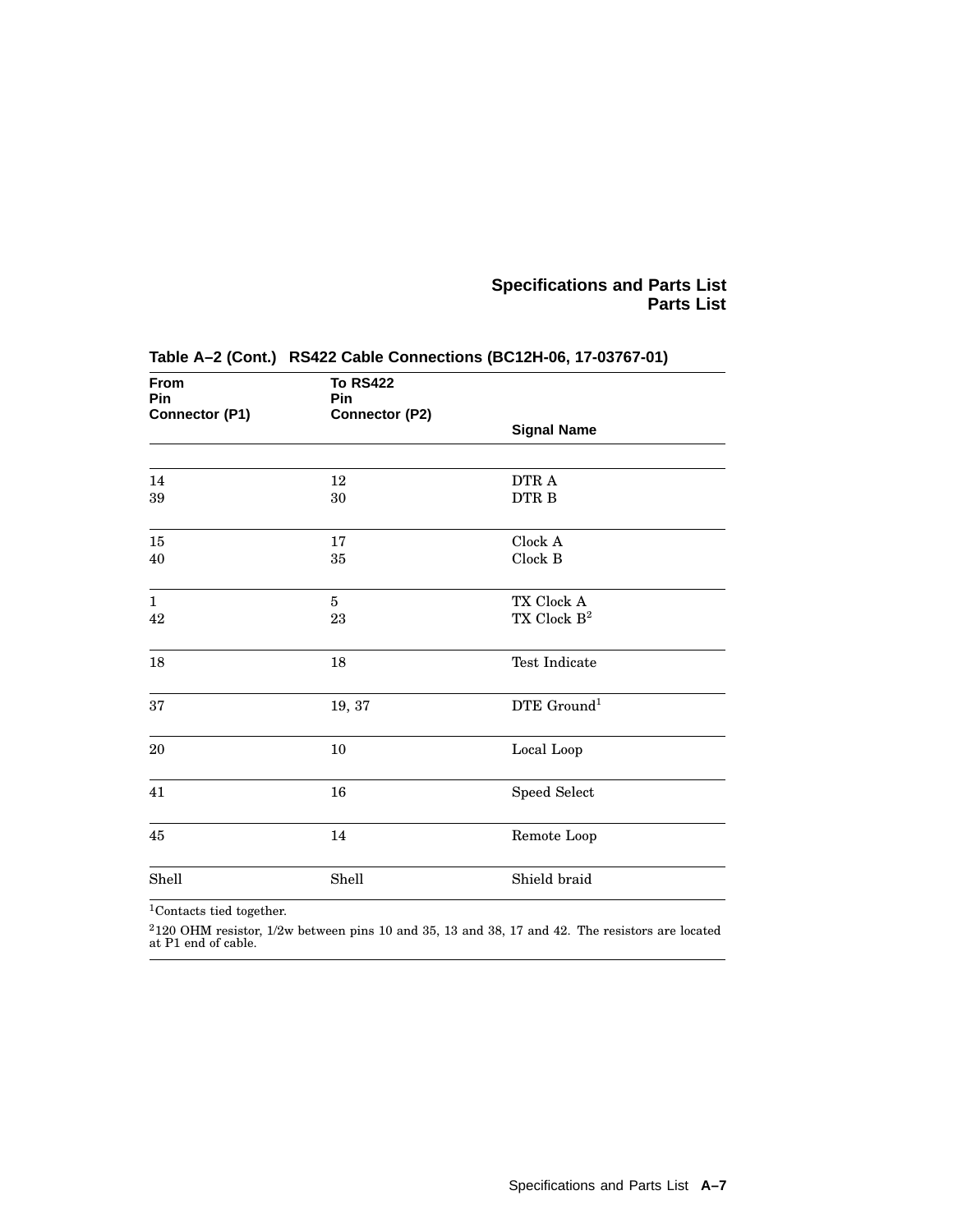Table A–3 describes the cable connections for the V.35 standard.

| From<br>Pin<br>Connector (P1) | To V.35<br>Pin<br>Connector (P2) | <b>Signal Name</b>          |  |
|-------------------------------|----------------------------------|-----------------------------|--|
| 1, 26                         |                                  | Code Ground $^{\mathrm{1}}$ |  |
| $\overline{4}$                | ${\bf E}$                        | DSR A                       |  |
| $\boldsymbol{6}$              | $\mathbf F$                      | $\operatorname{DCD/I}$ A    |  |
| 9                             | $\mathbf D$                      | CTS A                       |  |
| 11                            | $\bf J$                          | Ring Indicate               |  |
| 21                            | $\mathbf Y$                      | TX Clock A                  |  |
| 46                            | A                                | TX Clock B                  |  |
| 22                            | U                                | CK A                        |  |
| 47                            | W                                | Clock B                     |  |
| $\bf 23$                      | $\mathbf R$                      | RX Data A                   |  |
| 48                            | T                                | RX Data B                   |  |
| 24                            | $\mathbf P$                      | TX Data A                   |  |
| 49                            | S                                | TX Data B                   |  |
| 25                            | V                                | RX Clock A                  |  |
| 50                            | $\mathbf X$                      | RX Clock B                  |  |
| 32                            | $\mathbf C$                      | <b>RTS</b>                  |  |

**Table A–3 V.35 Connection BC12G-06, 17-03766-01**

 $^1\mathrm{Context}$  tied together.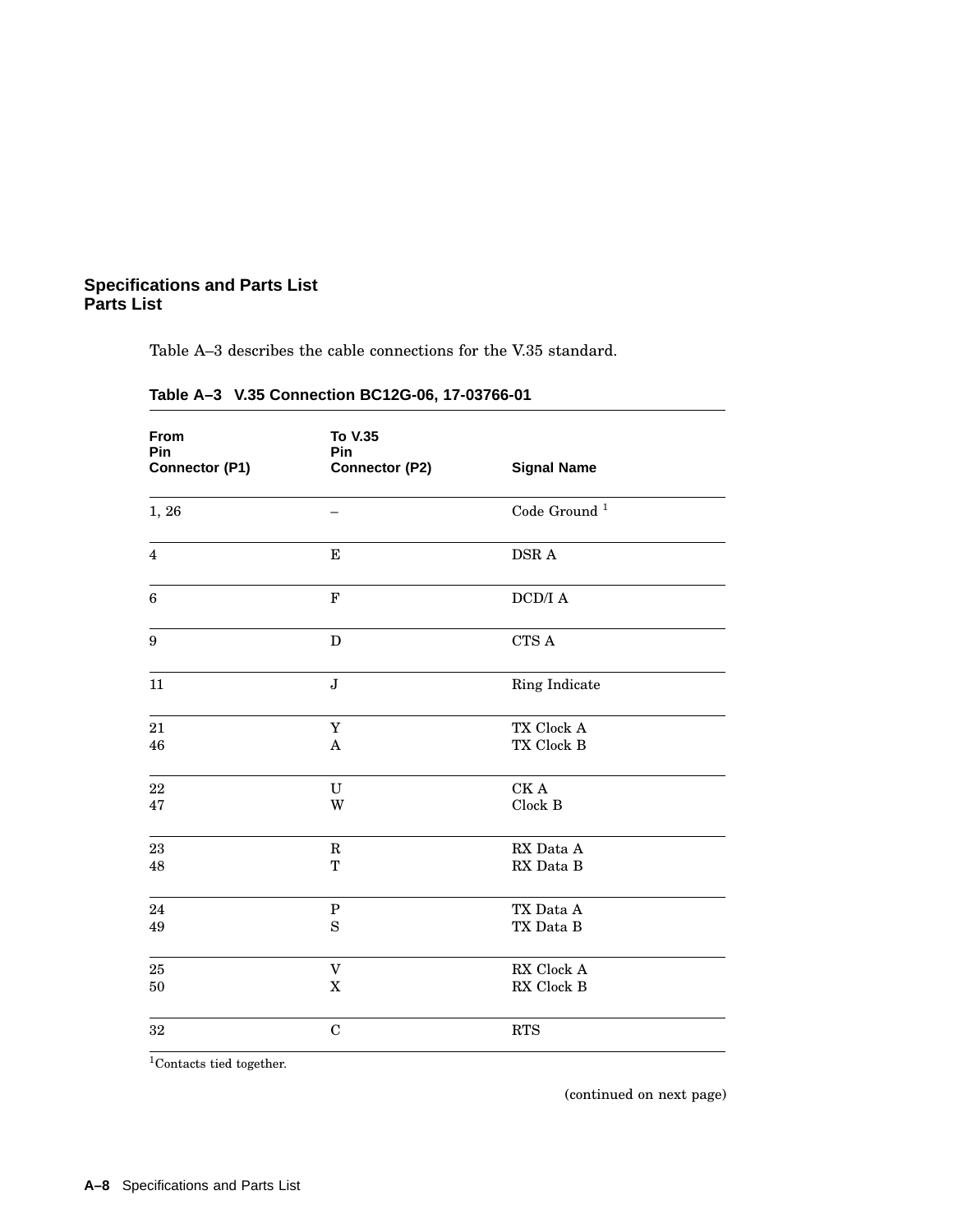| <b>From</b><br><b>Pin</b>            | <b>To V.35</b><br><b>Pin</b> |                          |
|--------------------------------------|------------------------------|--------------------------|
| Connector (P1)                       | Connector (P2)               | <b>Signal Name</b>       |
|                                      |                              |                          |
| 12, 29                               | В                            | DTE Ground 31, 34, $371$ |
| 44                                   | H                            | <b>DTR</b>               |
| Shell                                | <b>Braid Strap</b>           | Overall Cable Shield     |
| 20                                   | K                            | Local Loop               |
| <sup>1</sup> Contacts tied together. |                              |                          |

### **Table A–3 (Cont.) V.35 Connection BC12G-06, 17-03766-01**

Table A–4 describes the cable connections for the RS530A standard.

#### **Table A–4 RS530A Cable Connections BC12J-06, 17-03760-01**

| <b>From</b><br><b>Pin</b><br>Connector (P1) | <b>To RS530A</b><br><b>Pin</b><br>Connector (P2) | <b>Signal Name</b>        |
|---------------------------------------------|--------------------------------------------------|---------------------------|
| 1, 26, 27                                   |                                                  | Code Ground <sup>1</sup>  |
| $\overline{4}$                              | 6                                                | DSR A                     |
| $\bf 5$<br>30                               | $\mathbf{2}$<br>14                               | TX Data A<br>TX Data B    |
| $6\phantom{1}6$<br>31                       | 8<br>10                                          | DCD/I A<br><b>DCD/I B</b> |

<sup>1</sup>Contacts tied together.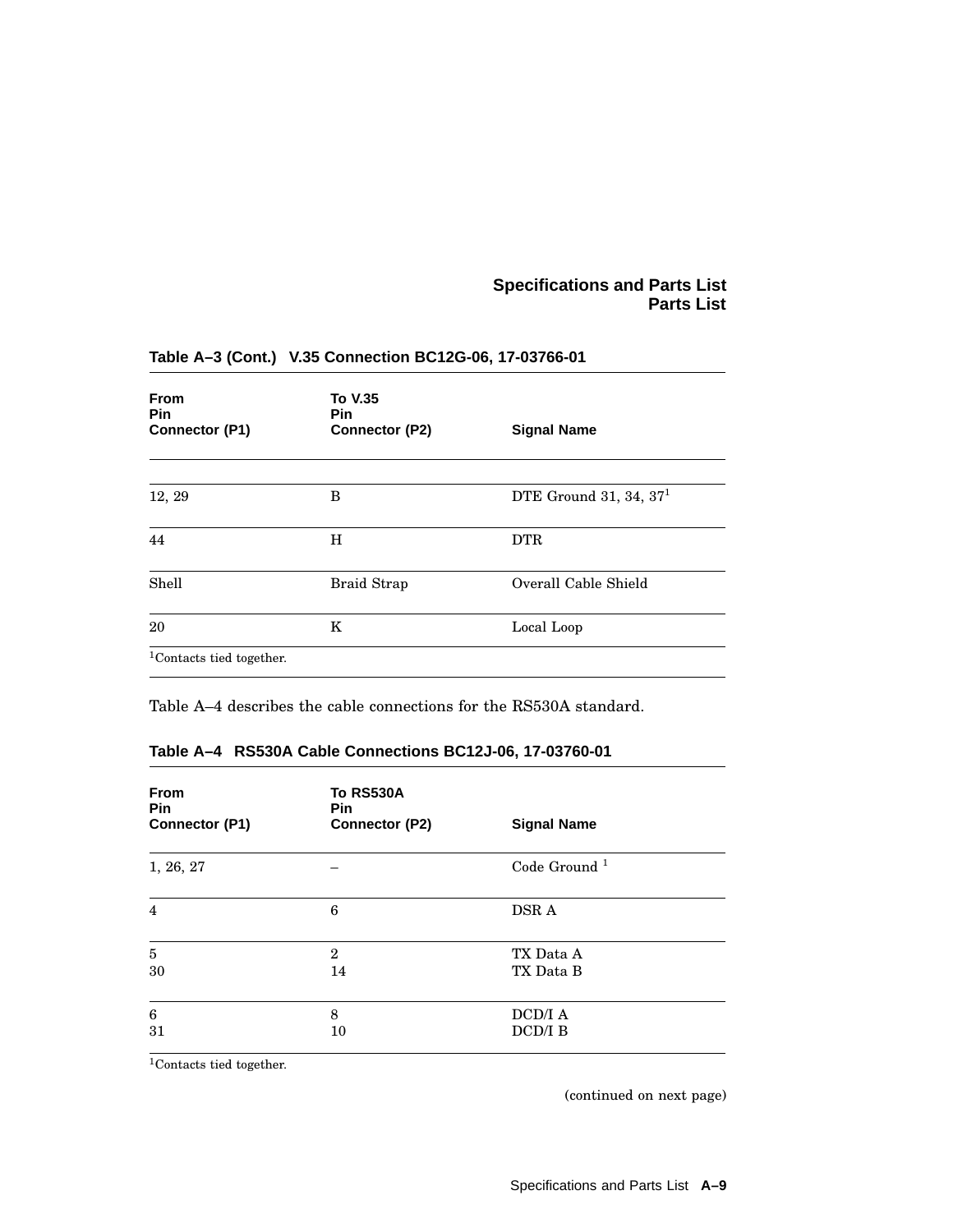| <b>From</b><br>Pin<br>Connector (P1) | <b>To RS530A</b><br>Pin<br>Connector (P2) | <b>Signal Name</b>                               |  |
|--------------------------------------|-------------------------------------------|--------------------------------------------------|--|
| $\,8\,$                              | $\overline{4}$                            | $\rm{RTS/C}$ A                                   |  |
| 33                                   | 19                                        | $\rm{RTS/C}$ B                                   |  |
| $\boldsymbol{9}$                     | $\bf 5$                                   | CTS A                                            |  |
| 34                                   | 13                                        | CTS B                                            |  |
| 10                                   | 3                                         | $\mathop{\rm RX}$ Data $\mathop{\rm A}\nolimits$ |  |
| 35                                   | 16                                        | RX Data $B^2$                                    |  |
| 11                                   | 22                                        | Ring Indicate                                    |  |
| 12                                   | 23                                        | DCE Ground                                       |  |
| 13                                   | 17                                        | RX Clock A                                       |  |
| 38                                   | $\boldsymbol{9}$                          | RX Clock $B^2$                                   |  |
| 15                                   | 24                                        | Clock A                                          |  |
| 40                                   | 11                                        | Clock B                                          |  |
| 17                                   | 15                                        | TX Clock A                                       |  |
| 42                                   | 12                                        | TX Clock B $^2$                                  |  |
| 18                                   | 25                                        | Test Indicate                                    |  |
| $20\,$                               | 18                                        | Local Loop                                       |  |

### **Table A–4 (Cont.) RS530A Cable Connections BC12J-06, 17-03760-01**

 $^{2}$ 120 OHM resistor, 1/2W between pins 10 and 35, 13 and 38, 17 and 42. The resistors are located at P1 end of cable.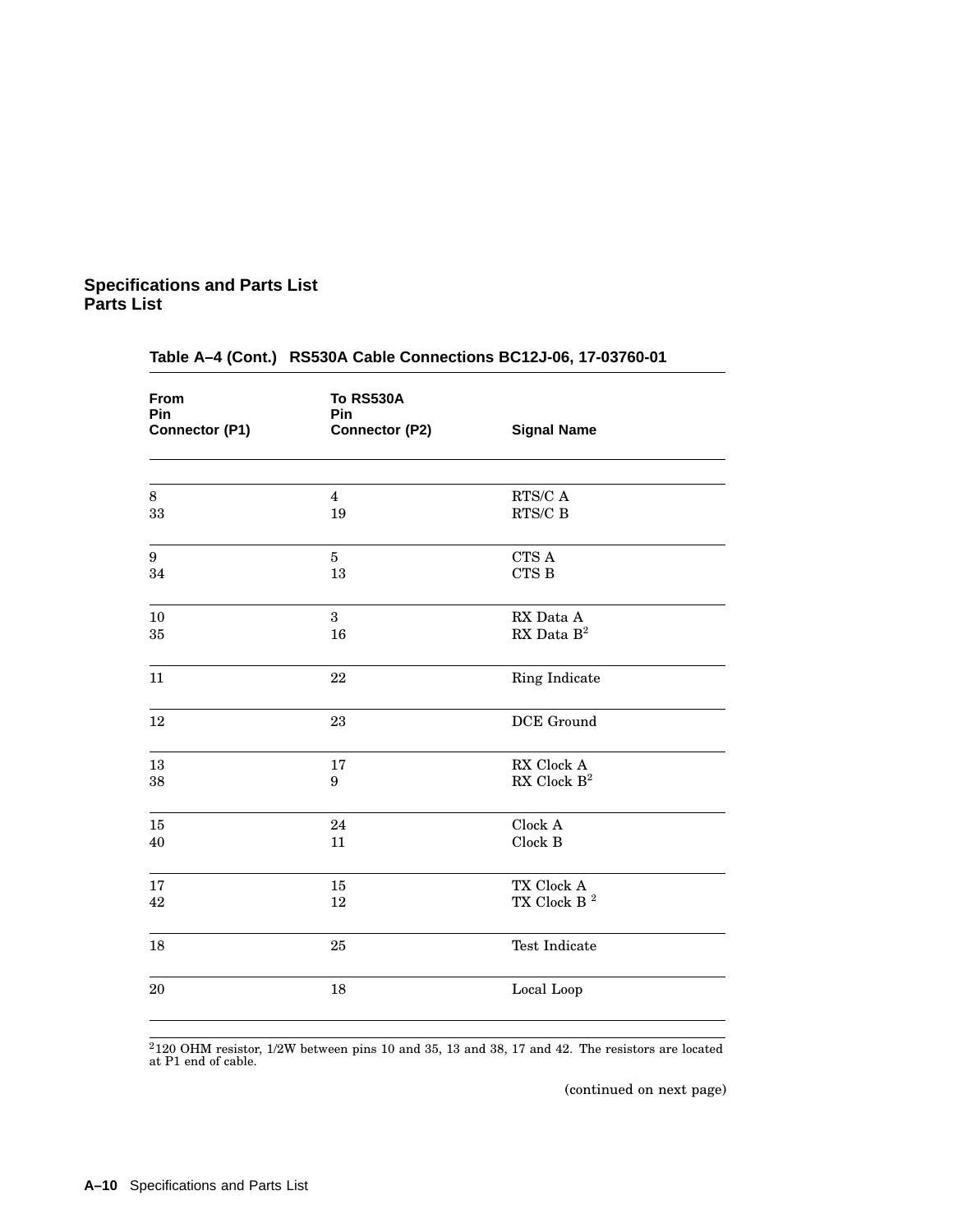| <b>From</b><br><b>Pin</b><br>Connector (P1) | <b>To RS530A</b><br>Pin<br>Connector (P2) | <b>Signal Name</b>               |  |
|---------------------------------------------|-------------------------------------------|----------------------------------|--|
| 29, 37<br>44                                | 7<br>20                                   | $DTE$ Ground <sup>1</sup><br>DTR |  |
| 45                                          | 21                                        | Remote Loop                      |  |
| Shell                                       | Shell                                     | Shield Braid                     |  |

#### **Table A–4 (Cont.) RS530A Cable Connections BC12J-06, 17-03760-01**

Table A–5 describes the cable connections for the RS423 standard.

| <b>From</b><br>Pin<br>Connector (P1) | <b>To RS423</b><br><b>Pin</b><br>Connector (P2) | <b>Signal Name</b>       |
|--------------------------------------|-------------------------------------------------|--------------------------|
| 1, 2, 27                             |                                                 | Code Ground <sup>1</sup> |
| $\overline{4}$                       | 11                                              | DSR A                    |
| 29                                   | 29                                              | DSR B                    |
| $\boldsymbol{6}$                     | 13                                              | $\operatorname{DCD/I}$ A |
| 31                                   | 31                                              | $DCD/I$ B                |
| 7                                    | 4                                               | TX Data                  |
| $\boldsymbol{9}$                     | 9                                               | CTS A                    |
| 34                                   | 27                                              | <b>CTS B</b>             |

#### **Table A–5 RS423 Cable Connections BC12K-06, 17-03761-01**

 $1$ Contacts tied together.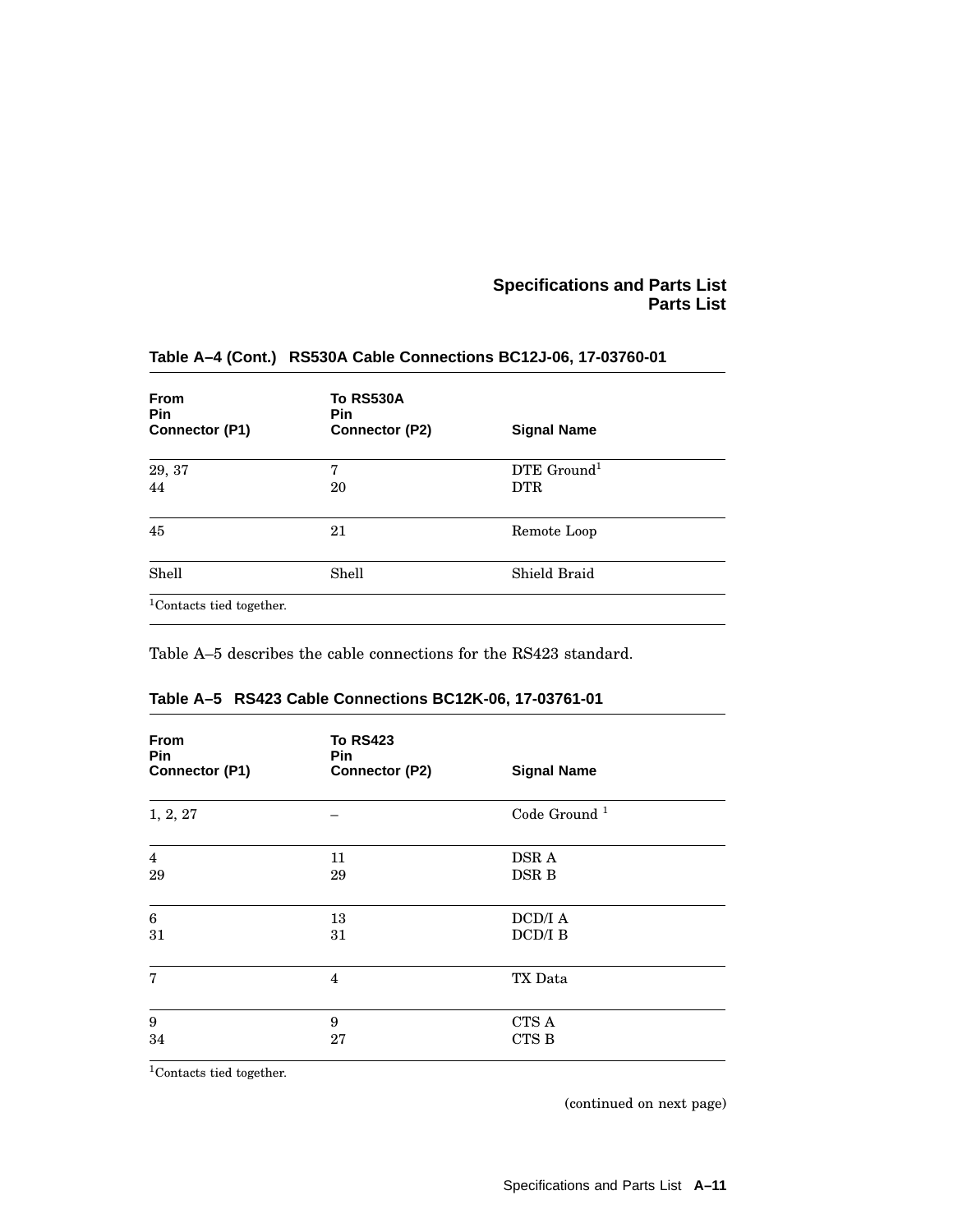| <b>From</b><br>Pin<br>Connector (P1) | <b>To RS423</b><br>Pin<br>Connector (P2) | <b>Signal Name</b>                    |
|--------------------------------------|------------------------------------------|---------------------------------------|
|                                      |                                          |                                       |
| $10\,$<br>35                         | $\bf 6$<br>24                            | RX Data A<br>RX Data B                |
| 11                                   | 15                                       | Ring Indicate                         |
| 12                                   | 20                                       | DCE Ground                            |
| 13<br>38                             | $\,8\,$<br>26                            | RX Clock A<br>RX Clock B              |
| 17<br>42                             | $\bf 5$<br>23                            | TX Clock A<br>TX Clock B              |
| 18                                   | 18                                       | Test Indicate                         |
| 20                                   | 10                                       | Local Loop                            |
| 32                                   | $\overline{7}$                           | $\operatorname{RTS}/\operatorname{C}$ |
| 37                                   | 19, 22, 25, 30, 35, 37                   | DTE Ground $^{\rm 1}$                 |
| 41                                   | 16                                       | Speed Select                          |
| 44                                   | 12                                       | <b>DTR</b>                            |
| 45                                   | 14                                       | Remote Loop                           |
|                                      |                                          |                                       |

### **Table A–5 (Cont.) RS423 Cable Connections BC12K-06, 17-03761-01**

<sup>1</sup>Contacts tied together.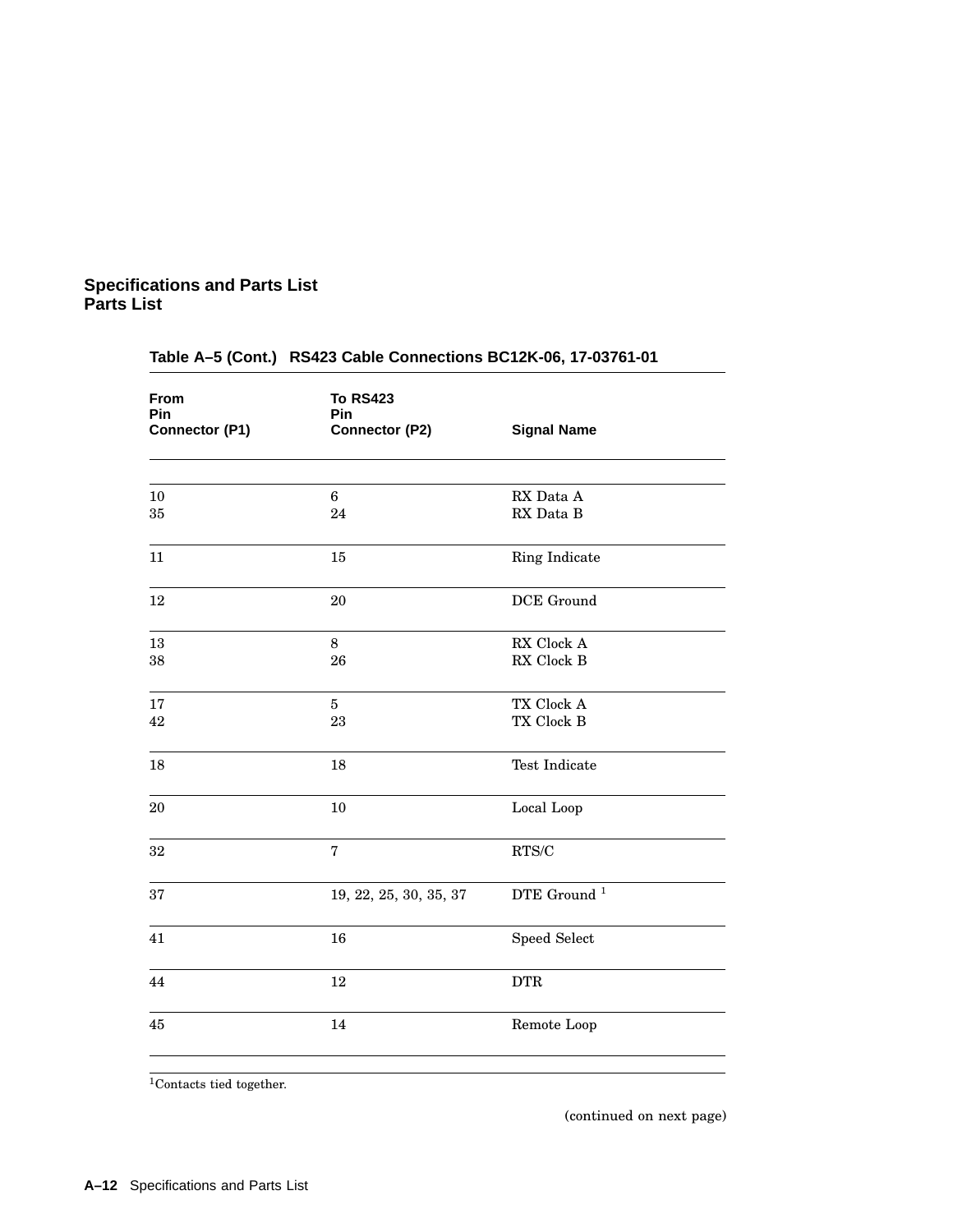| <b>From</b><br>Pin<br>Connector (P1) | <b>To RS423</b><br>Pin<br>Connector (P2) | <b>Signal Name</b> |  |
|--------------------------------------|------------------------------------------|--------------------|--|
| Shell                                | Shell                                    | Shield Braid       |  |
| 19                                   | 17                                       | Clock              |  |

#### **Table A–5 (Cont.) RS423 Cable Connections BC12K-06, 17-03761-01**

Table A–6 describes the cable connections for the V.24/RS232 standard.

| <b>From</b><br>Pin<br>Connector (P1) | To V.24/RS232<br>Pin<br>Connector (P2) | <b>Signal Name</b>       |
|--------------------------------------|----------------------------------------|--------------------------|
| 1, 2                                 |                                        | Code Ground <sup>1</sup> |
| $\overline{4}$                       | 6                                      | DSR A                    |
| 6                                    | 8                                      | $\operatorname{DCD/I}$ A |
| $\overline{7}$                       | $\overline{2}$                         | TX Data                  |
| 9                                    | $\overline{5}$                         | CTS A                    |
| 10                                   | 3                                      | RX Data A                |
| 11                                   | 22                                     | Ring Indicate            |
| 13                                   | 17                                     | RX Clock A               |

#### **Table A–6 V.28/RS232 Cable Connections BC12L-06, 17-03762-01**

<sup>1</sup>Contacts tied together.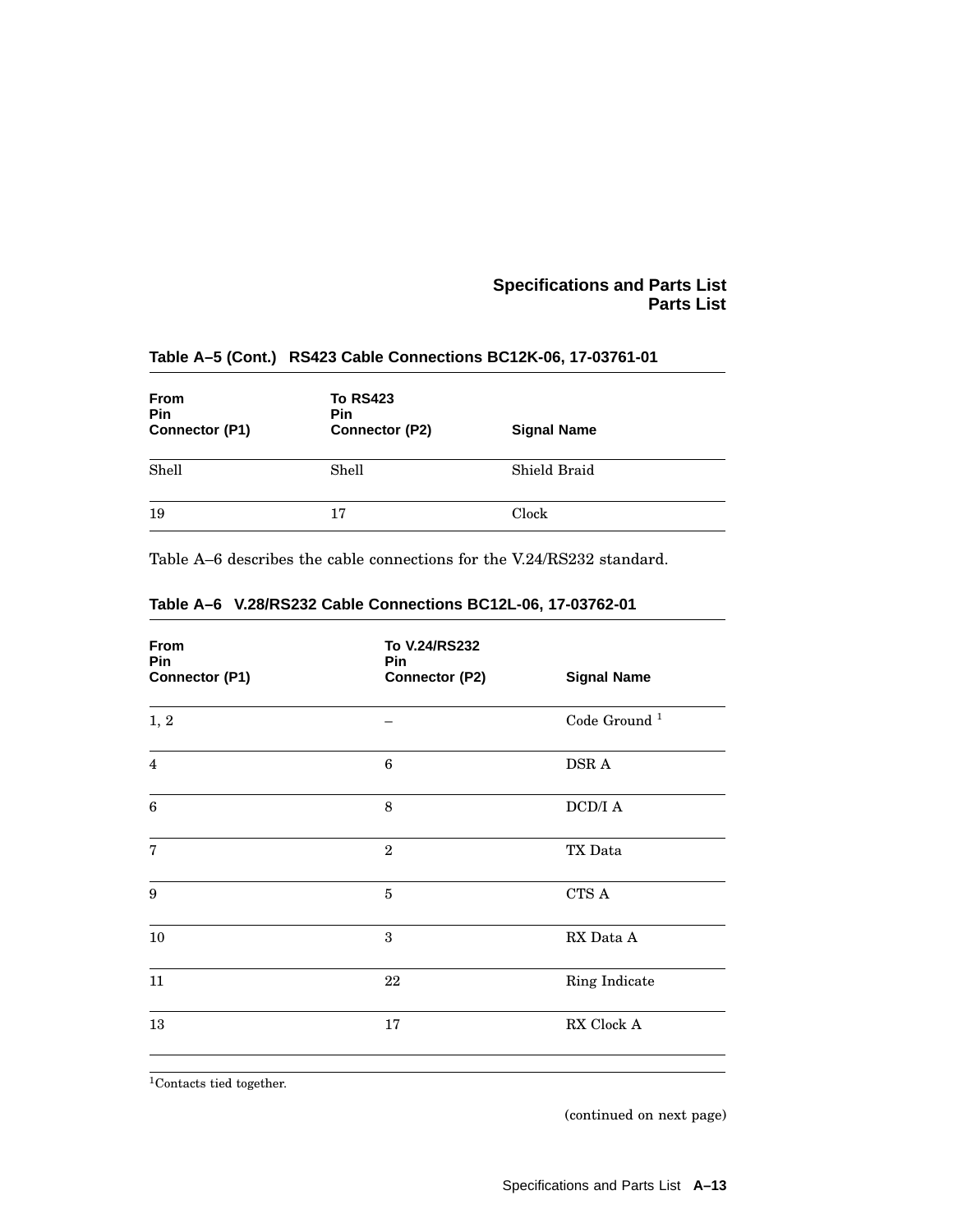| <b>From</b><br>Pin<br>Connector (P1) | To V.24/RS232<br>Pin<br>Connector (P2) | <b>Signal Name</b>      |
|--------------------------------------|----------------------------------------|-------------------------|
| 17                                   | 15                                     | TX Clock A              |
| 18                                   | 25                                     | Test Indicate           |
| 19                                   | 24                                     | Clock                   |
| 20                                   | 18                                     | Local Loop              |
| 32                                   | $\overline{4}$                         | <b>RTS</b>              |
| 12, 29, 31, 34, 35, 37, 38, 42       | 7                                      | DTE Ground <sup>1</sup> |
| 41                                   | 23                                     | Speed Select            |
| 44                                   | 20                                     | <b>DTR</b>              |
| 45                                   | 21                                     | Remote Loop             |
| $1$ Contacts tied together.          |                                        |                         |

### **Table A–6 (Cont.) V.28/RS232 Cable Connections BC12L-06, 17-03762-01**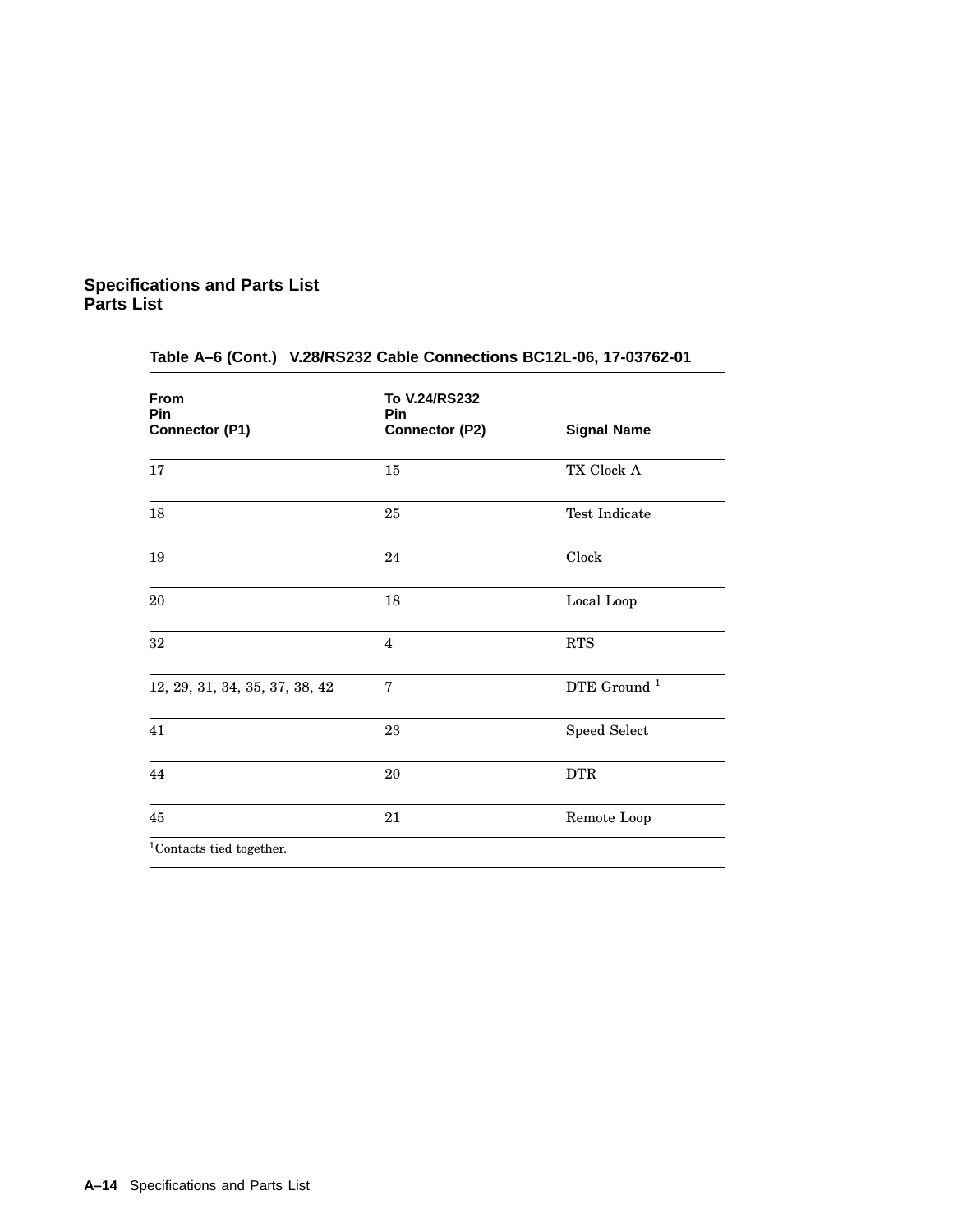Table A–7 describes the cable connections for the console converter.

| From<br>Pin<br>Connector (P1) | To<br>Pin<br>Connector (P2) | <b>Signal Name</b> |
|-------------------------------|-----------------------------|--------------------|
| 1                             | 4                           | <b>DTR</b>         |
| $\mathbf{2}$                  | 3                           | RD                 |
| 3, 4                          | 5                           | <b>GND</b>         |
| 5                             | $\overline{2}$              | <b>SD</b>          |
| 6                             | 8, 6, 1                     | CTS, DSR, DCD      |
|                               |                             |                    |

**Table A–7 Cable Connections for Console Converter**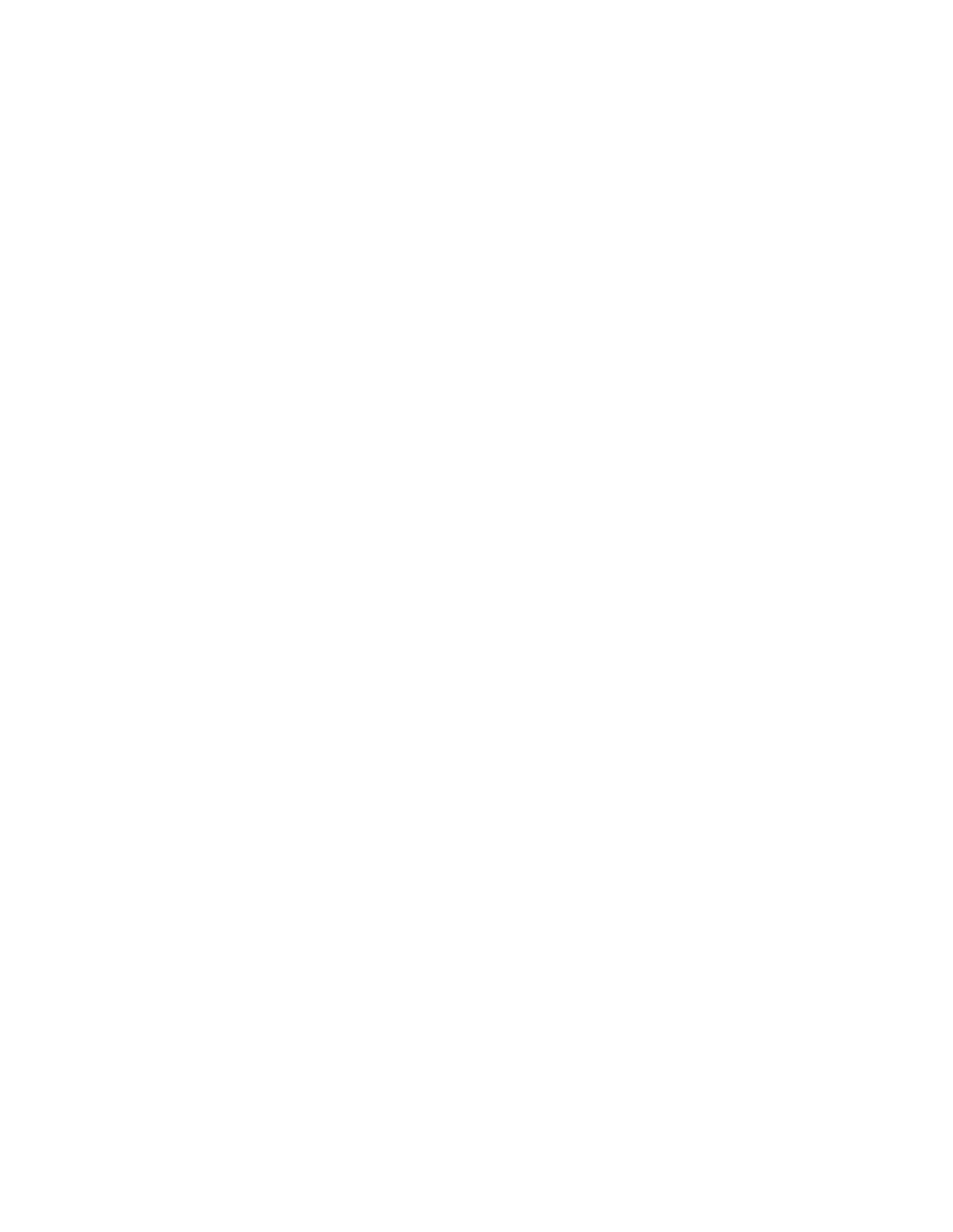# **B Related Documentation**

The following documents are shipped with the DECbrouter 90:

| <b>Document Title</b>                                         | <b>Order Number</b> |
|---------------------------------------------------------------|---------------------|
| DECbrouter 90 Installation and Operating Information          | EK-DECBR-OM         |
| DECbrouter 90 Products Configuration and Reference - Volume 1 | EK-DECB1-CG         |
| DECbrouter 90 Products Configuration and Reference - Volume 2 | EK-DECB2-CG         |
| DECbrouter 90 Products Configuration and Reference - Volume 3 | EK-DECB3-CG         |
| <b>DECbrouter 90 Systems Error Messages</b>                   | EK-DECBR-ML         |
| DECbrouter 90 Products Command Summary                        | EK-DECBR-CS         |
| DECbrouter 90 Products Getting Started                        | EK-DECBR-GS         |

You can order the following documents from Digital:

| <b>Document Title</b>                                                  | <b>Order Number</b> |  |  |
|------------------------------------------------------------------------|---------------------|--|--|
| DECbridge 90 Owner's Manual                                            | EK-DEWGB-OM         |  |  |
| DEChub 90 Owner's Manual                                               | EK-DEHUB-OM         |  |  |
| Open DEC connect Building Wiring Components and Application<br>Catalog | EB-K2407-42         |  |  |
| DECrepeater 90T Owner's Manual                                         | EK-DETMR-OM         |  |  |
| DEC connect System Planning and Configuration Guide                    | EK-DECSY-CG         |  |  |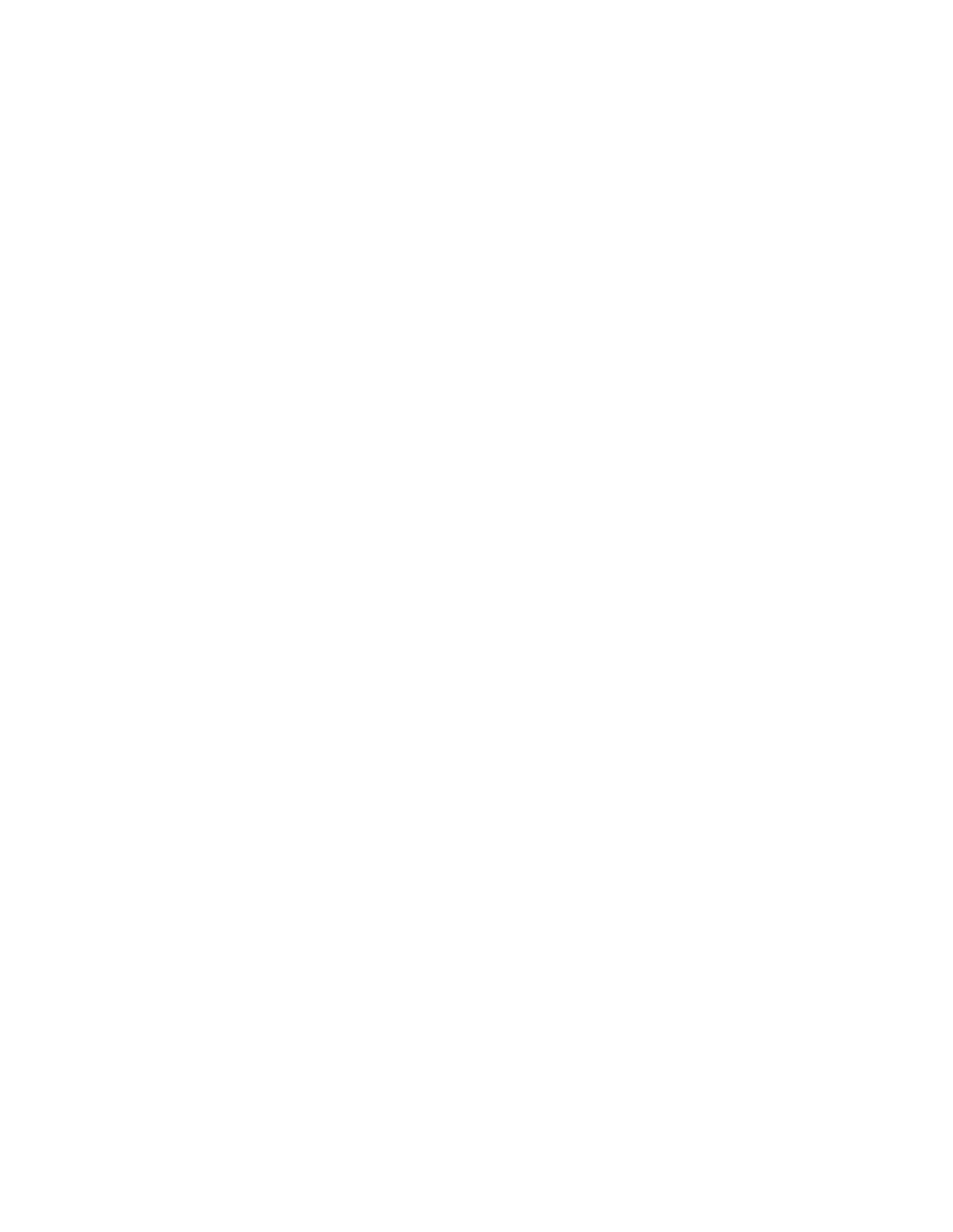# **C**

# **DECbrouter 90 Installation Information for the United Kingdom**

This appendix contains the following installation information, which is required for the United Kingdom only:

- Service categories
- Host power rating
- Module isolation
- Safety warnings (for UK installations only)
- Cable approval
- Supported cables
- Equipment between the approved module and a Digital circuit (PTT)

### **Service Categories**

Table C–1 lists the BABT-approved service specifications for the DECbrouter 90 for UK compliance.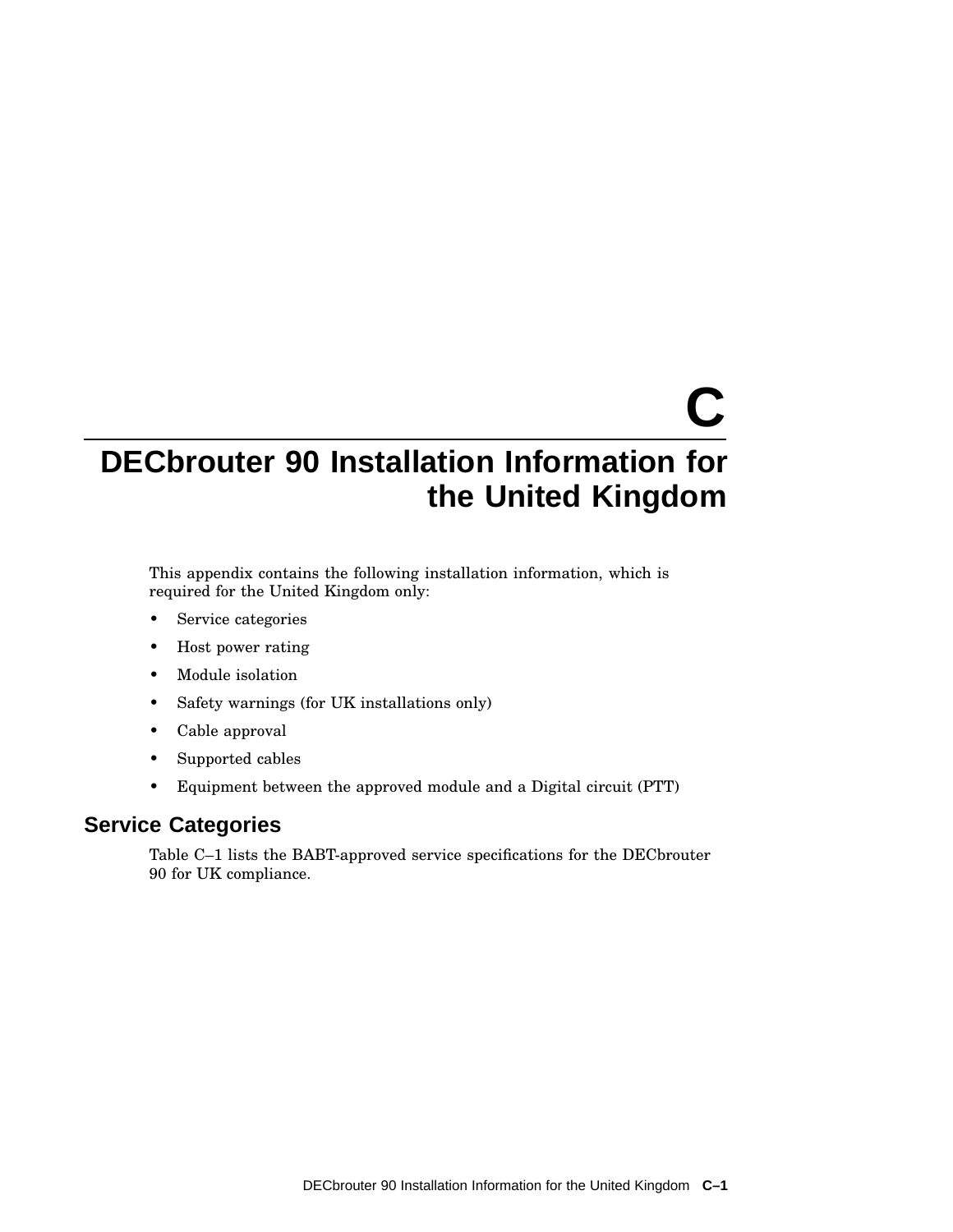#### **DECbrouter 90 Installation Information for the United Kingdom Service Categories**

|                            |                                                        | <b>Service Requirements</b> |                                          |                                                                                                                              |                               | <b>Public</b><br><b>Telecommunications</b><br>Operators <sup>1</sup> |                         |                          |
|----------------------------|--------------------------------------------------------|-----------------------------|------------------------------------------|------------------------------------------------------------------------------------------------------------------------------|-------------------------------|----------------------------------------------------------------------|-------------------------|--------------------------|
| <b>Service</b><br>Category | Interface<br><b>Type (CCIT</b><br>recommen-<br>dation) | <b>Electrical</b>           | <b>Physical</b>                          | Approved<br><b>Cables</b>                                                                                                    | Data Rate<br>(bps)            | BT                                                                   | Hull                    | <b>MCL</b>               |
| 1                          | $X.21$ bis                                             | V.24<br>N.28                | ISO 2110,<br>BS.6623:<br>part1,<br>1985. | Adapter:<br>$BC12L-06$<br>$(17-03762-01)$<br><b>Extension:</b><br>$BC22F$ - $xx^2$<br><b>BC13P-10</b><br>$(10 \text{ feet})$ | 2400<br>4800<br>9600<br>19200 | Yes<br>Yes<br>Yes<br>No                                              | Yes<br>Yes<br>Yes<br>No | Yes<br>Yes<br>Yes<br>Yes |
| $\mathbf{2}$               | $X.21$ bis                                             | V.35                        | ISO 2593,<br>BS.6623:<br>part4,<br>1986. | Adapter:<br>BC12G-06,<br>$(17-03766-01)$<br><b>Extension:</b><br>BC <sub>19L-XX</sub><br>(xx feet) <sup>2</sup>              | 48K<br>56K<br>64K<br>2048K    | Yes<br>Yes<br>No<br>No                                               | Yes<br>No<br>No<br>No   | Yes<br>Yes<br>Yes<br>No  |

#### **Table C–1 BABT-Approved Service Specifications**

 ${}^{1}BT$  — British Telecommunications plc.<br>
Hull — Kingston Communications (Hull) plc.<br>
MCL — Mercury Communications Limited.

 $2xx$  represents the cable length in feet. The total length of cable used must not exceed 27 feet.

# **Host Power Rating**

Digital has designed all permutations of the host configuration to operate within the limits of the host power rating as shown in Table C–2.

|  |  | Table C-2 Module Power |  |
|--|--|------------------------|--|
|--|--|------------------------|--|

| <b>Input Voltage</b> | <b>Maximum Input Current</b> |
|----------------------|------------------------------|
| (Volts dc)           | (Amperes)                    |
| $+5.25$ Vdc          | $1.8 \text{ amp}$            |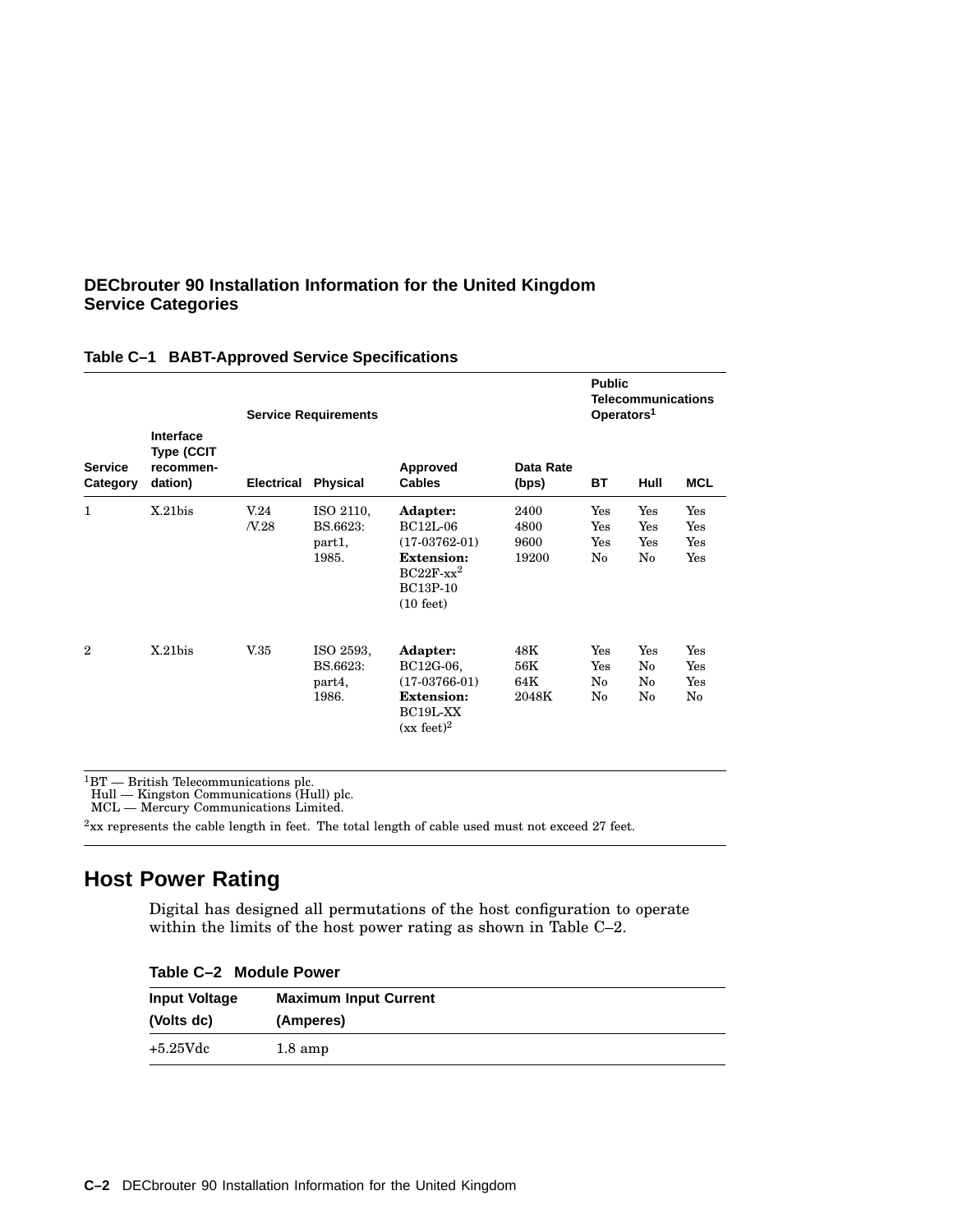#### **DECbrouter 90 Installation Information for the United Kingdom Module Isolation**

### **Module Isolation**

No special clearances or creepage distances need to be maintained as the DECbrouter 90 is contained within its own cabinet, which meets all clearances for PTT approval.

#### **Safety Status**

All interconnection points on this product are SELV circuits and should only be connected to products with like SELV circuits.

#### **Cable Approval**

The module is approved for direct connection to a particular digital circuit. This approval includes an interconnecting cable with mating connectors that conform to the British standard BS6623, parts 1 and 4. If the module is connected to the service with anything other than its own approved cables, those cables must benefit from relevant general approval NS/G/1235/100009 and/or conform to any other applicable requirements.

#### **Supported Cables**

Digital supports all of the cables in Table C–3. The approved module may not use all of these cables; therefore, check the instructions to determine which interface types are supported.

| <b>Cable Type</b>    | <b>Name</b>              | <b>Molding</b> | <b>Pins</b> |
|----------------------|--------------------------|----------------|-------------|
| Adapter              | $BC12L-06$               | Straight       | 50-25       |
| Extension            | $BC22F$ -xx <sup>1</sup> |                |             |
| Extension<br>low cap | $BC13P-101$              |                |             |
| Adapter              | <b>BC12K-06</b>          | Straight       | 50-37       |
| Adapter              | <b>BC12G-06</b>          | Straight       | 50-34       |
| Extension            | $BC19L-xx1$              |                |             |
| Adapter              | <b>BC12F-06</b>          | Straight       | 50-15       |
| Extension            | $RC22Z$ - $xx^1$         |                |             |
|                      |                          |                |             |

**Table C–3 Cables Supported by the Approved Module**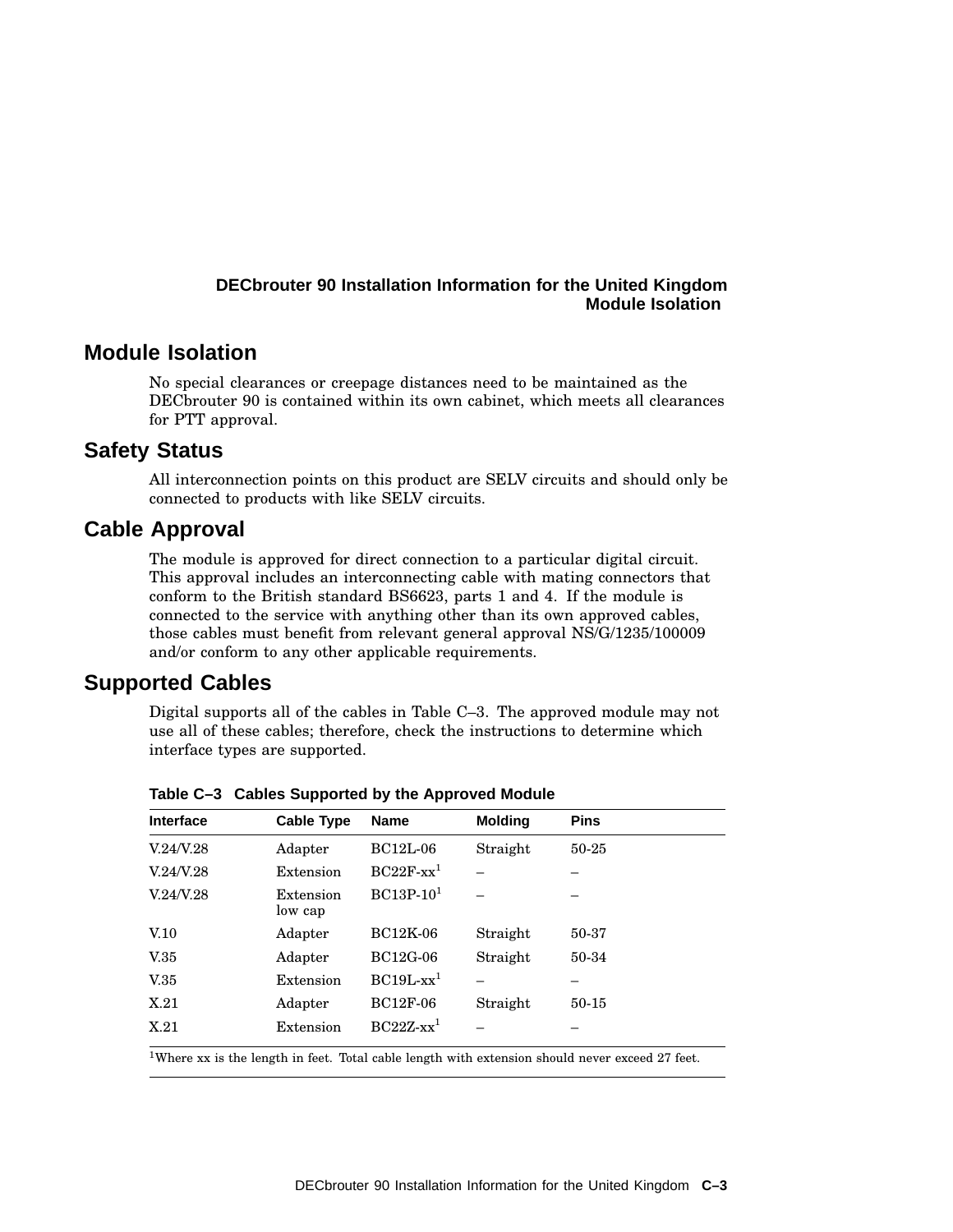**DECbrouter 90 Installation Information for the United Kingdom Equipment Between the Approved Module and a Digital Circuit (PTT)**

# **Equipment Between the Approved Module and a Digital Circuit (PTT)**

If you are going to connect any other equipment, including cables or wiring, between the approved module and the point of connection to any particular digital circuit, then that equipment must conform to the following:

- The overall transmission characteristics of all other equipment must not have any material effect on the electrical conditions between the equipment and the digital circuit.
- The equipment must be approved, which may be subject to limitations on its use, for the purpose of connection between it and a particular digital circuit.
- Cable or wiring must comply with a code of practice for the installation of equipment covered by this standard or other requirements that may be applicable.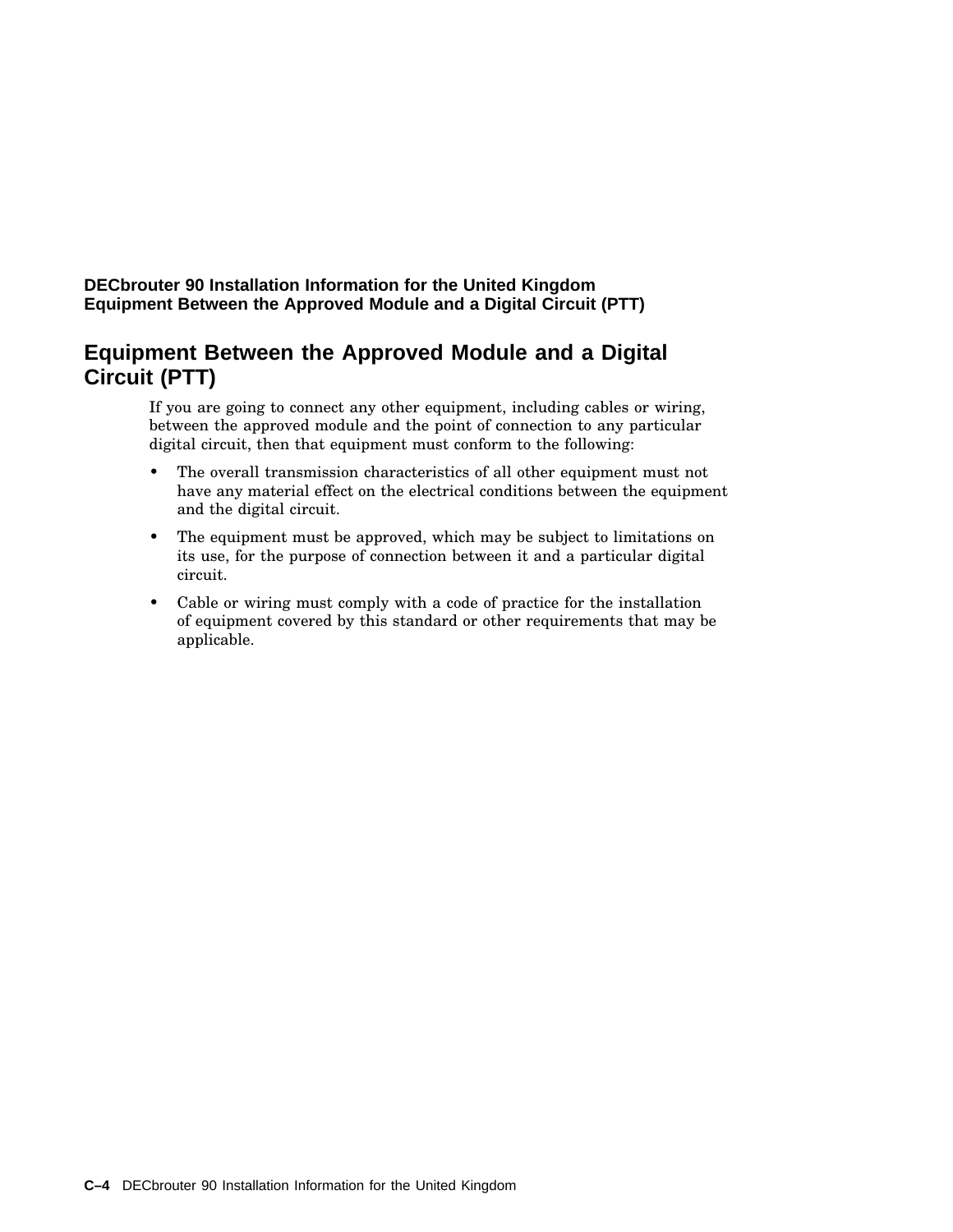# **Index**

# **B**

Back cover, 1–11 Backplane connector, 1–11 DEChub 90, 1–5 BNC network connector, 1–11

# **C**

Cable BC12F-06, A–5 BC12G-06, A–7 to A–9 BC12H-06, A–6 to A–7 BC12J-06, A–9 to A–11 BC12K-06, A–11 to A–13 BC12L-06, A–13 to A–14 Cable Connections RS422, A–6 to A–7 RS423, A–11 to A–13 RS530A, A–9 to A–11 V.24, A–13 to A–14 V.35, A–7 to A–9 X.21, A–5 Cables connections, 2–4 Configurations installation, 2–1 Connection sample, 1–5, 1–7 Connections RS422, A–6 to A–7 RS423, A–11 to A–13 RS530A, A–9 to A–11

Connections (cont'd) V.24, A–13 to A–14 V.35, A–7 to A–9 X.21, A–5 Connector backplane, 1–11 power, 1–11 Connectors port (10BASET), 1–10 port (twisted pair), 1–10 ThinWire (BNC), 1–11 Console port Connection, 1–11 RS232, 1–11 Cover, 1–11

# **D**

DC OK indicator, 1–10 DEChub 90, 1–5 DECrepeater input current, A–3 input voltage, A–3 Depth, A–1 Dew point, A–2 Dimensions physical, A–1

# **E**

EIA530A, 1–1 to 1–3, 1–11 to 1–12 Environment operating, A–2 Environmental specifications, A–1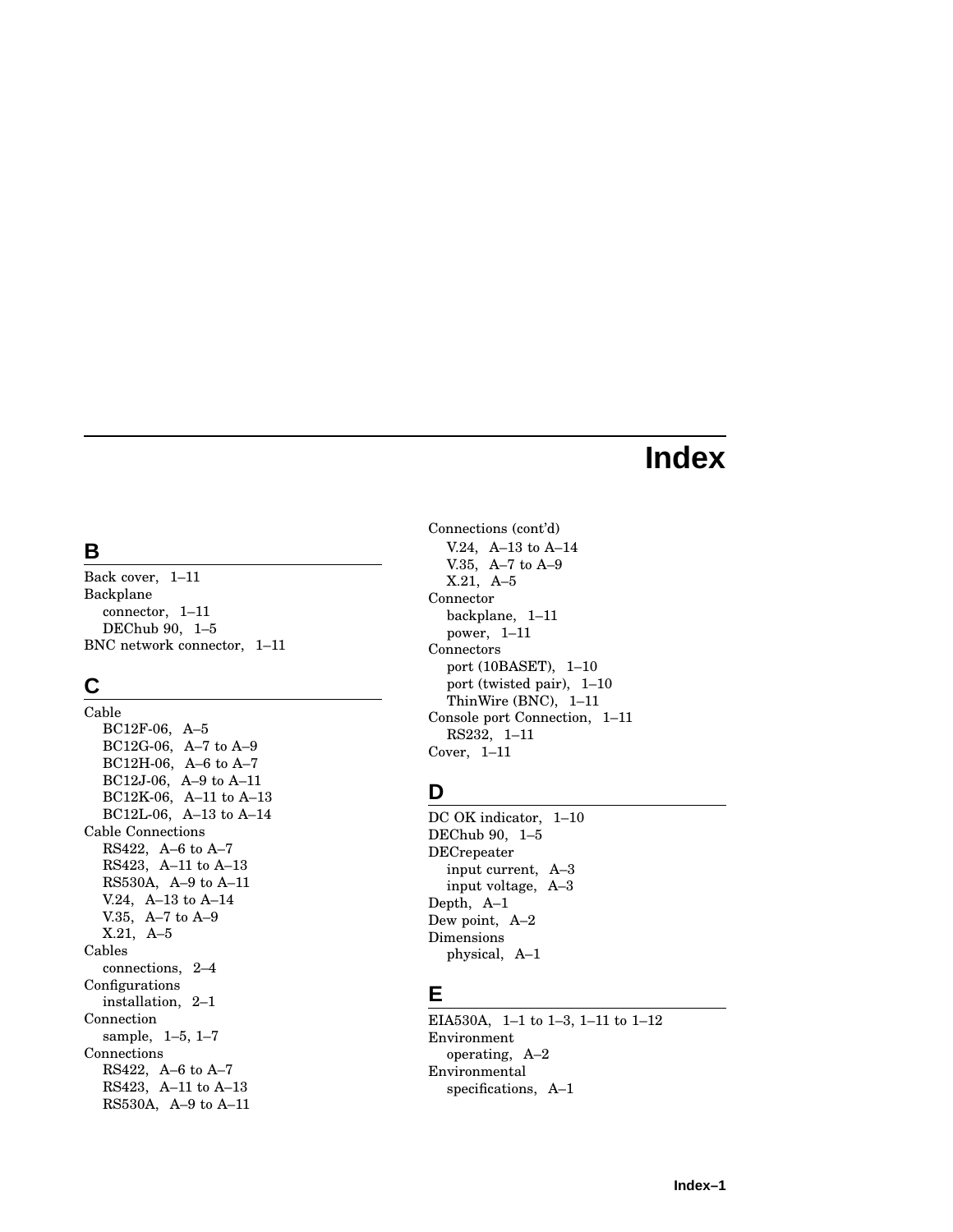# **F**

Features, 1–1

### **H**

Height, A–1 Humidity, A–2

# **I**

Installation backplane, 2–10 to 2–12 configurations, 2–1 standalone, 2–1 to 2–9 wall-mounted, 2–1 to 2–9

# **L**

leased lines, 1–11 LED indicators DC OK, 1–10 network activity, 1–10 port 0 activity, 1–10 port 0 status, 1–10 port 1 activity, 1–10

#### **N**

Network activity indicator, 1–10 Network connector ThinWire (BNC), 1–11

# **O**

Operating altitude, A–2 dew point, A–2 environment, A–2 relative humidity, A–2 temperature, A–2 temperature change, A–2

# **P**

Part BC12F-06, A–5 BC12G-06, A–7 to A–9 BC12H-06, A–6 to A–7 BC12J-06, A–9 to A–11 BC12K-06, A–11 to A–13 BC12L-06, A–13 to A–14 Part number, A–4 Part Number 17-03580-01, A–5 Part Number 17-03760-01, A–9 to A–11 Part Number 17-03761-01, A–11 to A–13 Part Number 17-03762-01, A–13 to A–14 Part Number 17-03766-01, A–7 to A–9 Part Number 17-03767-01, A–6 to A–7 Physical dimensions, A–1 Port activity indicators, 1–10 port 0, 1–10 Port connector (10BASET), 1–10 Port connector (twisted pair), 1–10 Port status indicators, 1–10 port 0, 1–10 port 1, 1–10 Power 120 Vac, 1–5 240 Vac, 1–5 Power connector, 1–11 Power supply, 1–5 current, A–3 frequency, A–3 output current, A–3 output voltage, A–3 power consumption, A–3 specifications, A–2 voltage, A–3

# **R**

Relative humidity, A–2 Repeater managed, 1–5 unmanaged, 1–5